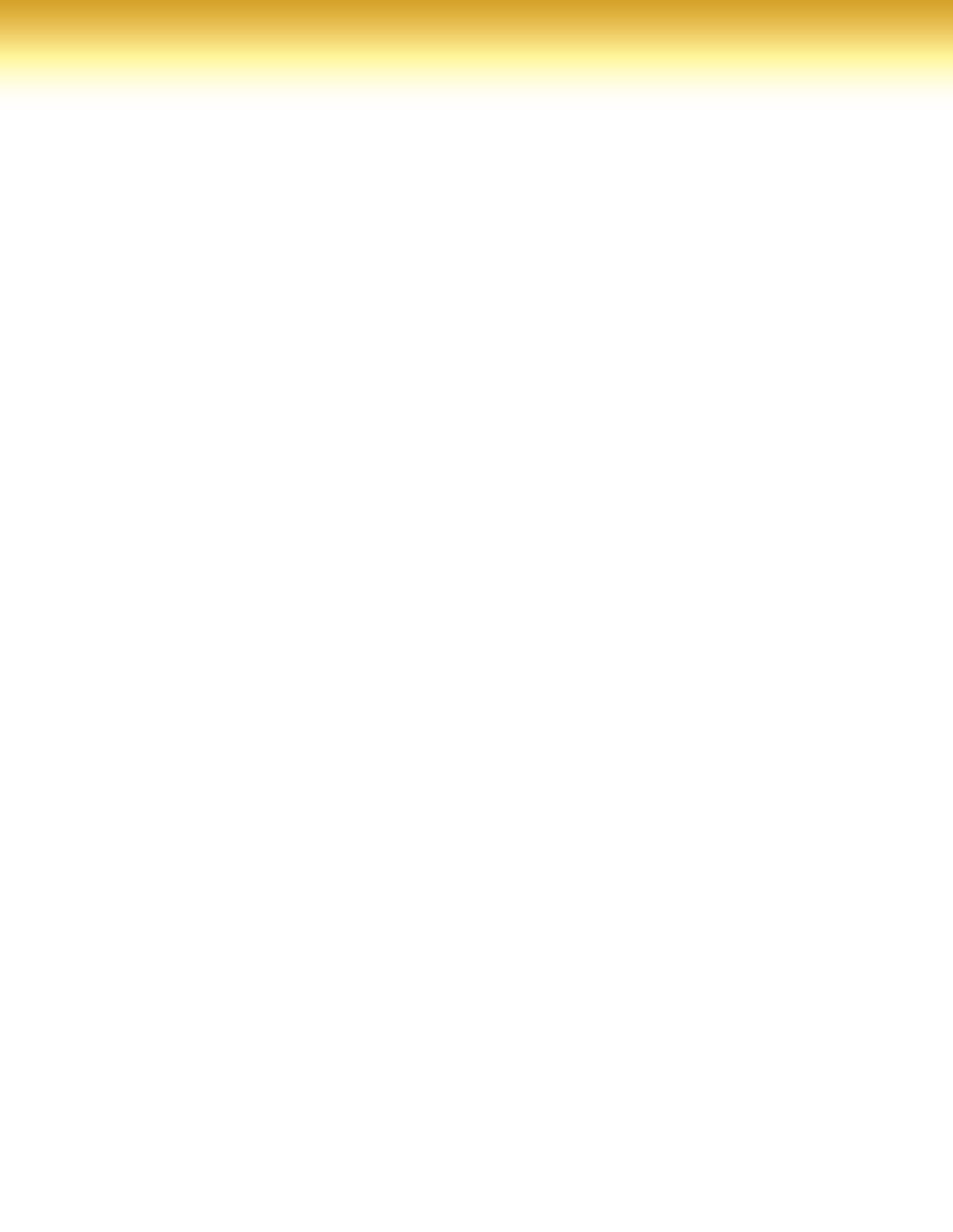

## **Section 1: Introduction**

## <span id="page-2-1"></span><span id="page-2-0"></span>**1.1 Why "community-based, collaborative action"?**

Though a CDP is adopted by ordinance and thereby establishes County policy, not all Community Objectives can be achieved through policy. Policy that guides decision-making is by definition *reactive* – it is only applied in reaction to an application (e.g., rezone, subdivision, etc.) to prevent things from being done that are inconsistent with Community Objectives.

To truly achieve many Community Objectives, considerable *proactive* initiative is necessary. Because nobody owns those objectives like the people of Ka'ū, most of that action has to be led locally. Hence, the need for "*community-based* action."

At the same time, most of the Community Objectives speak to complex issues. For example, natural and cultural resources typically fall under several different jurisdictions, so effective resource planning requires high levels of collaboration and coordination. Likewise, the strength of a local economy is a function of the actions of many different public and private entities. Hence, the need for "communitybased, *collaborative* action."

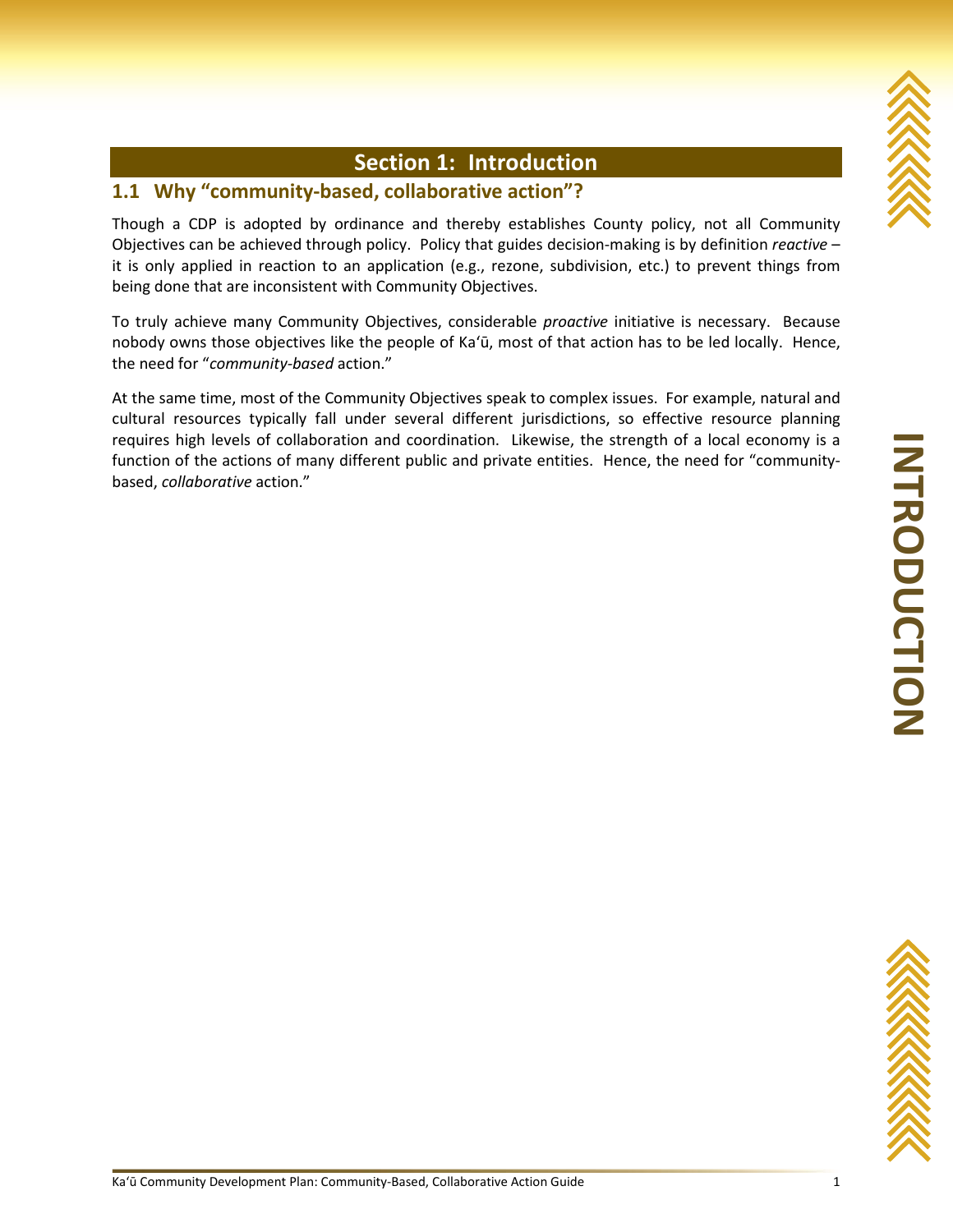Ka'ū Community Development Plan: Community-Based, Collaborative Action Guide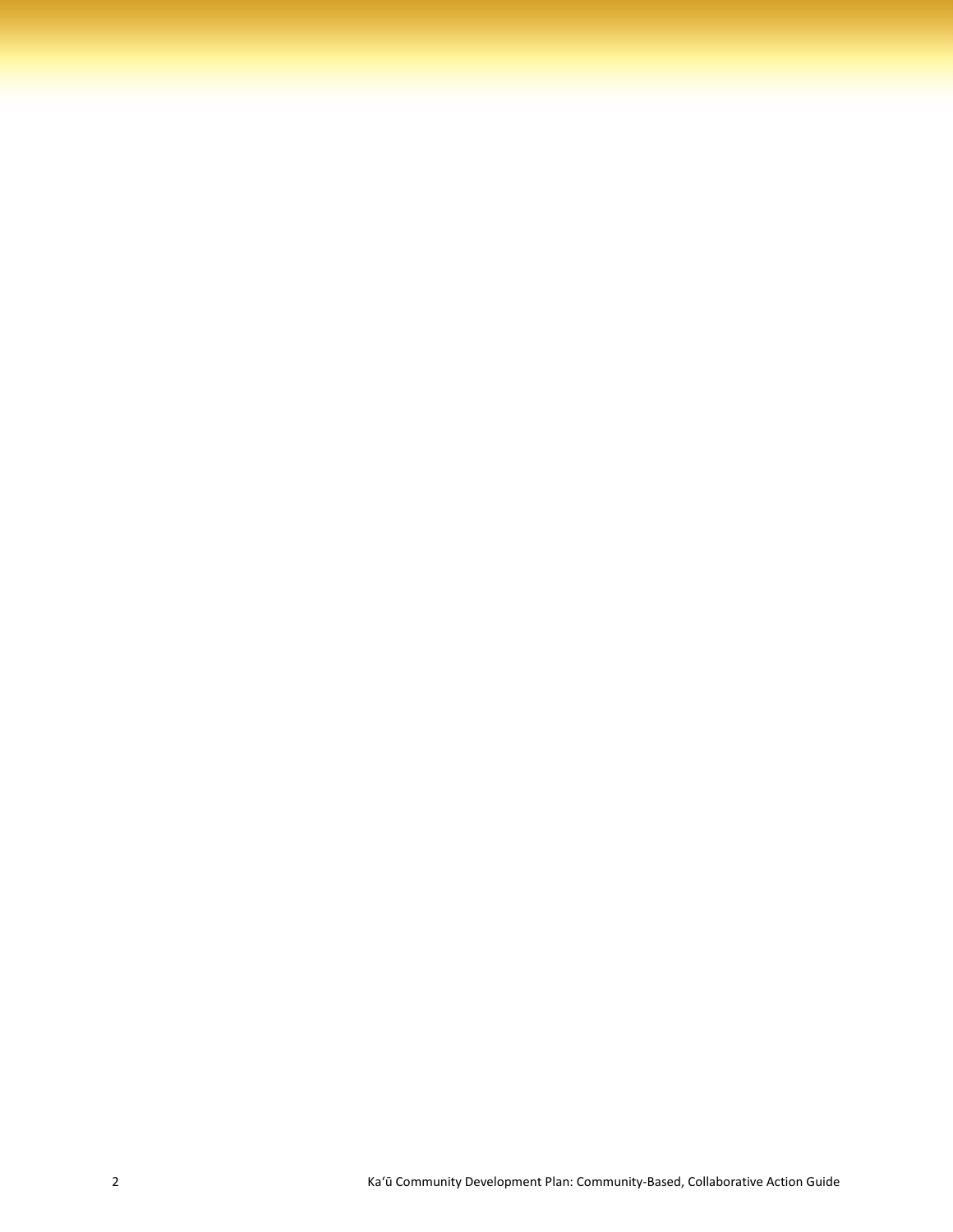# <span id="page-4-0"></span>1.2 Table of Contents

| 1.1   |                                                                                                            |  |
|-------|------------------------------------------------------------------------------------------------------------|--|
| 1.2   |                                                                                                            |  |
|       |                                                                                                            |  |
| 2.1   |                                                                                                            |  |
| 2.2   |                                                                                                            |  |
| 2.2.1 |                                                                                                            |  |
| 2.2.2 |                                                                                                            |  |
| 2.2.3 |                                                                                                            |  |
| 2.2.4 |                                                                                                            |  |
| 2.3   |                                                                                                            |  |
|       |                                                                                                            |  |
| 3.1   |                                                                                                            |  |
| 3.1.1 |                                                                                                            |  |
| 3.1.2 |                                                                                                            |  |
| 3.1.3 |                                                                                                            |  |
| 3.1.4 |                                                                                                            |  |
| 3.1.5 |                                                                                                            |  |
| 3.2   |                                                                                                            |  |
| 3.2.1 |                                                                                                            |  |
| 3.2.2 |                                                                                                            |  |
| 3.2.3 |                                                                                                            |  |
| 3.2.4 |                                                                                                            |  |
| 3.3   |                                                                                                            |  |
| 3.3.1 |                                                                                                            |  |
| 3.3.2 |                                                                                                            |  |
|       |                                                                                                            |  |
|       |                                                                                                            |  |
| 4.1   | Community Action 1 : Develop and implement community-specific strategies to create safe, sustainable,      |  |
|       |                                                                                                            |  |
| 4.2   |                                                                                                            |  |
|       | Community Action 2 : Secure in public trust (fee simple or by easement) priority land that achieves one or |  |
|       | Community Action 3 : Encourage the use of agriculture, ranch, and forestry land preservation programs.30   |  |
| 4.3   |                                                                                                            |  |
|       |                                                                                                            |  |
| 4.4   |                                                                                                            |  |
|       | Community Action 5 : Develop and implement site-specific and watershed-specific management plans for       |  |
|       |                                                                                                            |  |
|       |                                                                                                            |  |
| 4.5   |                                                                                                            |  |
|       | Community Action 7 : Develop and implement a regional plan for managing cultural and historic              |  |
|       |                                                                                                            |  |
|       | Community Action 8 : Develop and implement site-specific cultural resource management plans for high       |  |
|       |                                                                                                            |  |
|       |                                                                                                            |  |



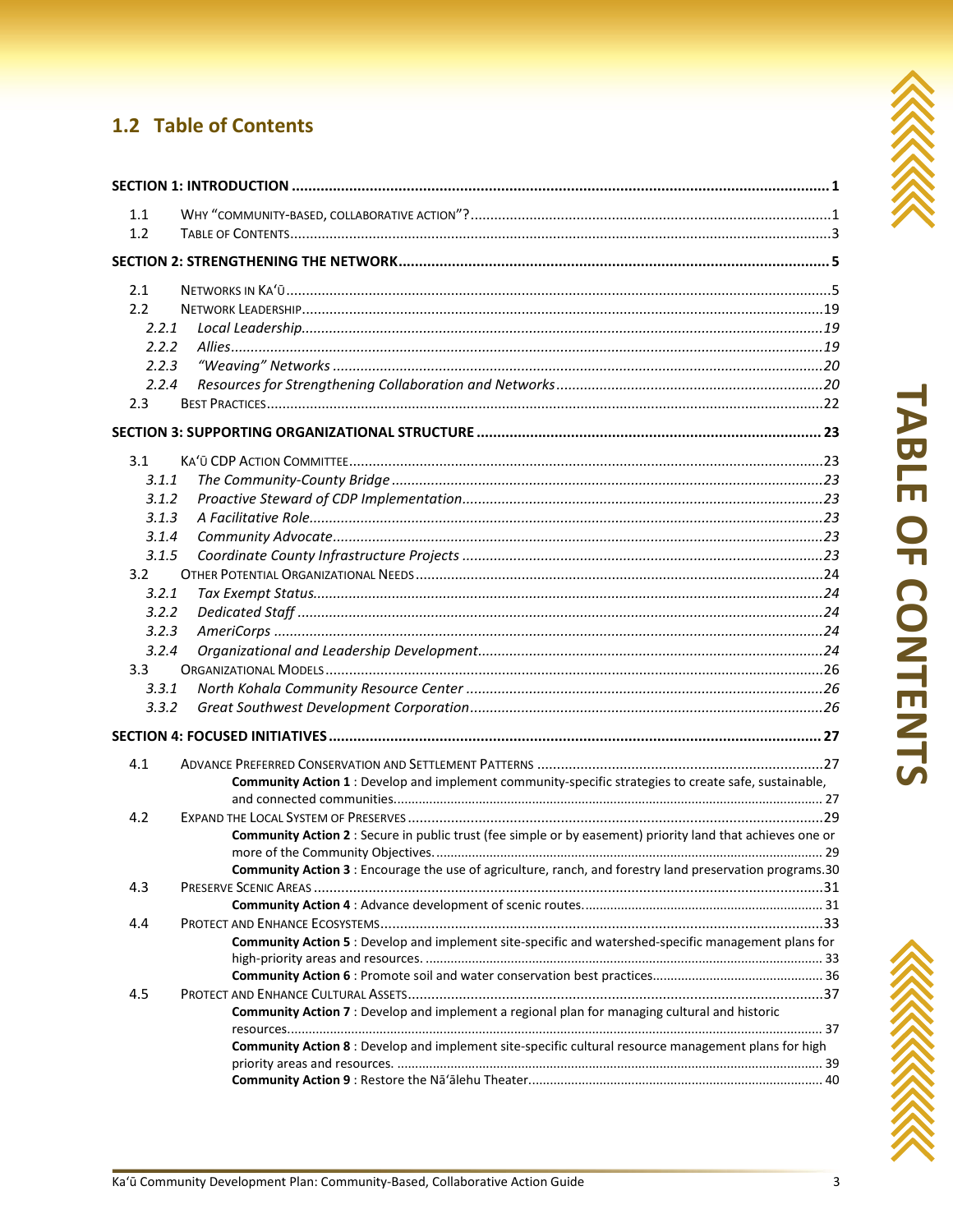|      | Community Action 10 : Develop and implement place-based strategies to retain village and town           |
|------|---------------------------------------------------------------------------------------------------------|
|      |                                                                                                         |
|      | Community Action 11 : Document, maintain, and share the mo'olelo of Ka'ū through oral, written, and/or  |
|      |                                                                                                         |
| 4.6  |                                                                                                         |
|      | Community Action 13 : Develop and implement plans to establish and manage specific access points and    |
|      | Community Action 14 : Support facilities development and management at access points and along trail    |
|      |                                                                                                         |
| 4.7  |                                                                                                         |
|      | Community Action 15 : Actively advocate for CIP appropriations, financing, allotments, and encumbrances |
|      | Community Action 16 : In Mark Twain and Green Sands subdivisions, establish a community development     |
|      |                                                                                                         |
|      | Community Action 17 : Grow existing Neighborhood Watch and CERT teams, and develop new ones 55          |
|      |                                                                                                         |
|      | Community Action 19 : Collaborate with the County Department of Parks and Recreation to develop and     |
|      |                                                                                                         |
|      | Community Action 20 : Collaborate with the County Department of Parks and Recreation to develop and     |
|      |                                                                                                         |
| 4.8  |                                                                                                         |
|      | Community Action 21 : Coordinate regional, cross-sectoral economic development strategies 59            |
|      | Community Action 22 : Develop a high-tech, high-touch regional education, enterprise development, and   |
|      | Community Action 23 : Coordinate regional strategies to increase "buying local."  66                    |
| 4.9  |                                                                                                         |
|      |                                                                                                         |
|      |                                                                                                         |
|      | Community Action 26 : Pilot a program to secure community payments for ecosystem services (PES).  74    |
|      | Community Action 27 : Establish a comprehensive network of health and wellness services 76              |
|      | Community Action 28 : Develop a regional ho'okipa network - a place-based approach to community         |
|      |                                                                                                         |
| 4.10 |                                                                                                         |
|      |                                                                                                         |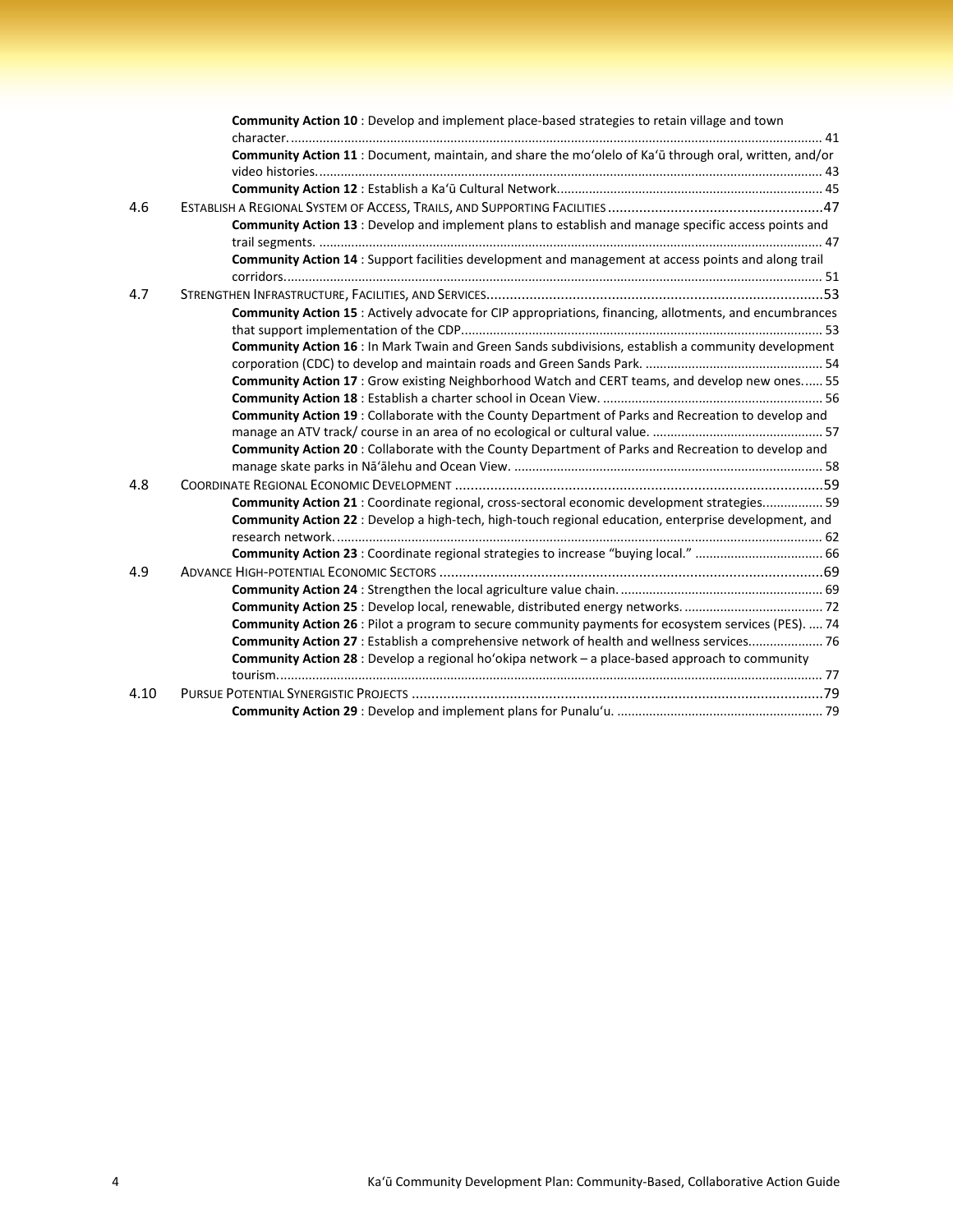

## <span id="page-6-0"></span>**Section 2: Strengthening the Network**

## <span id="page-6-1"></span>**2.1 Networks in Ka'ū**

As noted in Appendices V4A and C, a networked approach to community-based, collaborative action can be most effective and efficient. In contrast to centralized, hierarchical, bureaucratic organization, networks are more informal, flexible, and decentralized. Efficiency is enhanced through distributed power and problem-solving, and effectiveness is improved through autonomous but coordinated action. Networks are not about control – they are about value-added coordination and communication.

Networks are nothing new in Ka'ū. In fact, they are a well-established and abundant, and in many cases, they are the default approach to organizing people. ʻOhana, friends, farmers, hunters, churches, and many other groups of people who share common interests have extensive, inter-connected networks. They are typically established and grown through talk story – informal conversations that illuminate connections, strengthen relationships, and highlight opportunities for action.

As demonstrated in Table 1[: Existing and Potential Network Nodes in Ka'ū,](#page-8-0) Ka'ū's cultural and natural resource management network is extensive. Each of these "nodes" is actively working to improve Ka'ū, often on multiple fronts. Using a networked approach, existing activity can continue but be enhanced through better communication and collaboration among the many network members.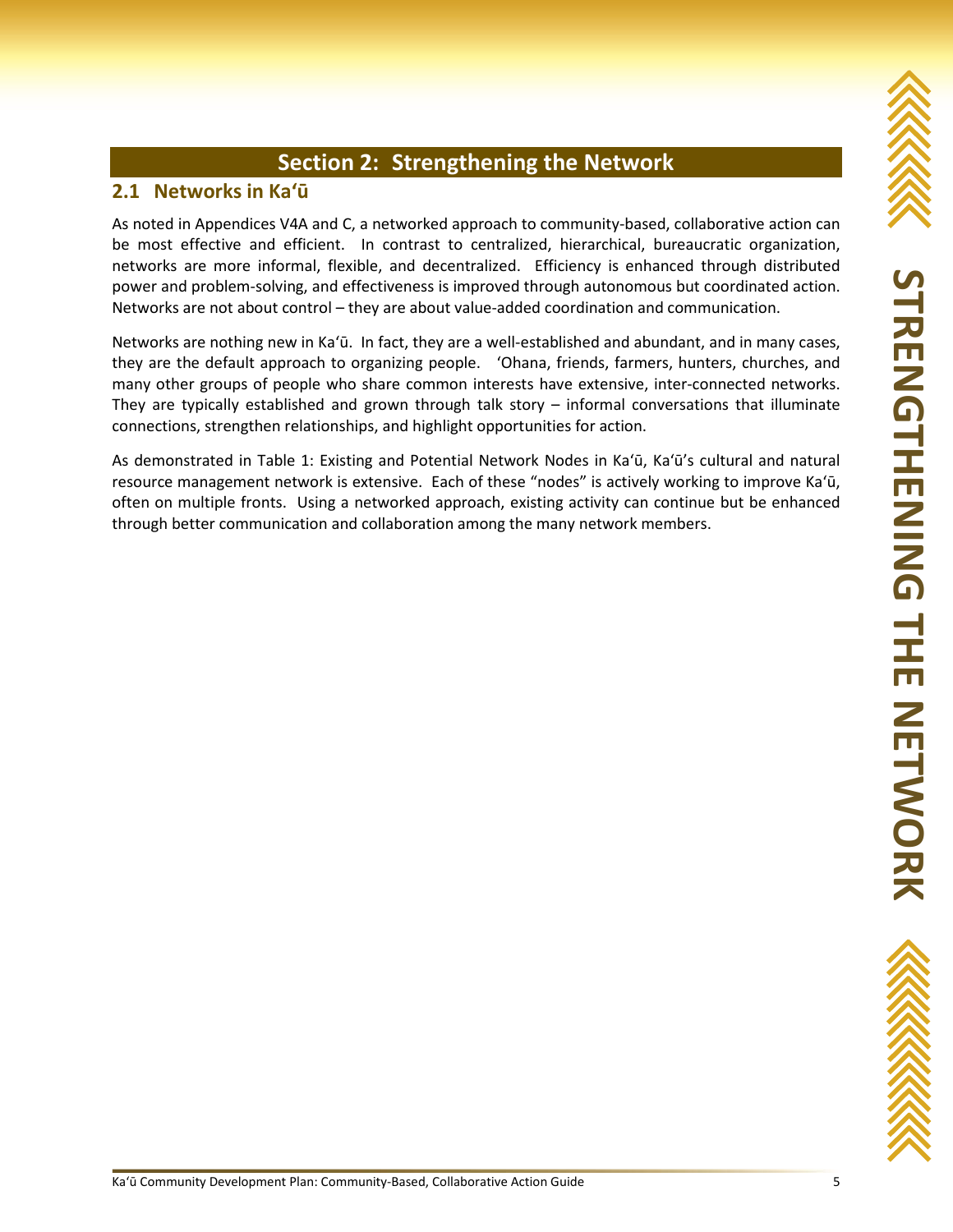Ka'ū Community Development Plan: Community-Based, Collaborative Action Guide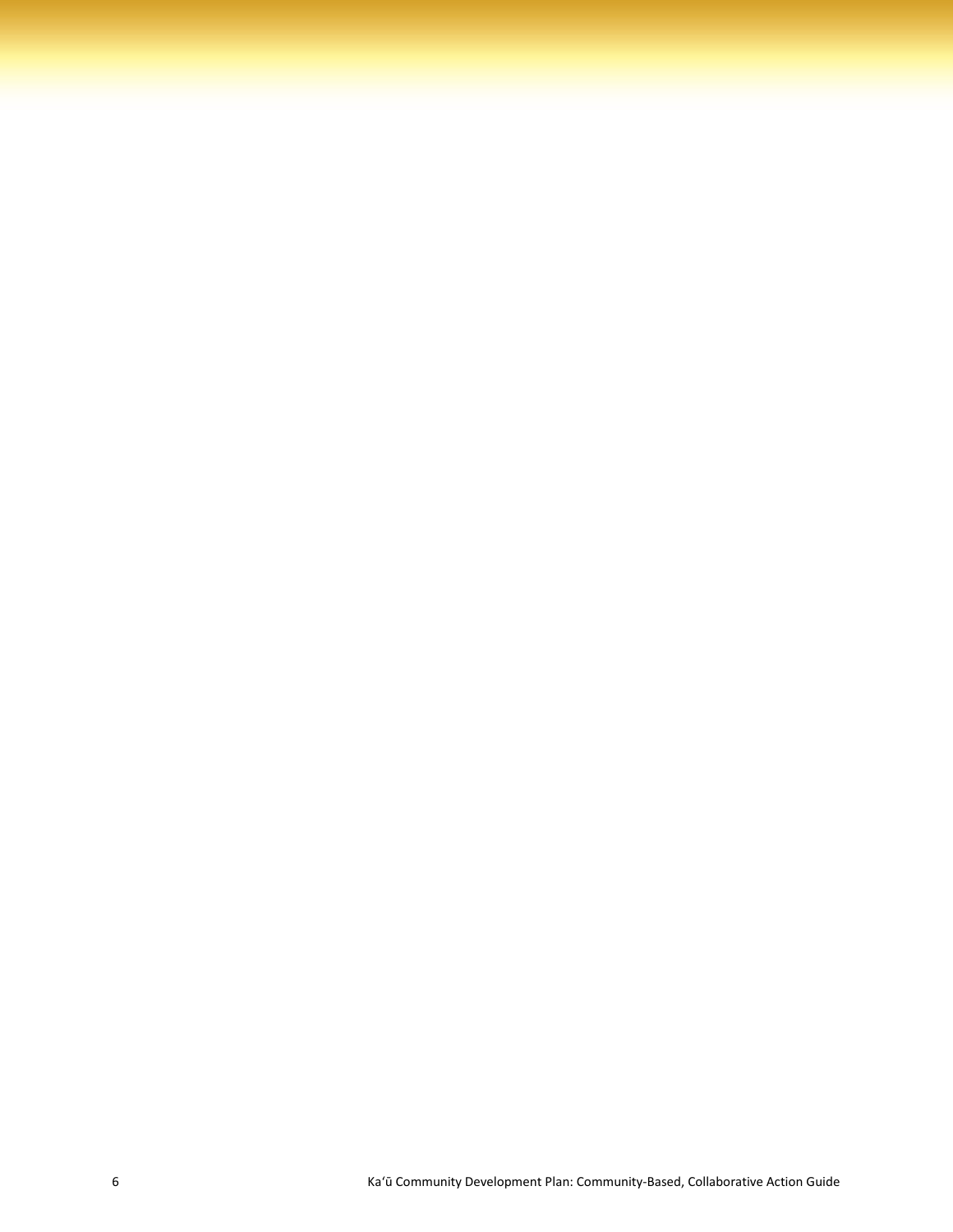## Table 1: Existing and Potential Network Nodes in Ka'ū

<span id="page-8-0"></span>

| <b>Nodes</b>                                                                                        | <b>Cultural</b>    | <b>Mauka</b><br><b>Forest</b> | <b>Coastal</b><br><b>Areas</b> | <b>Agricultural</b><br>Lands | <b>Public</b><br>Access &<br><b>Trails</b> | Infrastructure,<br>Facilities, &<br><b>Services</b> | <b>Economic</b><br><b>Development</b> |  |  |  |
|-----------------------------------------------------------------------------------------------------|--------------------|-------------------------------|--------------------------------|------------------------------|--------------------------------------------|-----------------------------------------------------|---------------------------------------|--|--|--|
| <b>Community Nodes</b>                                                                              |                    |                               |                                |                              |                                            |                                                     |                                       |  |  |  |
| Kupuna                                                                                              | $\mathsf{x}$       | $\mathsf{x}$                  | $\boldsymbol{\mathsf{x}}$      | $\mathsf{x}$                 | $\mathsf{x}$                               | $\boldsymbol{\mathsf{x}}$                           | $\pmb{\mathsf{X}}$                    |  |  |  |
| Native Hawaiians,<br>kama'aina, or others with<br>historic kinship with or<br>knowledge of the land | X                  | $\boldsymbol{\mathsf{X}}$     | $\boldsymbol{\mathsf{x}}$      | X                            | X                                          | $\mathsf{x}$                                        | $\boldsymbol{\mathsf{x}}$             |  |  |  |
| Landowners & Managers                                                                               | $\pmb{\mathsf{X}}$ | $\mathsf{x}$                  | $\mathsf{x}$                   | $\mathsf{x}$                 | $\mathsf{x}$                               |                                                     | $\mathsf{x}$                          |  |  |  |
| <b>Hawaiian Civic Clubs</b>                                                                         | $\pmb{\mathsf{X}}$ | $\mathsf{x}$                  | $\boldsymbol{\mathsf{x}}$      |                              | $\mathsf{x}$                               |                                                     |                                       |  |  |  |
| Ka 'Ohana O Honu'apo                                                                                | $\pmb{\mathsf{x}}$ |                               | $\boldsymbol{\mathsf{x}}$      |                              | $\mathsf{x}$                               | $\mathsf{x}$                                        | $\pmb{\mathsf{X}}$                    |  |  |  |
| Ho'omalu Ka'ū                                                                                       | $\pmb{\mathsf{X}}$ | $\mathsf{x}$                  |                                | $\mathsf{x}$                 | $\mathsf{x}$                               |                                                     | $\pmb{\mathsf{X}}$                    |  |  |  |
| O Ka'ū Kakou                                                                                        | $\pmb{\mathsf{X}}$ |                               | $\pmb{\chi}$                   |                              |                                            | $\pmb{\mathsf{X}}$                                  |                                       |  |  |  |
| Ka'ū Preservation                                                                                   | $\pmb{\mathsf{X}}$ |                               | $\boldsymbol{\mathsf{x}}$      |                              |                                            |                                                     |                                       |  |  |  |
| Hunters                                                                                             |                    | $\pmb{\mathsf{X}}$            |                                |                              | $\pmb{\mathsf{X}}$                         |                                                     |                                       |  |  |  |
| Farmers & Ranchers                                                                                  |                    | $\pmb{\mathsf{X}}$            | $\boldsymbol{\mathsf{x}}$      | X                            | $\mathsf{x}$                               | $\pmb{\mathsf{X}}$                                  | $\pmb{\mathsf{X}}$                    |  |  |  |
| Fishermen                                                                                           |                    |                               | $\pmb{\mathsf{x}}$             |                              | $\pmb{\mathsf{x}}$                         |                                                     | $\pmb{\mathsf{X}}$                    |  |  |  |
| Ka'ū Soil and Water<br><b>Conservation District</b>                                                 |                    |                               |                                | X                            |                                            | $\pmb{\mathsf{x}}$                                  | $\pmb{\mathsf{X}}$                    |  |  |  |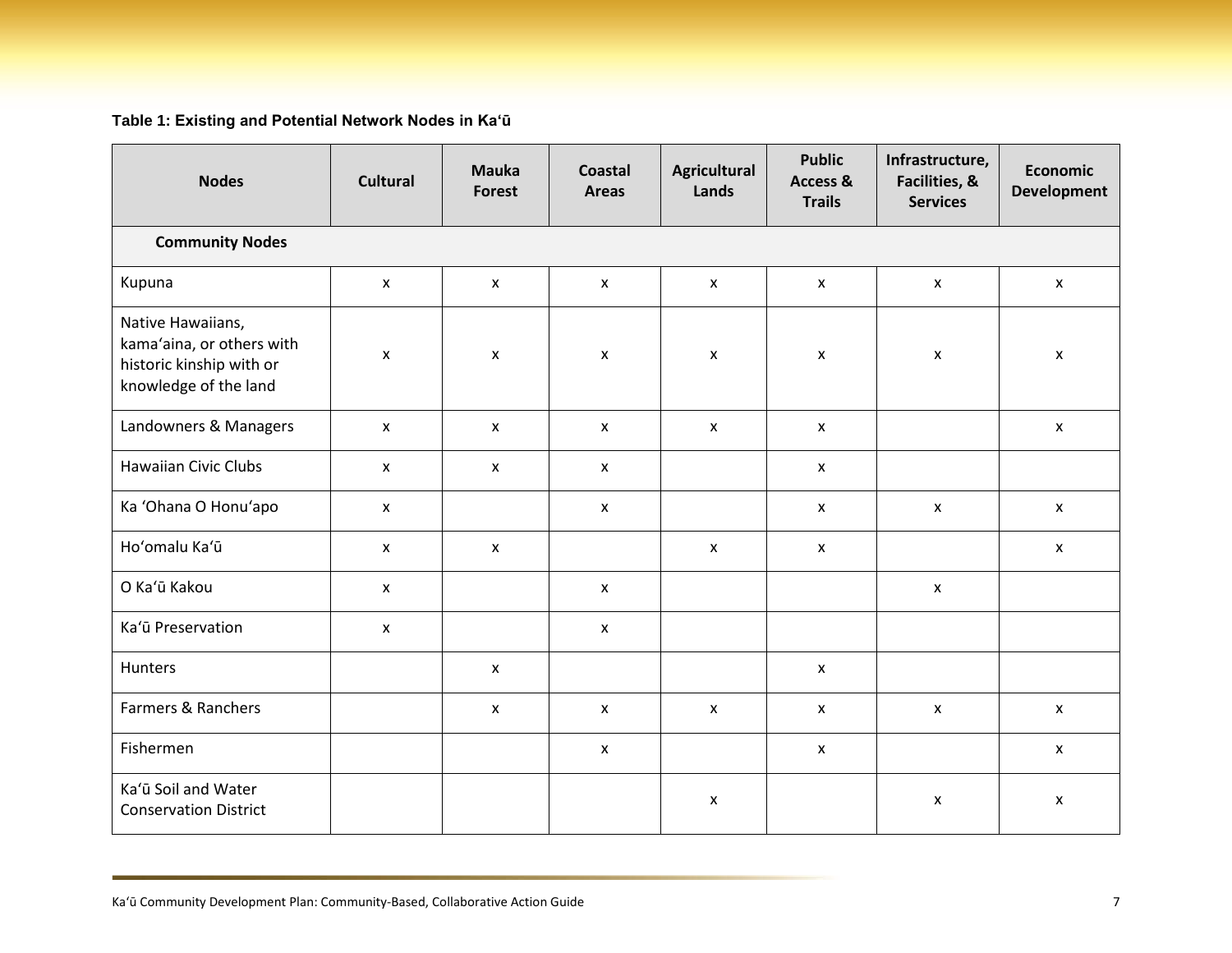| <b>Nodes</b>                                                                | <b>Cultural</b> | <b>Mauka</b><br><b>Forest</b> | <b>Coastal</b><br><b>Areas</b> | <b>Agricultural</b><br>Lands | <b>Public</b><br>Access &<br><b>Trails</b> | Infrastructure,<br>Facilities, &<br><b>Services</b> | <b>Economic</b><br><b>Development</b> |
|-----------------------------------------------------------------------------|-----------------|-------------------------------|--------------------------------|------------------------------|--------------------------------------------|-----------------------------------------------------|---------------------------------------|
| Ka'ū Agricultural Water<br>Cooperative District                             |                 |                               |                                | $\boldsymbol{\mathsf{x}}$    |                                            | $\mathsf{x}$                                        | X                                     |
| Ka'ū Coffee Cooperative                                                     |                 |                               |                                | $\mathsf{x}$                 |                                            |                                                     | $\mathsf{x}$                          |
| Farm Bureau                                                                 |                 |                               |                                | $\boldsymbol{\mathsf{x}}$    |                                            |                                                     | $\pmb{\mathsf{X}}$                    |
| Farmers' Union                                                              |                 |                               |                                | $\pmb{\mathsf{X}}$           |                                            |                                                     | $\pmb{\mathsf{X}}$                    |
| Discovery Harbour<br><b>Community Association</b>                           |                 |                               |                                |                              |                                            | $\mathsf{x}$                                        |                                       |
| <b>Green Sands Community</b><br>Association                                 |                 |                               |                                |                              |                                            | $\pmb{\mathsf{X}}$                                  |                                       |
| <b>Ocean View Community</b><br>Association                                  |                 |                               |                                |                              |                                            | $\mathsf{x}$                                        |                                       |
| <b>Ocean View Community</b><br><b>Development Corporation</b><br>(OVCDC)    |                 |                               |                                |                              |                                            | $\mathsf{x}$                                        | X                                     |
| <b>Road Corporations</b>                                                    |                 |                               |                                |                              |                                            | $\pmb{\mathsf{X}}$                                  |                                       |
| <b>Community Emergency</b><br>Response Teams (CERT) &<br>Neighborhood Watch |                 |                               |                                |                              |                                            | X                                                   |                                       |
| Ka'ū Rural Health<br><b>Community Association</b>                           |                 |                               |                                |                              |                                            | X                                                   | X                                     |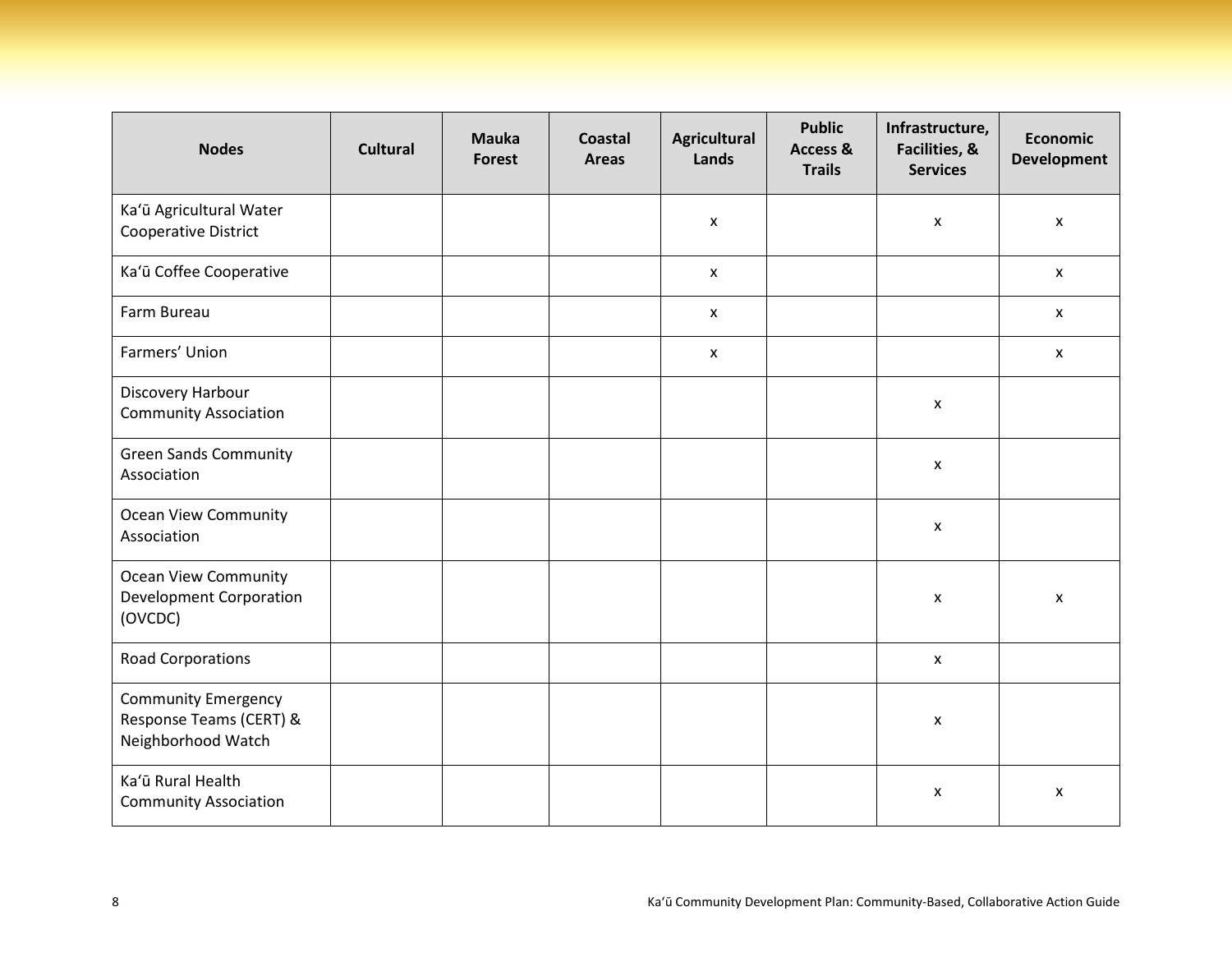| <b>Nodes</b>                                                                                  | <b>Cultural</b>           | <b>Mauka</b><br><b>Forest</b> | <b>Coastal</b><br><b>Areas</b> | <b>Agricultural</b><br>Lands | <b>Public</b><br>Access &<br><b>Trails</b> | Infrastructure,<br>Facilities, &<br><b>Services</b> | <b>Economic</b><br><b>Development</b> |
|-----------------------------------------------------------------------------------------------|---------------------------|-------------------------------|--------------------------------|------------------------------|--------------------------------------------|-----------------------------------------------------|---------------------------------------|
| Ka'ū Chamber of Commerce                                                                      |                           |                               |                                |                              |                                            |                                                     | $\mathsf{x}$                          |
| Ka'ū MainStreet                                                                               |                           |                               |                                |                              |                                            |                                                     | X                                     |
| Other community<br>organizations                                                              | $\boldsymbol{\mathsf{x}}$ | X                             | X                              | $\boldsymbol{\mathsf{x}}$    | $\boldsymbol{\mathsf{X}}$                  | X                                                   | X                                     |
| <b>Other Nonprofit/ University</b><br><b>Nodes</b>                                            |                           |                               |                                |                              |                                            |                                                     |                                       |
| The Nature Conservancy                                                                        | $\boldsymbol{\mathsf{x}}$ | X                             | $\pmb{\mathsf{X}}$             | $\boldsymbol{\mathsf{x}}$    | $\pmb{\times}$                             |                                                     | X                                     |
| <b>Land Trusts</b>                                                                            | $\mathsf{x}$              | X                             | $\mathsf{x}$                   | $\boldsymbol{\mathsf{x}}$    |                                            |                                                     |                                       |
| Kamehameha Schools                                                                            | $\mathsf{x}$              | $\mathsf{x}$                  | $\mathsf{x}$                   | $\boldsymbol{\mathsf{x}}$    | $\mathsf{x}$                               |                                                     |                                       |
| The Olson Trust                                                                               | $\pmb{\mathsf{X}}$        | X                             | $\pmb{\mathsf{X}}$             | $\boldsymbol{\mathsf{x}}$    | $\mathsf{x}$                               |                                                     | X                                     |
| Peoples Advocacy for Trails<br>Hawai'i (PATH)                                                 | $\boldsymbol{\mathsf{x}}$ | X                             | X                              | X                            | X                                          |                                                     |                                       |
| The Kohala Center                                                                             | $\boldsymbol{\mathsf{x}}$ | X                             | $\pmb{\mathsf{X}}$             | $\boldsymbol{\mathsf{x}}$    |                                            |                                                     | X                                     |
| KUA: Kua'āina Ulu 'Auamo<br>(formerly the Hawai'i<br><b>Community Stewardship</b><br>Network) | X                         | X                             | X                              |                              |                                            |                                                     |                                       |
| Friends of Hawai'i Volcanoes<br><b>National Park</b>                                          | $\boldsymbol{\mathsf{x}}$ | X                             | $\pmb{\mathsf{X}}$             |                              |                                            |                                                     |                                       |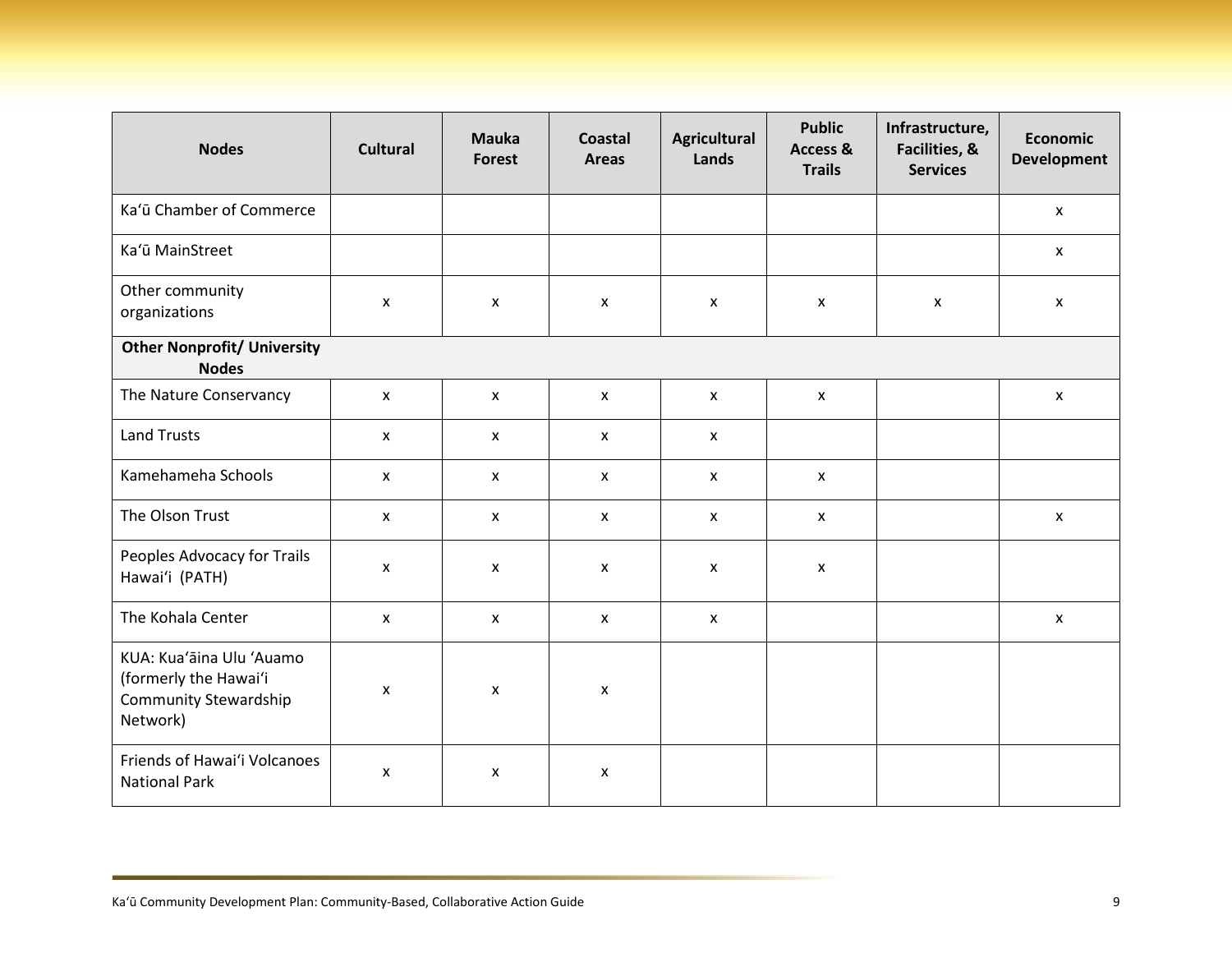| <b>Nodes</b>                                                                | <b>Cultural</b>    | <b>Mauka</b><br><b>Forest</b> | <b>Coastal</b><br><b>Areas</b> | <b>Agricultural</b><br>Lands | <b>Public</b><br>Access &<br><b>Trails</b> | Infrastructure,<br>Facilities, &<br><b>Services</b> | <b>Economic</b><br><b>Development</b> |
|-----------------------------------------------------------------------------|--------------------|-------------------------------|--------------------------------|------------------------------|--------------------------------------------|-----------------------------------------------------|---------------------------------------|
| Ka Mauli Hou - Hawai'i<br>Restoration and<br><b>Conservation Initiative</b> | $\pmb{\mathsf{X}}$ | X                             | $\pmb{\mathsf{X}}$             |                              |                                            |                                                     |                                       |
| Historic Hawai'i Foundation                                                 | $\mathsf{x}$       |                               |                                |                              |                                            |                                                     |                                       |
| UH Center for Oral History                                                  | $\pmb{\mathsf{X}}$ |                               |                                |                              |                                            |                                                     |                                       |
| <b>Three Mountain Alliance</b>                                              |                    | X                             |                                |                              | X                                          | X                                                   | $\pmb{\mathsf{X}}$                    |
| Hawai'i Wildlife Fund                                                       |                    |                               | $\pmb{\mathsf{X}}$             |                              | $\pmb{\mathsf{X}}$                         |                                                     |                                       |
| <b>Pacific Fisheries Coalition</b>                                          |                    |                               | $\boldsymbol{\mathsf{X}}$      |                              |                                            |                                                     |                                       |
| Malama Kai Foundation                                                       |                    |                               | $\mathsf{x}$                   |                              |                                            |                                                     |                                       |
| <b>UH Sea Grant</b>                                                         |                    |                               | $\pmb{\mathsf{X}}$             |                              |                                            |                                                     |                                       |
| Hawai'i Island Hawksbill<br><b>Turtle Recovery Project</b>                  |                    |                               | $\pmb{\mathsf{X}}$             |                              |                                            |                                                     |                                       |
| Ala Kahakai Trail Association                                               |                    |                               | $\pmb{\mathsf{X}}$             |                              | $\boldsymbol{\mathsf{x}}$                  |                                                     |                                       |
| <b>Big Island RC&amp;D</b>                                                  |                    |                               |                                | $\boldsymbol{\mathsf{x}}$    |                                            |                                                     |                                       |
| <b>Big Island Invasive Species</b><br>Council                               |                    | X                             |                                | $\boldsymbol{\mathsf{x}}$    |                                            |                                                     |                                       |
| <b>UH CTAHR</b>                                                             |                    |                               |                                | $\boldsymbol{\mathsf{x}}$    |                                            |                                                     |                                       |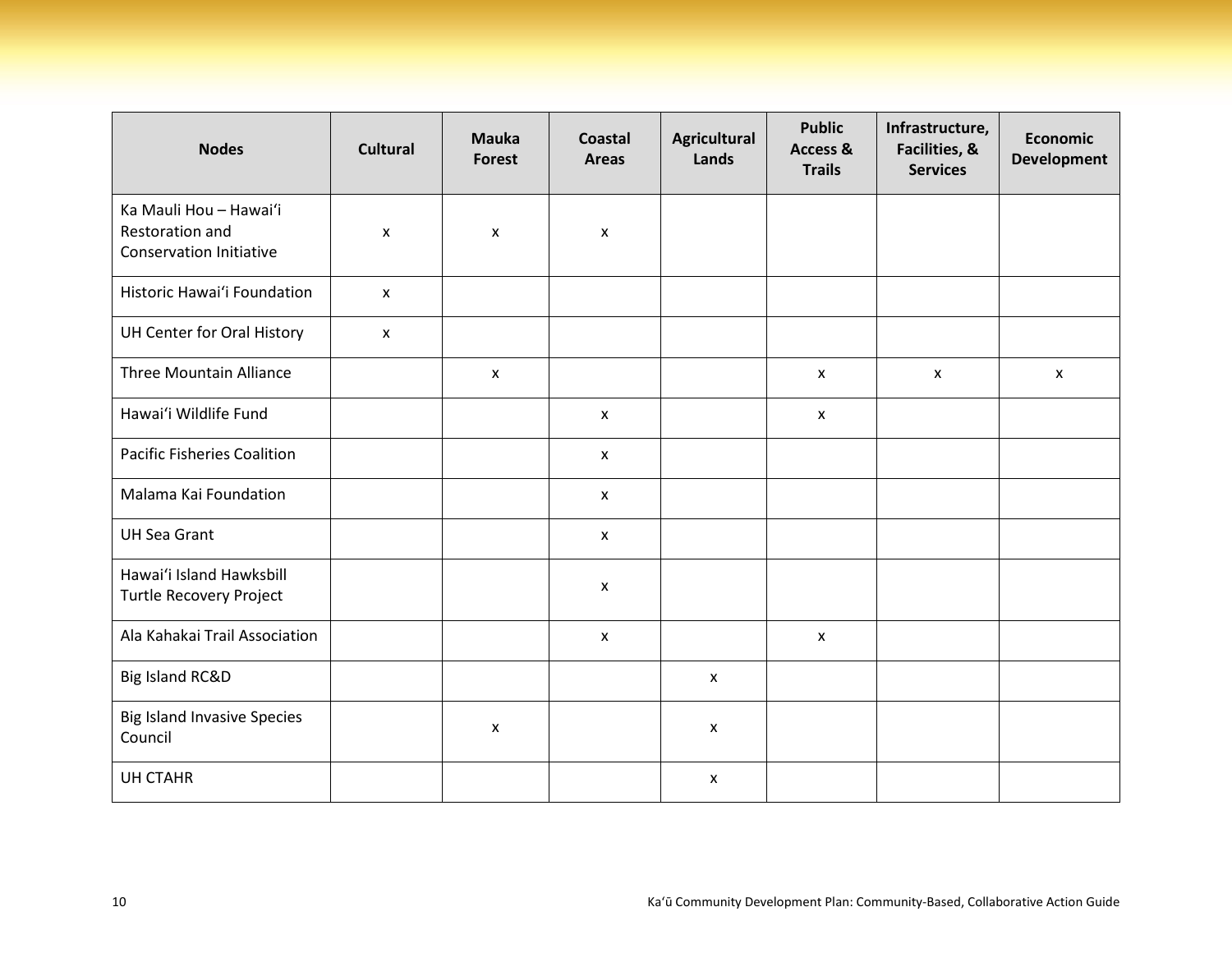| <b>Nodes</b>                                            | <b>Cultural</b>           | <b>Mauka</b><br><b>Forest</b> | <b>Coastal</b><br><b>Areas</b> | Agricultural<br>Lands     | <b>Public</b><br>Access &<br><b>Trails</b> | Infrastructure,<br>Facilities, &<br><b>Services</b> | <b>Economic</b><br><b>Development</b> |
|---------------------------------------------------------|---------------------------|-------------------------------|--------------------------------|---------------------------|--------------------------------------------|-----------------------------------------------------|---------------------------------------|
| <b>Respected Access</b>                                 | X                         | $\mathsf{x}$                  | $\mathsf{x}$                   |                           | $\boldsymbol{\mathsf{x}}$                  |                                                     |                                       |
| The Conservation Fund                                   |                           | $\mathsf{x}$                  | $\mathsf{x}$                   |                           | $\boldsymbol{\mathsf{x}}$                  |                                                     | $\mathsf{x}$                          |
| Queen Lili'uokalani<br>Children's Center                |                           |                               |                                |                           |                                            | $\mathsf{x}$                                        |                                       |
| <b>National Trust for Historic</b><br>Preservation      | X                         |                               |                                |                           |                                            | $\mathsf{x}$                                        | $\boldsymbol{\mathsf{x}}$             |
| Project for Public Spaces &<br>ArtPlace                 | $\pmb{\mathsf{x}}$        |                               |                                |                           |                                            | $\mathsf{x}$                                        | $\boldsymbol{\mathsf{x}}$             |
| Citizens' Institute on Rural<br>Design                  | $\pmb{\mathsf{x}}$        |                               |                                |                           |                                            | $\mathsf{x}$                                        |                                       |
| <b>Rural Community Assistance</b><br>Corporation (RCAC) |                           |                               |                                |                           |                                            | $\pmb{\mathsf{x}}$                                  |                                       |
| University of Hawai'i - Hilo                            | $\boldsymbol{\mathsf{x}}$ | $\boldsymbol{\mathsf{x}}$     | $\mathsf{x}$                   | $\boldsymbol{\mathsf{x}}$ | $\boldsymbol{\mathsf{x}}$                  |                                                     | $\mathsf{x}$                          |
| <b>Hilo Community College</b>                           |                           |                               |                                |                           |                                            |                                                     | $\mathsf{x}$                          |
| CU Hawai'i Federal Credit<br>Union                      |                           |                               |                                |                           |                                            |                                                     | $\mathsf{x}$                          |
| Bank of Hawai'i                                         |                           |                               |                                |                           |                                            |                                                     | $\boldsymbol{\mathsf{x}}$             |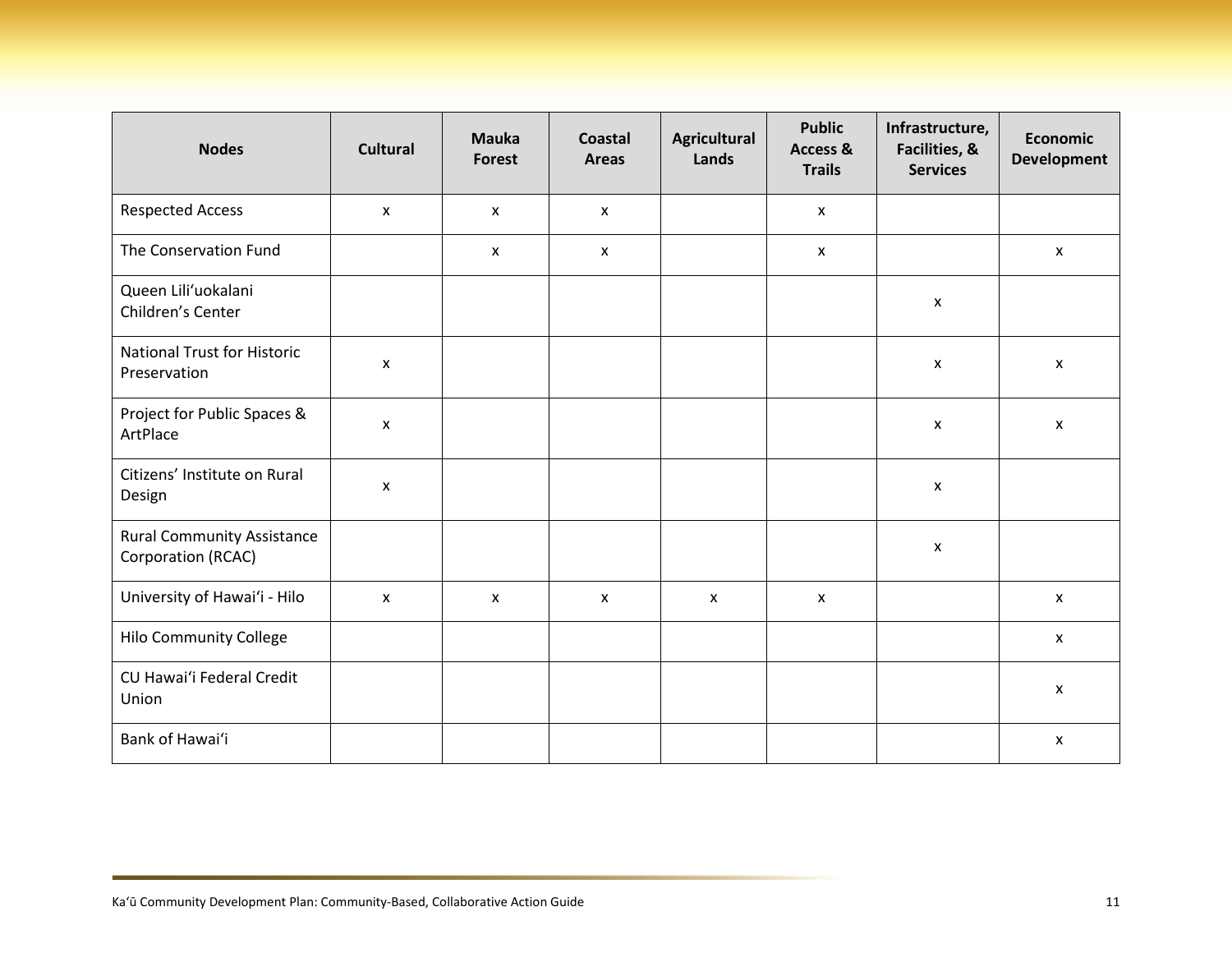| <b>Nodes</b>                                                             | <b>Cultural</b> | <b>Mauka</b><br><b>Forest</b> | <b>Coastal</b><br><b>Areas</b> | <b>Agricultural</b><br>Lands | <b>Public</b><br>Access &<br><b>Trails</b> | Infrastructure,<br>Facilities, &<br><b>Services</b> | <b>Economic</b><br><b>Development</b> |
|--------------------------------------------------------------------------|-----------------|-------------------------------|--------------------------------|------------------------------|--------------------------------------------|-----------------------------------------------------|---------------------------------------|
| Hawai'i Alliance for<br>Community-Based Economic<br>Development (HACBED) |                 |                               |                                |                              |                                            |                                                     | $\boldsymbol{\mathsf{x}}$             |
| <b>Small Business Development</b><br>Center                              |                 |                               |                                |                              |                                            |                                                     | $\boldsymbol{\mathsf{x}}$             |
| <b>SCORE</b>                                                             |                 |                               |                                |                              |                                            |                                                     | $\mathsf{x}$                          |
| Hawai'i Investment Ready                                                 |                 |                               |                                |                              |                                            |                                                     | $\pmb{\mathsf{X}}$                    |
| <b>Pacific Business Center</b><br>Program (PBCP)                         |                 |                               |                                |                              |                                            |                                                     | $\mathsf{x}$                          |
| Agribusiness Incubator<br>Program (AIP)                                  |                 |                               |                                |                              |                                            |                                                     | $\mathsf{x}$                          |
| Center for Rural<br>Entrepreneurship (CRE)                               |                 |                               |                                |                              |                                            |                                                     | $\pmb{\mathsf{X}}$                    |
| Kupu                                                                     |                 | X                             | $\boldsymbol{\mathsf{x}}$      |                              |                                            |                                                     | $\boldsymbol{\mathsf{x}}$             |
| LEI (Lead, Expose, Inspire)                                              | $\pmb{\times}$  |                               |                                |                              |                                            |                                                     | $\mathsf{x}$                          |
| Hawai'i Procurement<br><b>Technical Assistance Center</b><br>(HI-PTAC)   |                 |                               |                                |                              |                                            |                                                     | X                                     |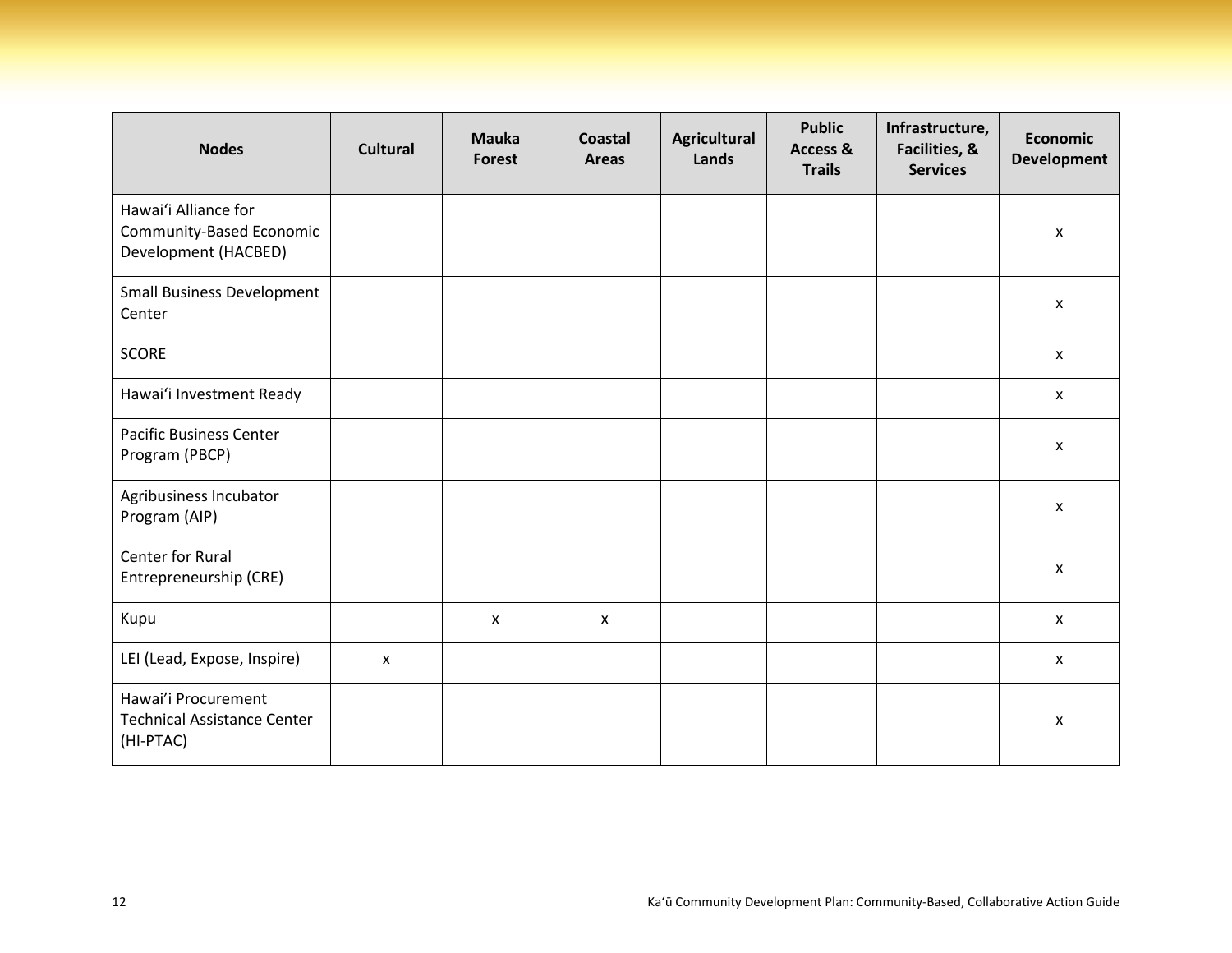| <b>Nodes</b>                                                  | <b>Cultural</b>    | <b>Mauka</b><br><b>Forest</b> | <b>Coastal</b><br><b>Areas</b> | <b>Agricultural</b><br>Lands | <b>Public</b><br>Access &<br><b>Trails</b> | Infrastructure,<br>Facilities, &<br><b>Services</b> | <b>Economic</b><br><b>Development</b> |
|---------------------------------------------------------------|--------------------|-------------------------------|--------------------------------|------------------------------|--------------------------------------------|-----------------------------------------------------|---------------------------------------|
| Hawai'i Island School Garden<br>Network (HISGN)               |                    |                               |                                |                              |                                            | $\pmb{\mathsf{X}}$                                  | X                                     |
| <b>Community Power Network</b>                                |                    |                               |                                |                              |                                            |                                                     | X                                     |
| <b>Forest Trends</b>                                          |                    |                               |                                |                              |                                            |                                                     | X                                     |
| Hawai'i Alliance for a Local<br>Economy (HALE)                |                    |                               |                                |                              |                                            |                                                     | X                                     |
| American Independent<br><b>Business Alliance (AMIBA)</b>      |                    |                               |                                |                              |                                            |                                                     | X                                     |
| <b>Business Alliance of Local</b><br>Living Economies (BALLE) |                    |                               |                                |                              |                                            |                                                     | X                                     |
| Pacific Worlds                                                | $\pmb{\mathsf{X}}$ |                               |                                |                              |                                            |                                                     | X                                     |
| Ka Welina Network                                             | $\pmb{\mathsf{X}}$ |                               |                                |                              |                                            |                                                     | X                                     |
| Hawai'i Ecotourism<br><b>Association (HEA)</b>                |                    |                               |                                |                              |                                            |                                                     | X                                     |
| Hawai'i Agritourism<br><b>Association (HATA)</b>              |                    |                               |                                |                              |                                            |                                                     | X                                     |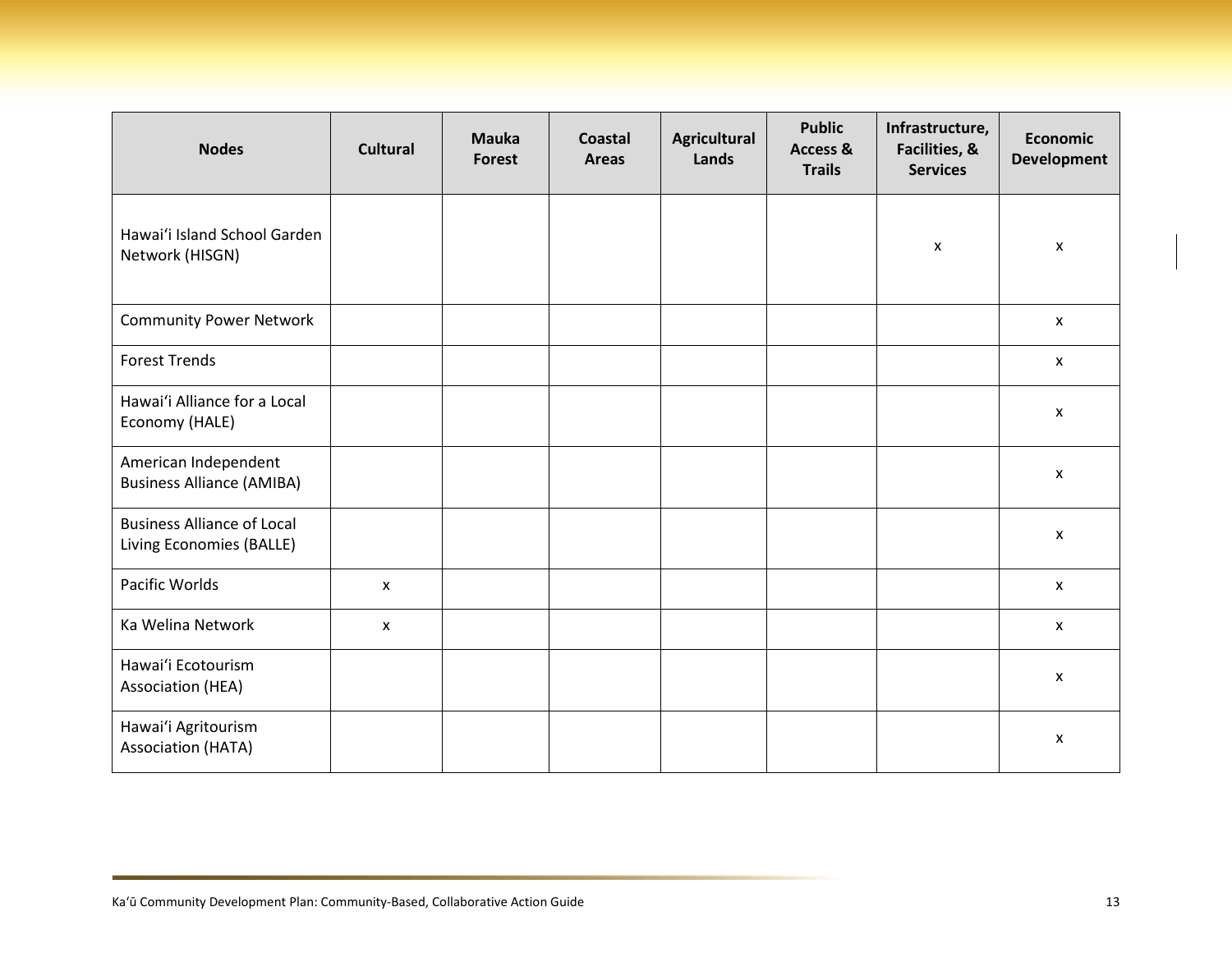| <b>Nodes</b>                                                                   | <b>Cultural</b>           | <b>Mauka</b><br><b>Forest</b> | <b>Coastal</b><br><b>Areas</b> | <b>Agricultural</b><br>Lands | <b>Public</b><br>Access &<br><b>Trails</b> | Infrastructure,<br>Facilities, &<br><b>Services</b> | <b>Economic</b><br><b>Development</b> |  |  |
|--------------------------------------------------------------------------------|---------------------------|-------------------------------|--------------------------------|------------------------------|--------------------------------------------|-----------------------------------------------------|---------------------------------------|--|--|
| National Geographic<br>Society's Center for<br><b>Sustainable Destinations</b> |                           |                               |                                |                              |                                            |                                                     | X                                     |  |  |
| National Association of<br><b>Gateway Communities</b>                          |                           |                               |                                |                              |                                            |                                                     | X                                     |  |  |
| <b>Transition Town</b>                                                         |                           |                               |                                |                              |                                            | $\boldsymbol{\mathsf{x}}$                           | X                                     |  |  |
| <b>County Nodes</b>                                                            |                           |                               |                                |                              |                                            |                                                     |                                       |  |  |
| Planning                                                                       | $\boldsymbol{\mathsf{x}}$ | $\mathsf{x}$                  | $\mathsf{x}$                   | $\boldsymbol{\mathsf{x}}$    | $\mathsf{x}$                               | X                                                   | X                                     |  |  |
| <b>PONC</b>                                                                    | $\boldsymbol{\mathsf{x}}$ | X                             | $\pmb{\mathsf{X}}$             | $\boldsymbol{\mathsf{x}}$    | $\boldsymbol{\mathsf{X}}$                  | X                                                   |                                       |  |  |
| <b>Cultural Resources</b><br>Commission                                        | $\pmb{\mathsf{x}}$        | $\pmb{\mathsf{x}}$            |                                |                              |                                            |                                                     |                                       |  |  |
| Parks & Recreation                                                             | $\boldsymbol{\mathsf{x}}$ |                               | $\mathsf{x}$                   |                              | $\mathsf{x}$                               | $\boldsymbol{\mathsf{x}}$                           |                                       |  |  |
| Research & Development                                                         |                           |                               |                                | $\boldsymbol{\mathsf{x}}$    |                                            |                                                     | X                                     |  |  |
| <b>Public Works</b>                                                            |                           |                               |                                | $\boldsymbol{\mathsf{x}}$    |                                            | $\mathsf{x}$                                        |                                       |  |  |
| Game Management<br><b>Advisory Commision</b>                                   |                           | X                             | $\pmb{\mathsf{x}}$             |                              | $\pmb{\times}$                             |                                                     |                                       |  |  |
| <b>Water Supply</b>                                                            |                           |                               |                                |                              |                                            | $\pmb{\mathsf{X}}$                                  |                                       |  |  |
| <b>Environmental Management</b>                                                |                           |                               |                                |                              |                                            | X                                                   | x                                     |  |  |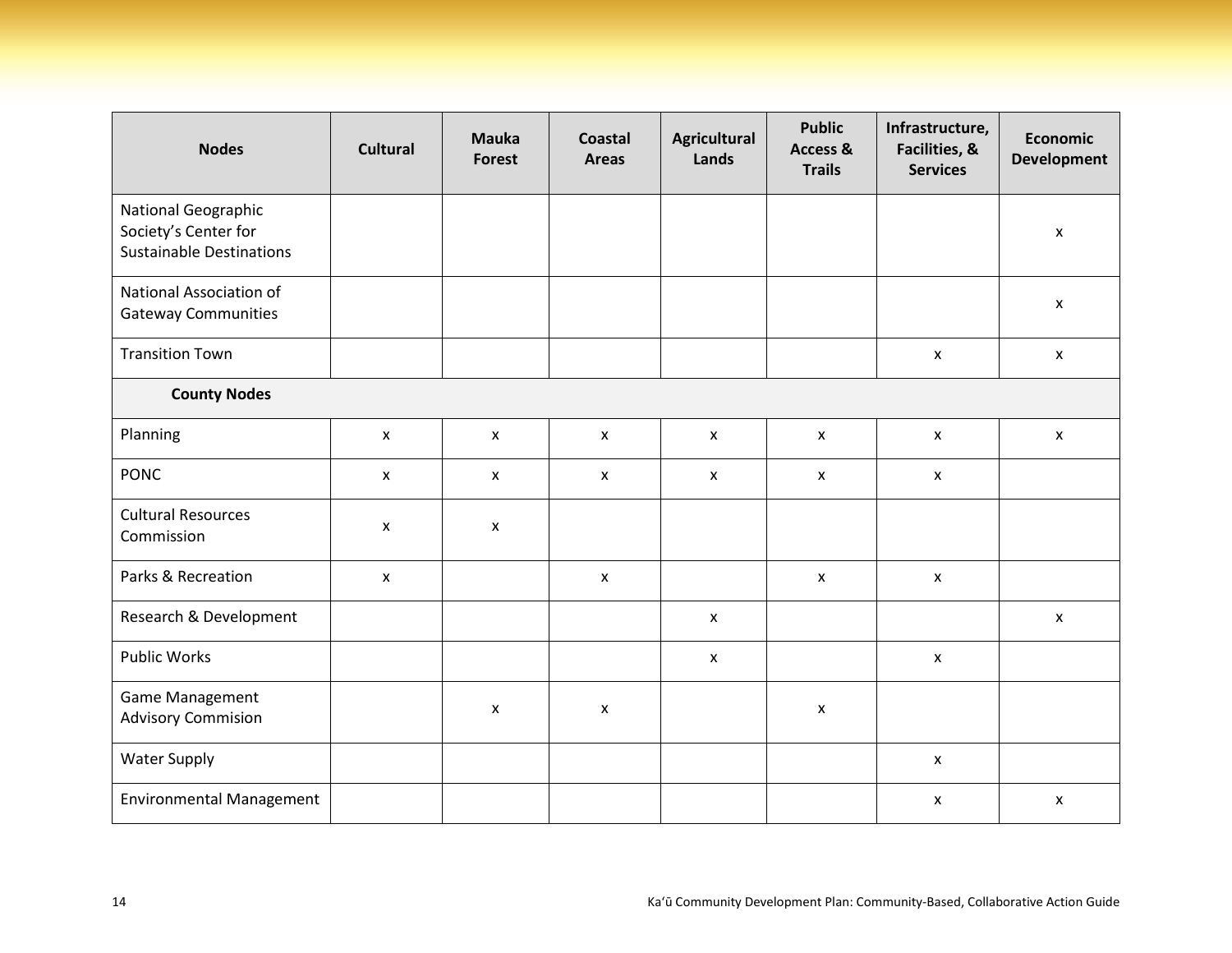| <b>Nodes</b>           | <b>Cultural</b>    | <b>Mauka</b><br><b>Forest</b> | <b>Coastal</b><br><b>Areas</b> | <b>Agricultural</b><br>Lands | <b>Public</b><br>Access &<br><b>Trails</b> | Infrastructure,<br>Facilities, &<br><b>Services</b> | <b>Economic</b><br><b>Development</b> |  |  |  |
|------------------------|--------------------|-------------------------------|--------------------------------|------------------------------|--------------------------------------------|-----------------------------------------------------|---------------------------------------|--|--|--|
| Civil Defense          |                    |                               |                                |                              |                                            | $\pmb{\mathsf{X}}$                                  |                                       |  |  |  |
| Fire                   |                    |                               |                                |                              |                                            | $\pmb{\mathsf{X}}$                                  |                                       |  |  |  |
| Police                 |                    |                               |                                |                              |                                            | $\pmb{\mathsf{X}}$                                  |                                       |  |  |  |
| <b>Mass Transit</b>    |                    |                               |                                |                              |                                            | $\pmb{\mathsf{X}}$                                  |                                       |  |  |  |
| <b>State Nodes</b>     |                    |                               |                                |                              |                                            |                                                     |                                       |  |  |  |
| <b>DOCARE</b>          | $\pmb{\mathsf{X}}$ | $\pmb{\mathsf{X}}$            | $\pmb{\mathsf{X}}$             |                              | $\pmb{\mathsf{X}}$                         |                                                     |                                       |  |  |  |
| Nā Ala Hele            | $\pmb{\mathsf{X}}$ | $\pmb{\mathsf{x}}$            | $\pmb{\mathsf{X}}$             |                              | $\pmb{\mathsf{X}}$                         |                                                     |                                       |  |  |  |
| <b>State Parks</b>     | $\pmb{\mathsf{X}}$ | $\pmb{\mathsf{X}}$            | $\pmb{\mathsf{X}}$             |                              |                                            |                                                     |                                       |  |  |  |
| <b>DHHL</b>            | $\pmb{\mathsf{x}}$ |                               | $\pmb{\mathsf{x}}$             | $\pmb{\mathsf{x}}$           | $\pmb{\mathsf{x}}$                         | $\pmb{\mathsf{x}}$                                  |                                       |  |  |  |
| SHPD                   | $\pmb{\mathsf{X}}$ | $\pmb{\mathsf{X}}$            | $\pmb{\mathsf{x}}$             |                              | $\pmb{\chi}$                               |                                                     |                                       |  |  |  |
| <b>DOFAW</b>           |                    | $\pmb{\mathsf{X}}$            | $\pmb{\mathsf{X}}$             | $\pmb{\mathsf{X}}$           | $\pmb{\mathsf{X}}$                         | $\pmb{\mathsf{X}}$                                  |                                       |  |  |  |
| <b>DAR</b>             |                    |                               | $\pmb{\mathsf{X}}$             |                              |                                            |                                                     |                                       |  |  |  |
| OCCL                   |                    |                               | $\pmb{\mathsf{x}}$             |                              |                                            |                                                     |                                       |  |  |  |
| <b>DOBOR</b>           |                    |                               | $\pmb{\mathsf{X}}$             |                              |                                            |                                                     |                                       |  |  |  |
| DOH Clean Water Branch |                    |                               | $\pmb{\mathsf{X}}$             | $\pmb{\mathsf{X}}$           |                                            |                                                     |                                       |  |  |  |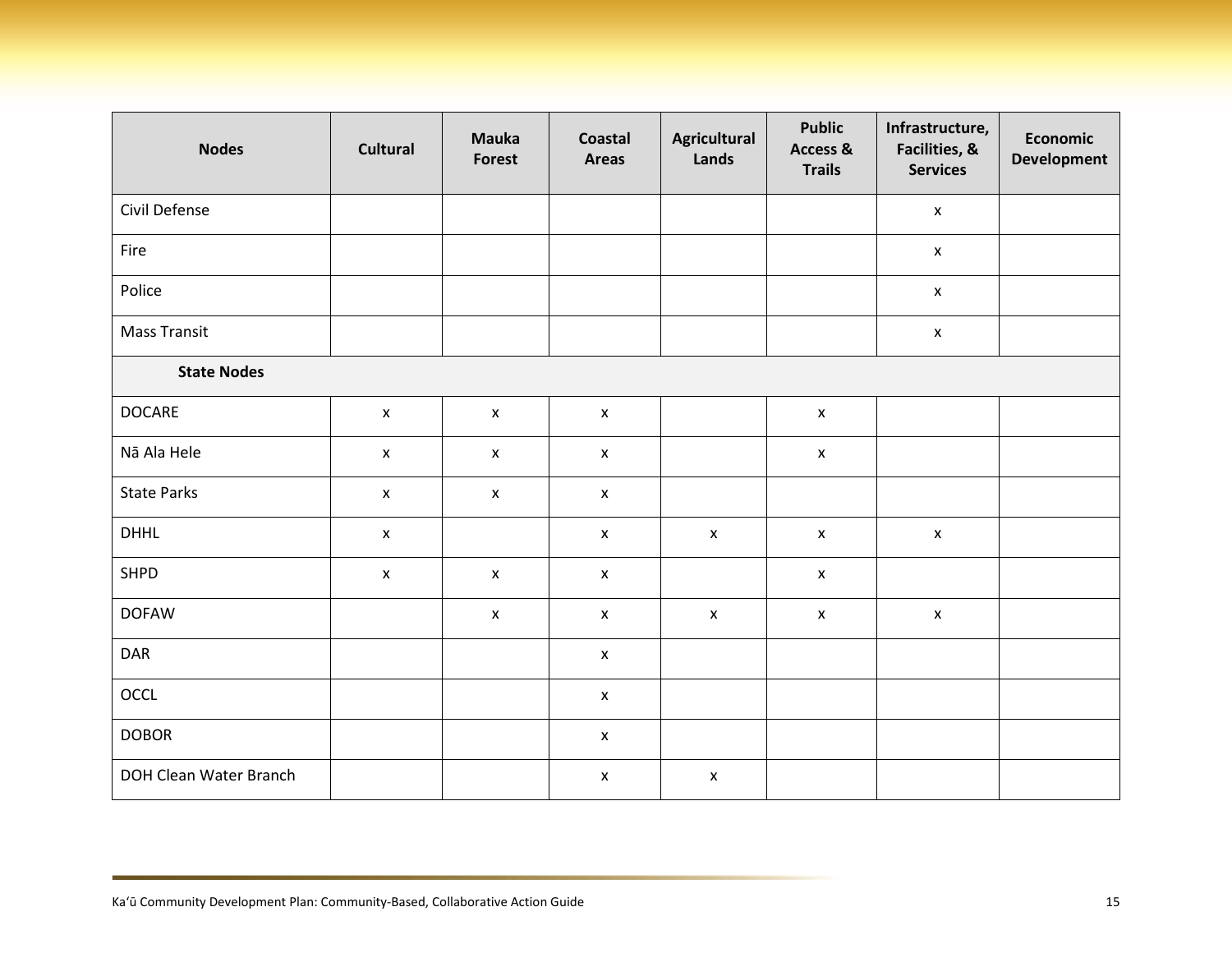| <b>Nodes</b>                                                          | <b>Cultural</b>    | <b>Mauka</b><br><b>Forest</b> | <b>Coastal</b><br><b>Areas</b> | <b>Agricultural</b><br>Lands | <b>Public</b><br>Access &<br><b>Trails</b> | Infrastructure,<br>Facilities, &<br><b>Services</b> | <b>Economic</b><br><b>Development</b> |
|-----------------------------------------------------------------------|--------------------|-------------------------------|--------------------------------|------------------------------|--------------------------------------------|-----------------------------------------------------|---------------------------------------|
| DOH Polluted Runoff Control<br>(PRC) program                          |                    |                               | $\boldsymbol{\mathsf{X}}$      | X                            |                                            |                                                     |                                       |
| Office of Planning                                                    |                    |                               | $\pmb{\mathsf{X}}$             |                              |                                            |                                                     |                                       |
| <b>DBEDT</b>                                                          |                    |                               |                                |                              |                                            |                                                     | $\mathsf{x}$                          |
| <b>Department of Agriculture</b>                                      |                    |                               |                                | $\boldsymbol{\mathsf{x}}$    |                                            | $\mathsf{x}$                                        | $\mathsf{x}$                          |
| 'Aha Moku Advisory<br>Committee                                       | $\pmb{\mathsf{X}}$ | $\boldsymbol{\mathsf{x}}$     | $\mathsf{x}$                   | X                            | $\boldsymbol{\mathsf{x}}$                  |                                                     |                                       |
| <b>Office of Hawaiian Affairs</b>                                     | $\pmb{\mathsf{x}}$ |                               |                                |                              |                                            | $\mathsf{x}$                                        | $\mathsf{x}$                          |
| Scenic Byways                                                         | X                  |                               |                                |                              | $\boldsymbol{\mathsf{x}}$                  | $\mathsf{x}$                                        | $\mathsf{x}$                          |
| <b>Department of Education</b>                                        |                    |                               |                                |                              |                                            | $\mathsf{x}$                                        | $\mathsf{x}$                          |
| <b>Public Charter School</b><br>Commission (PCSC)                     |                    |                               |                                |                              |                                            | $\mathsf{x}$                                        |                                       |
| Hawai'i Tourism Authority<br>and Big Island Visitors<br><b>Bureau</b> |                    |                               |                                |                              |                                            |                                                     | $\mathsf{x}$                          |
| <b>Federal Nodes</b>                                                  |                    |                               |                                |                              |                                            |                                                     |                                       |
| Hawai'i Volcanoes National<br>Park                                    | X                  | X                             | X                              |                              | x                                          |                                                     | X                                     |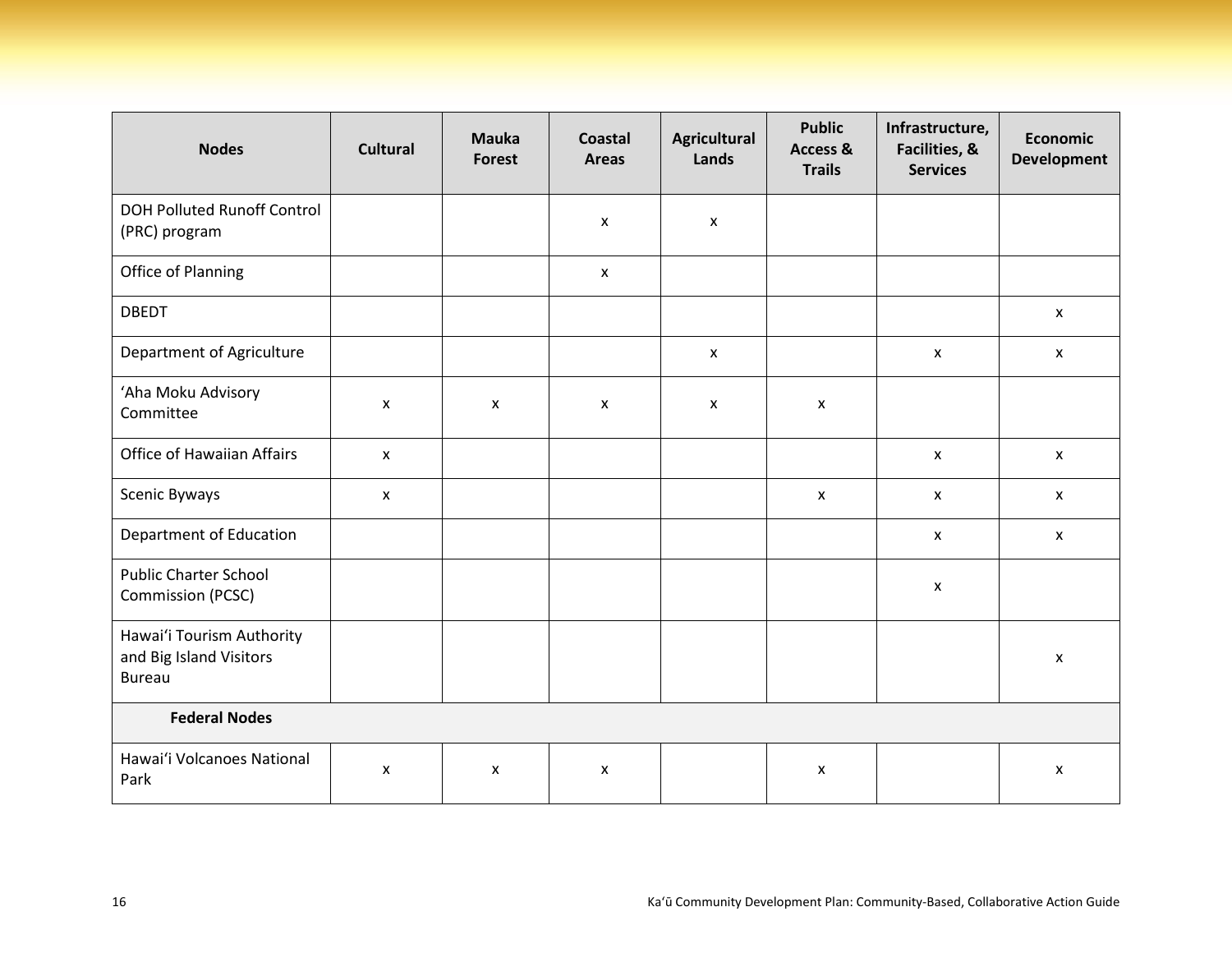| <b>Nodes</b>                                                  | <b>Cultural</b>           | <b>Mauka</b><br><b>Forest</b> | Coastal<br><b>Areas</b>   | Agricultural<br>Lands     | <b>Public</b><br>Access &<br><b>Trails</b> | Infrastructure,<br>Facilities, &<br><b>Services</b> | <b>Economic</b><br><b>Development</b> |
|---------------------------------------------------------------|---------------------------|-------------------------------|---------------------------|---------------------------|--------------------------------------------|-----------------------------------------------------|---------------------------------------|
| US Fish and Wildlife                                          |                           | X                             | $\mathsf{x}$              | $\boldsymbol{\mathsf{x}}$ |                                            |                                                     |                                       |
| Ala Kahakai National Historic<br>Trail                        | $\boldsymbol{\mathsf{X}}$ |                               | $\boldsymbol{\mathsf{X}}$ |                           | $\boldsymbol{\mathsf{x}}$                  |                                                     |                                       |
| <b>NOAA</b>                                                   |                           |                               | $\mathsf{x}$              | $\mathsf{x}$              |                                            |                                                     |                                       |
| <b>NRCS</b>                                                   |                           | X                             |                           | $\boldsymbol{\mathsf{x}}$ |                                            |                                                     |                                       |
| Farm Service Agency                                           |                           |                               |                           | $\boldsymbol{\mathsf{x}}$ |                                            |                                                     | $\pmb{\mathsf{X}}$                    |
| <b>USDA Rural Development</b>                                 |                           |                               |                           |                           |                                            | X                                                   | $\boldsymbol{\mathsf{x}}$             |
| Air National Guard                                            |                           |                               |                           |                           |                                            | $\boldsymbol{\mathsf{x}}$                           |                                       |
| <b>Small Business</b><br>Administration, including<br>HUBZone |                           |                               |                           |                           |                                            |                                                     | $\pmb{\mathsf{x}}$                    |
| <b>Economic Development</b><br>Administration (EDA)           |                           |                               |                           |                           |                                            | X                                                   | X                                     |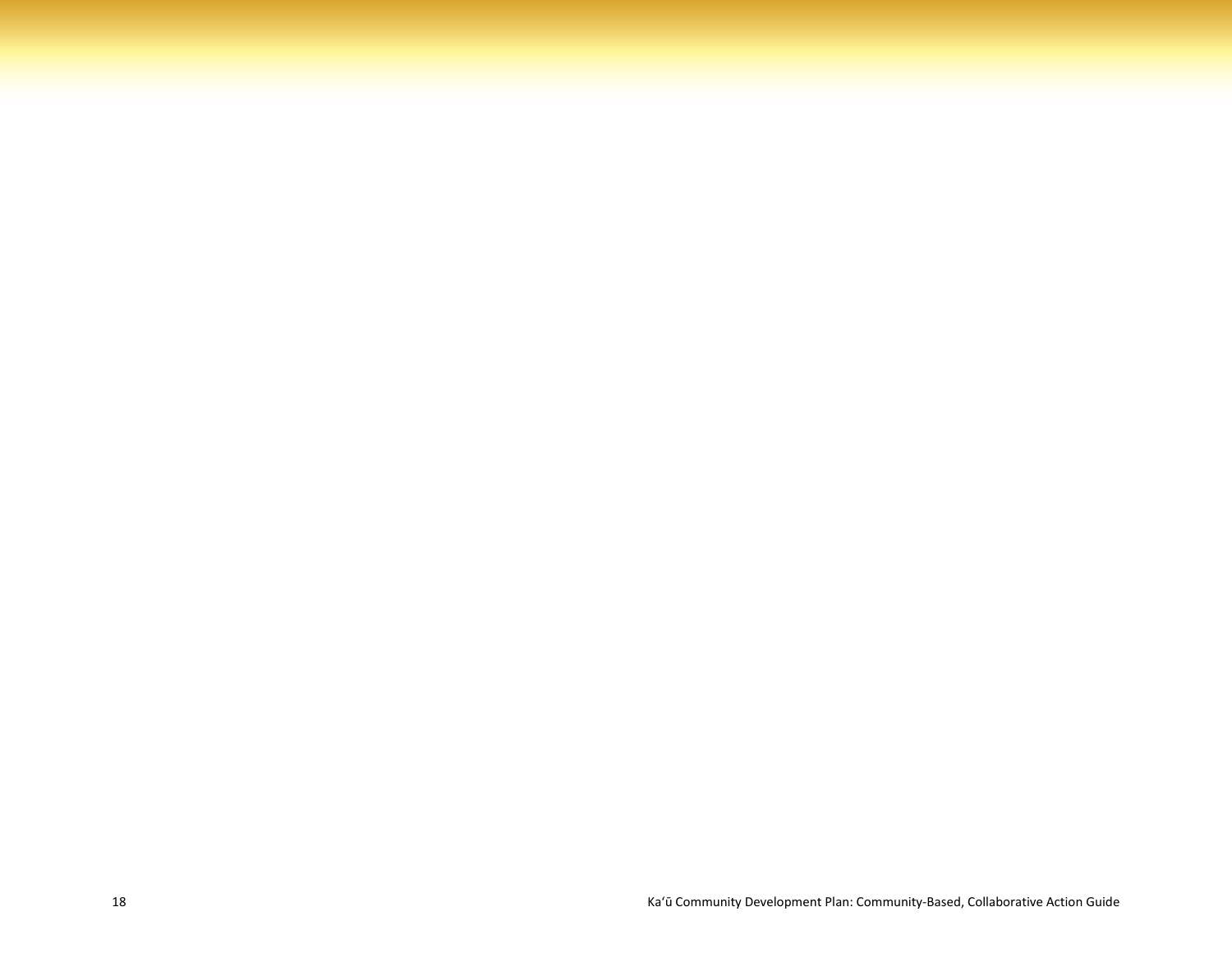## <span id="page-20-0"></span>**2.2 Network Leadership**

#### <span id="page-20-1"></span>**2.2.1 Local Leadership**

Effective networks require strong leadership on many levels and in a range of settings. Fundamentally, any community-based, collaborative action in Ka'ū will require leadership from within the community. Luckily, Ka'ū enjoys a "deep bench" of leadership from both individuals and organizations, as demonstrated by the lengthy list of "community nodes" in Table 1[: Existing and Potential Network](#page-8-0)  [Nodes in Ka'ū.](#page-8-0)

### <span id="page-20-2"></span>**2.2.2 Allies**

Ka'ū is also lucky to have many "allies" with strong roots in the area. Notable examples include:

- **Public schools** in Ka'ū are central to community life and are an economic engine, providing jobs and purchasing power. They are also in a Zone of Innovation, which creates the opportunity to use local schools as a platform for a range of community-based initiatives.
- **Ka'ū Hospital and Rural Health Clinic** is also a major area employer and provider of critical community services.
- **Kamehameha Schools** educates many of the children in Ka'ū and is a major owner of conservation and agricultural land in Ka'ū.
- **The Department of Hawaiian Home Lands** owns homesteads, agricultural land, and significant cultural sites in Ka'ū.
- **The Olson Trust** also provides many jobs, is a major landowner, invests in a range of agricultural enterprises, leases farm land, and donates to a variety of community initiatives.
- **The Nature Conservancy** owns significant conservation lands and has staff in Ka'ū and elsewhere on Hawai'i Island who provide support for community-based resource management efforts.
- **The Division of Forestry and Wildlife (DOFAW)** in the State Department of Land and Natural Resources (DLNR) has two full-time outreach coordinators on Hawai'i Island who work closely with community groups interested in forest stewardship, including some in Ka'ū. DOFAW has also an Access and Acquisitions Program Coordinator to work on access issues, including access for hunting.
- **UH Sea Grant** has extension agents on Hawai'i Island who provide a range of community education, outreach, and facilitation supports for community-based coastal initiatives, including Makai Watch and Reef Watchers programs.
- **The National Park Service** is a major landowner and employer in Ka'ū as well as the impetus for much of the visitor traffic in the area.
- **The Ala Kahakai National Historic Trail** staff are available to support community-based groups with the management of trail corridors in Ka'ū.
- **The Kohala Center** focuses on many of the high priority issues in Ka'ū coastal management, food systems, renewable energy, and rural business development. The Kohala Center's Laulima Center for Rural Cooperative Business Development actively supports coops and other businesses in the area.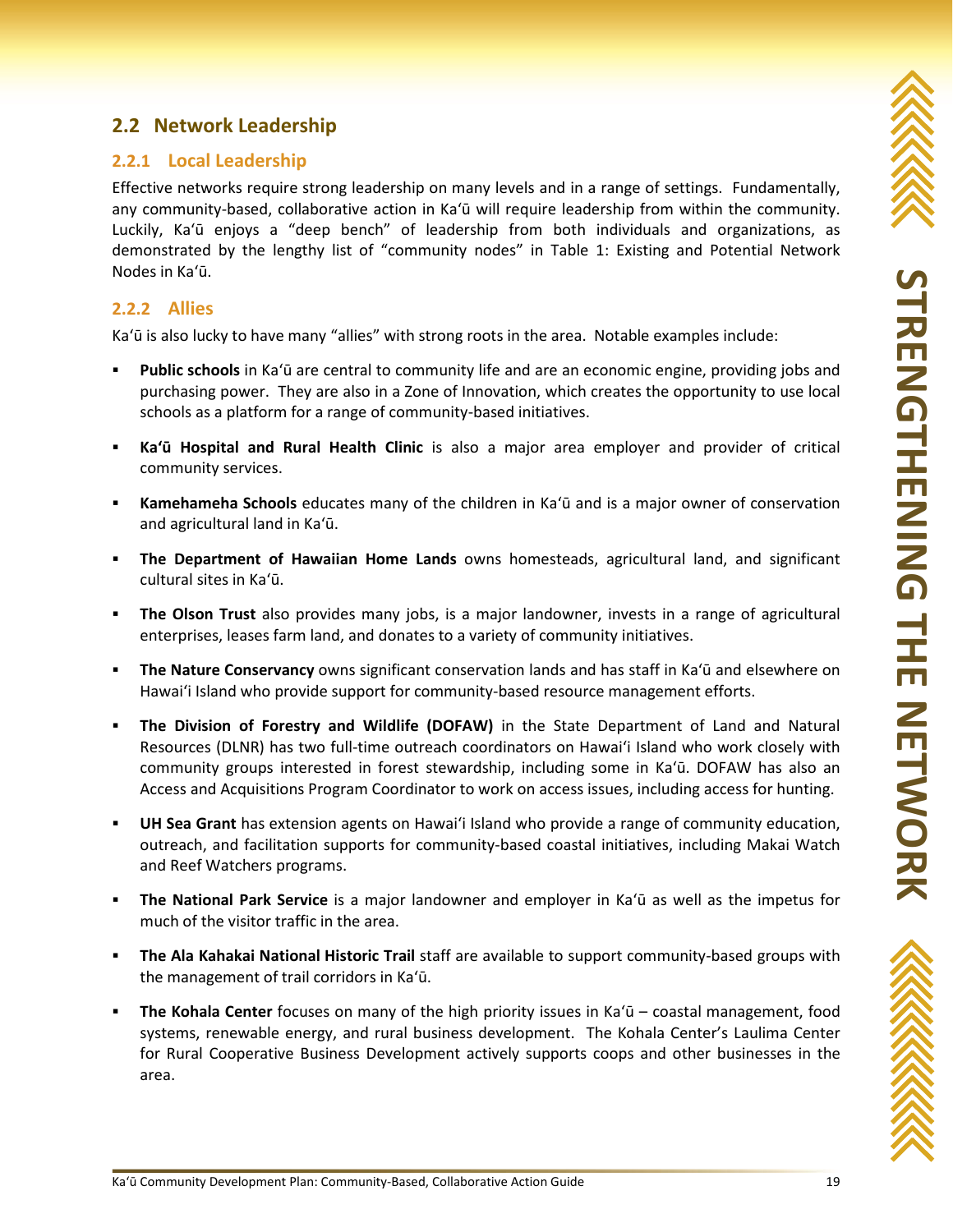#### <span id="page-21-0"></span>**2.2.3 "Weaving" Networks**

Leadership within a network often looks different than within conventional, hierarchical organizations. As noted in Appendix V4A, resilient community networks typically emerge through four stages:

First, small, autonomous clusters emerge, often without any guidance, among individuals and organizations with shared interests, values, and goals. In Ka'ū, many of these clusters already exist, both formally and informally.

In the second and more intentional stage of network weaving, "translational" leaders create a hub and spoke model, with themselves as the initial hub, connecting many different kinds of constituencies. In Ka'ū, such leaders actively make connections among environment, social, and other community-minded groups.

In the third phase, translational leaders begin to extend connections among different constituencies for whom they are the sole bridge. This starts to create a multihub social network. Due to the number of relationships involved at this point, the best network weavers don't just connect – they teach those they connect how to become connectors themselves and begin to assume a role as facilitator of network building. There are also many examples of the multihub network in Ka'ū, best exemplified by the series of annual celebrations that bring diverse groups together for parades, ho'olaule'a, and the like.

The final stage, and its ultimate aim, is called a core/periphery social network. In this highly stable yet resilient social arrangement, which usually emerges after years of effort, a core of strongly affiliated hubs at the center of the social system is connected to a constellation of people and resources on the periphery. This allows for an efficient and natural division of labor: The periphery monitors the environment, while the core implements what is discovered and deemed useful.

#### <span id="page-21-1"></span>**2.2.4 Resources for Strengthening Collaboration and Networks**

In recent years, foundations and nonprofits have looked to networks as a way to facilitate and accelerate change. The Nonprofit Quarterly has compiled some network "best practices," including references to many additional resources.<sup>[1](#page-21-2)</sup>

Collaborative, networked leadership and organization are challenging but doable. Leaders in Hawai'i with extensive experience in community-based work have developed a website – the Collaborative Leaders Network – to capture some of the most valuable lessons learned (http://collaborativeleadersnetwork.org/). Examples of resources that might support community-based, collaborative, networked approaches to achieving community objectives in Ka'ū include:

- A Collaborative Strategy Grounded in Polynesian Values, which is designed to develop a spirit of collaboration
- Community Transformation, which enables groups to meet their stated objectives in a way that also strengthens the people in them, so they can build on the collaborative experience and bring about lasting change in their communities

 $\overline{a}$ 

<span id="page-21-2"></span><sup>1</sup> [https://nonprofitquarterly.org/governancevoice/23438](https://nonprofitquarterly.org/governancevoice/23438-a-network-way-of-working-a-compilation-of-considerations-about-effectiveness-in-networks.html)-a-network-way-of-working-a-compilation-of[considerations](https://nonprofitquarterly.org/governancevoice/23438-a-network-way-of-working-a-compilation-of-considerations-about-effectiveness-in-networks.html)-about-effectiveness-in-networks.html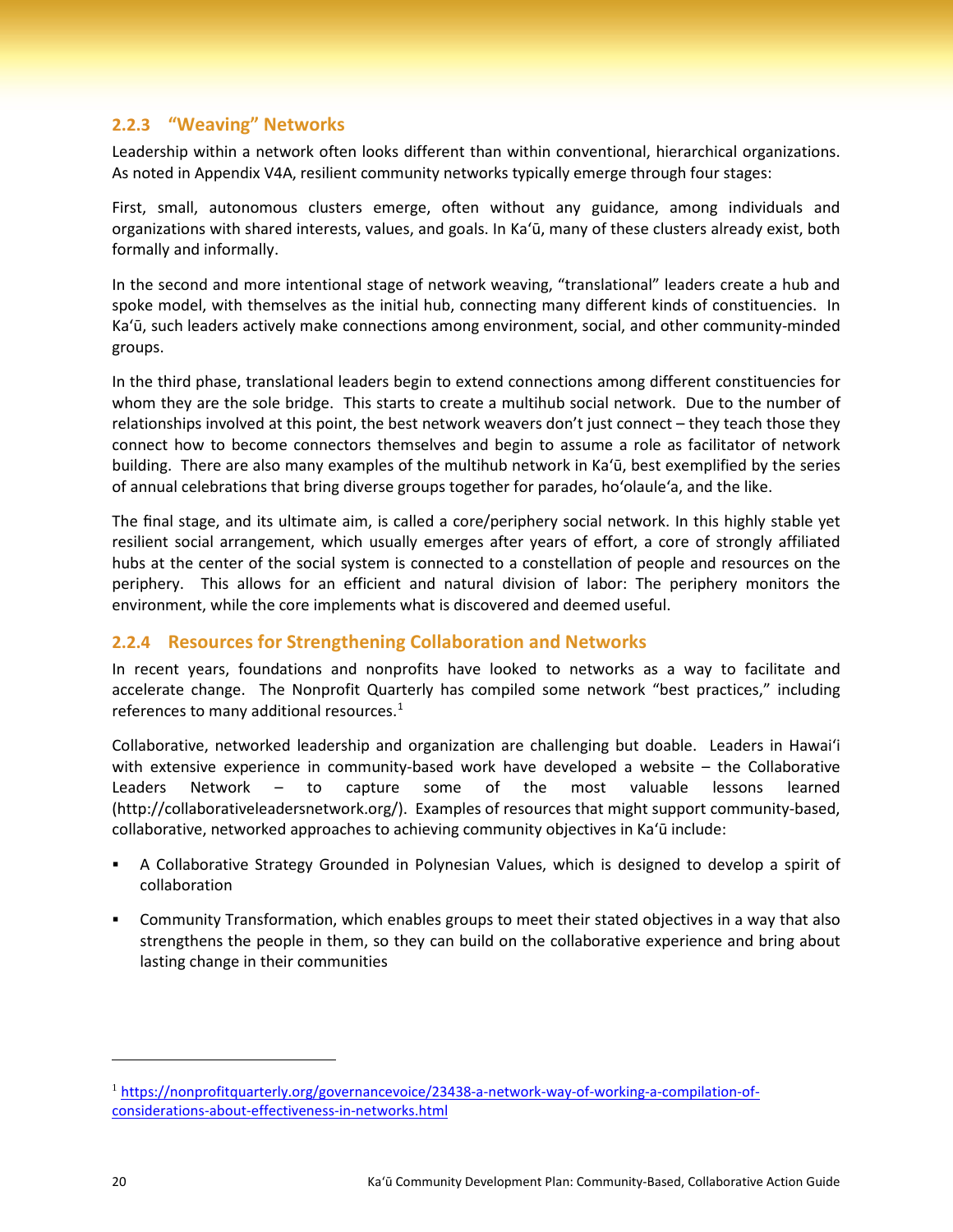- Collaborative Problem Solving, which systematically builds toward consensus by having participants analyze the issue, hear from experts, generate and evaluate options, review draft documents, and revisit group agreements at every stage
- A Collaboration Incubator, which is designed to launch collaborative initiatives that will help communities resolve challenges and find a permanent home for each of the projects that is incubated.

The Transition Movement is an example of network leadership used to fuel community development. It is a network of vibrant, grassroots community initiatives that seek to build community resilience in the face of environmental and economic challenges. Transition Initiatives differentiate themselves by seeking to mitigate these converging global crises by engaging their communities in home-grown, citizen-led education, action, and multi-stakeholder planning to increase local self-reliance and resilience. Their premise is: "If we wait for the governments, it'll be too little, too late. If we act as individuals, it'll be too little. But if we act as communities, it might just be enough, just in time." Transition United States offers a range of resources to people interested in starting a Transition Town initiative, including a directory of Transition Towns, online and live training, online networking, and a knowledge hub of material related to awareness raising, organizing, and projects.

The Collaborative Leaders Network and the Transition Movement are just two of many sets of available resources to support community-based collaboration and networks.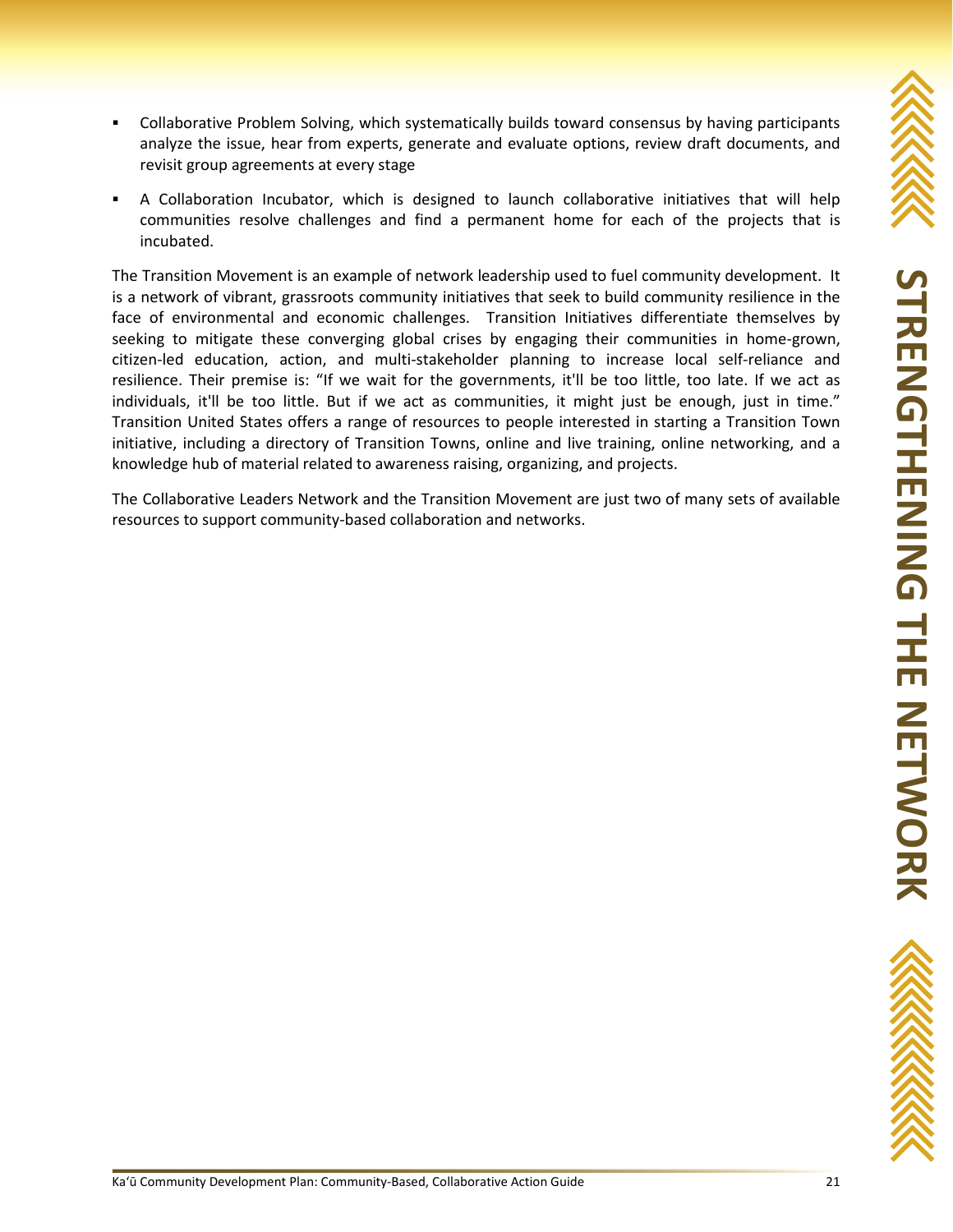## <span id="page-23-0"></span>**2.3 Best Practices**

Appendices V4A and C summarized "best practices" for network-based, collaborative action. These basic steps are summarized here as a guide to initiatives inspired by the CDP or coordinated by the CDP Action Committee:

- 1. Focus clarify vision, goals, and priorities within the larger community context
- 2. Get organized for planning
	- a. Establish structure and leadership
	- b. Engage community
	- c. Build collaborative ties
- 3. Summarize baseline conditions
- 4. Craft a plan
- 5. Restructure for implementation
	- a. Re-organize
	- b. Build capacity
	- c. Promote and educate
- 6. Implement

Using the detail provided in Appendix V4A and other resources, each initiative should develop more detailed steps for accomplishing priority actions.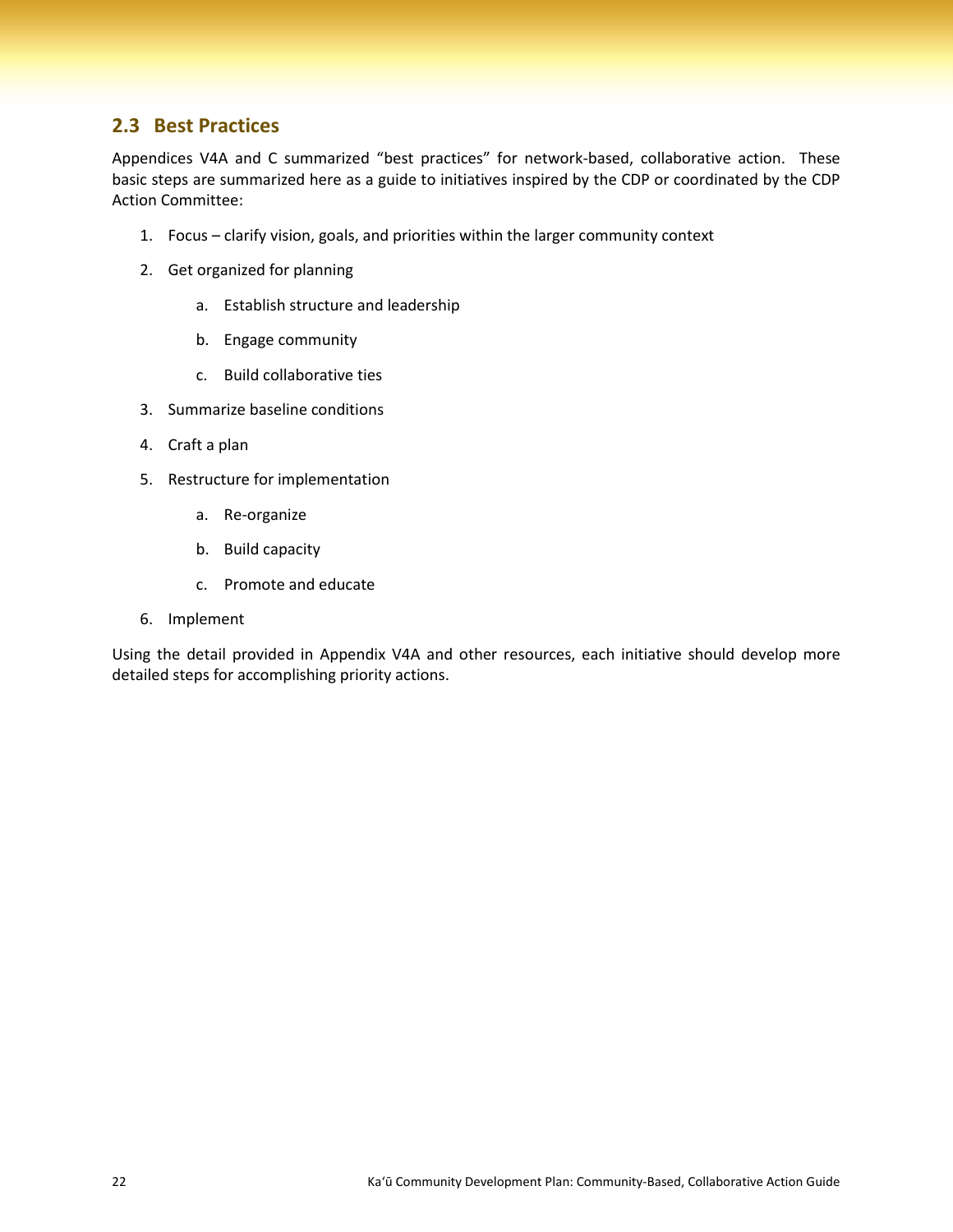

# **Section 3: Supporting Organizational Structure**

## <span id="page-24-1"></span><span id="page-24-0"></span>**3.1 Ka'ū CDP Action Committee**

### <span id="page-24-2"></span>**3.1.1 The Community-County Bridge**

After the CDP is adopted, a new, nine-member County advisory committee – the Action Committee – will be appointed to lead implementation of the CDP. As with the Steering Committee, Action Committee members will be nominated by the Mayor and appointed by Council. It will be important that the Action Committee's membership be representative of the diverse communities in Ka'ū.

Also like the Steering Committee, Action Committee meetings will be open to the public. The Action Committee may also choose to form subcommittees, and the subcommittees can include members of the public.

## <span id="page-24-3"></span>**3.1.2 Proactive Steward of CDP Implementation**

Chapter 16 of the Hawai'i County Code outlines the purpose, membership, and responsibilities of the Action Committee. Its purpose is "to be a proactive, community-based steward of the plan's implementation…." In other words, the Action Committee leads CDP implementation.

#### <span id="page-24-4"></span>**3.1.3 A Facilitative Role**

A principal responsibility of the Action Committee is to "build partnerships…with governmental and community-based organizations to implement CDP policies and actions."

Given the scope of activity in Ka'ū, it would be impossible to "manage" it all in a conventional, structured way. Instead, the CDP Action Committee can recognize the networks that already exist, help new ones form when needed, and facilitate connections within and among networks.

Each network and sub-network could operate in an independent but connected way, providing leadership, organizing key stakeholders and existing partnerships, and solving problems. With the help of the Action Committee, networks could collaborate when appropriate to address policy change, secure financial and other resources, and pursue other shared goals.

## <span id="page-24-5"></span>**3.1.4 Community Advocate**

As the primary group responsible for CDP implementation, the Action Committee also provides "ongoing guidance and advocacy to advance implementation of the CDP goals, objectives, policies, and actions." In other words, the Action Committee can coordinate efforts to advance the advocacy platform outlined in each section of the CDP.

## <span id="page-24-6"></span>**3.1.5 Coordinate County Infrastructure Projects**

Similarly, the Action Committee also provides "timely recommendations to the County on priorities relating to the...CIP budget and program…." Each year, the Action Committee will use CIP priorities identified in the CDP to recommend priorities for the County's infrastructure projects.

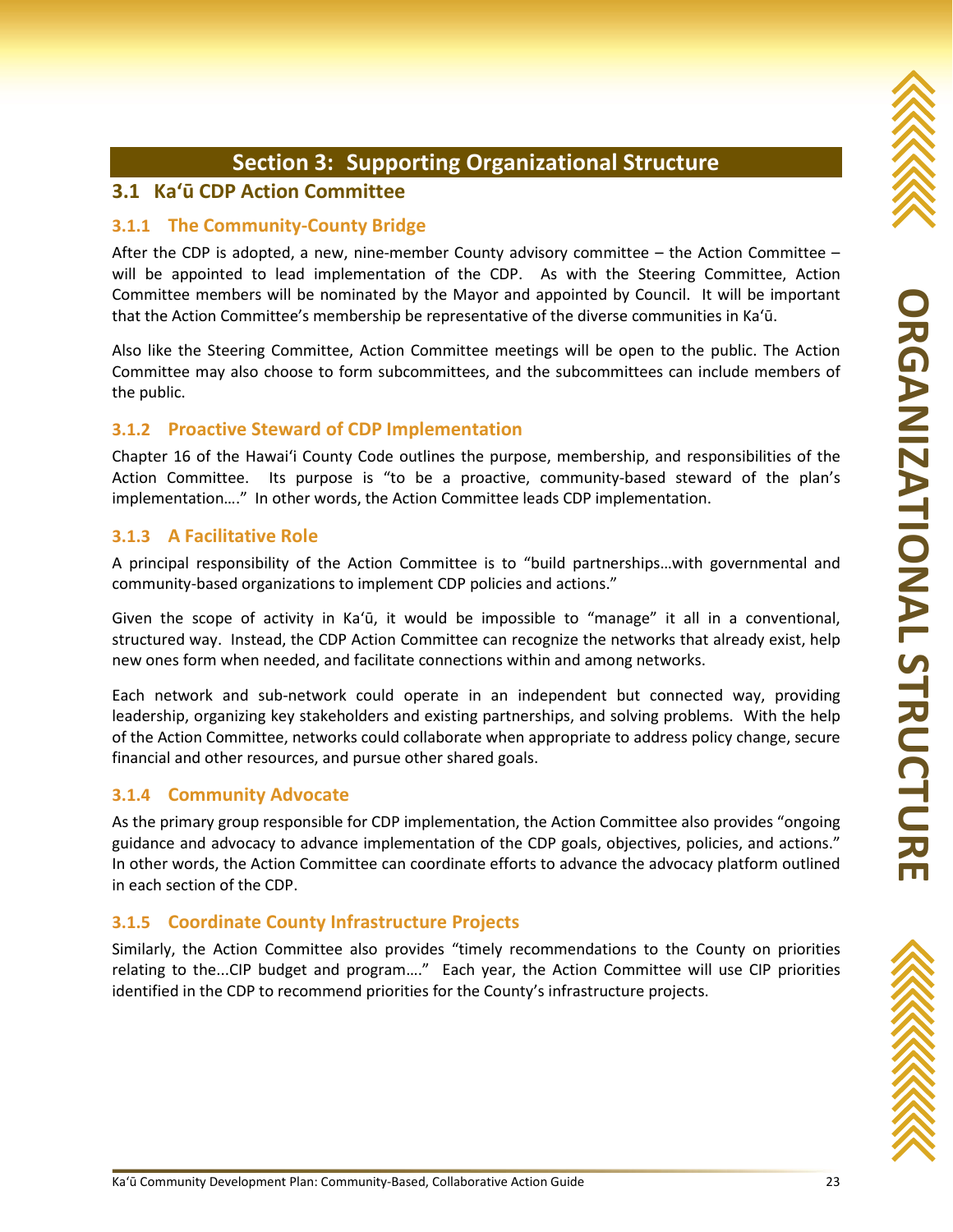ORGANIZATIONAL STRUCTURE **ORGANIZATIONAL STRUCTURE**

## <span id="page-25-0"></span>**3.2 Other Potential Organizational Needs**

## <span id="page-25-1"></span>**3.2.1 Tax Exempt Status**

Implementation of the Ka'ū CDP will require financial resources, and many funding sources require that a tax-exempt, nonprofit corporation (aka 501(c)(3) organizations) serve as the fiscal agent. It can be cumbersome and expensive to obtain and maintain tax-exempt status, so it may be wise to use existing organizations when possible.

However, there may come a point where more sophisticated, community-managed organizations are needed. As outlined in Appendix V4C, cooperatives, community development corporations (CDCs), nonprofit social enterprises, and community land trusts are tools that communities can use to lead and manage their own community improvement efforts.

## <span id="page-25-2"></span>**3.2.2 Dedicated Staff**

Most community-based initiatives in Ka'ū are lead and run by volunteers. There are many benefits to that approach, so it should be continued to the extent possible.

However, many community organizations struggle because volunteer members lack time or skills. There may be a point at which it makes sense to rely on paid staff to play critical leadership roles related to securing financial assistance, managing contracts and finances, and provide other administrative support.

## <span id="page-25-3"></span>**3.2.3 AmeriCorps**

Many community-based groups use the AmeriCorps<sup>[2](#page-25-5)</sup> program to bridge the transition from volunteerled to staff-managed organizational structure. AmeriCorps volunteers typically serve full-time for a small stipend. Hawai'i currently offers four types of programs:

- AmeriCorps\*VISTA: to create and expand programs that build capacity and ultimately bring lowincome individuals and communities out of poverty
- AmeriCorps National Civilian Community Corps (NCCC): teams of 18-24 year olds to address critical community needs related to environmental conservation & stewardship; infrastructure; energy conservation; urban & rural development; and natural & other disasters (preparedness, mitigation, recovery, response).
- AmeriCorps\*State: to assist youth achieve educational success
- Senior Corps: for individuals 55 or older to help the elderly live independently.

## <span id="page-25-4"></span>**3.2.4 Organizational and Leadership Development**

Networks and organizations of all sizes benefit from strengthened leadership and improvements to their structure and administration. The following resources are available to assist in this respect:

- The Hawai'i Community Foundation
	- o FLEX Grants
	- o West Hawai'i Fund
	- o East Hawai'i Fund

l

<span id="page-25-5"></span><sup>2</sup> <http://americorpshawaii.org/>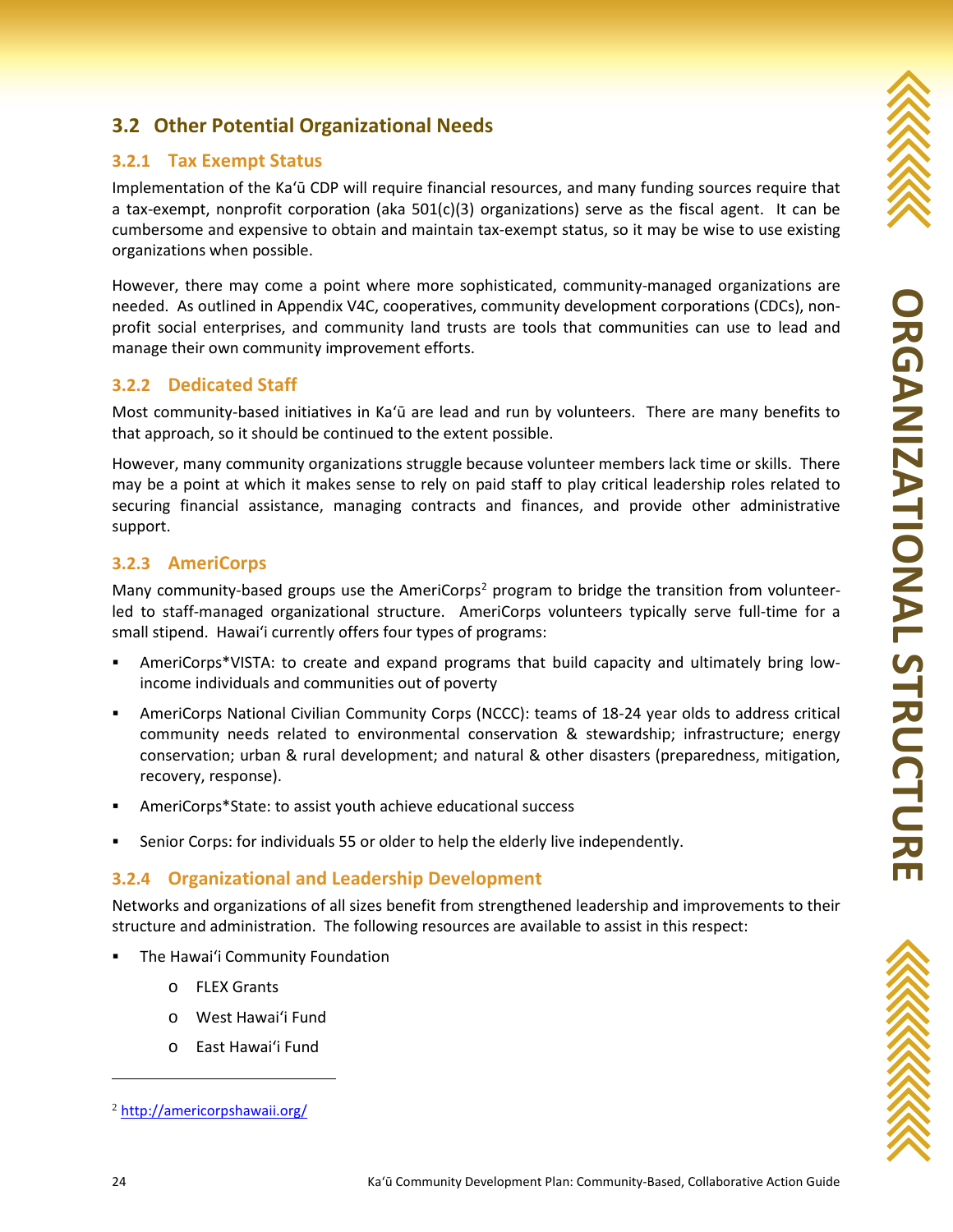- Hawai'i Alliance of Nonprofit Organizations (HANO) capacity building training and consulting services
- Office of Hawaiian Affairs capacity building programs
- Department of Hawaiian Homelands capacity building programs
- **Hawai'i Agricultural Leadership Foundation programs**
- **Ulumau: The Hawai'i Island Leadership Series**
- Hawai'i Community College Not-for-Profit Management Certificate program
- Kapiʻolani Community College Nonproift Management Certificate program.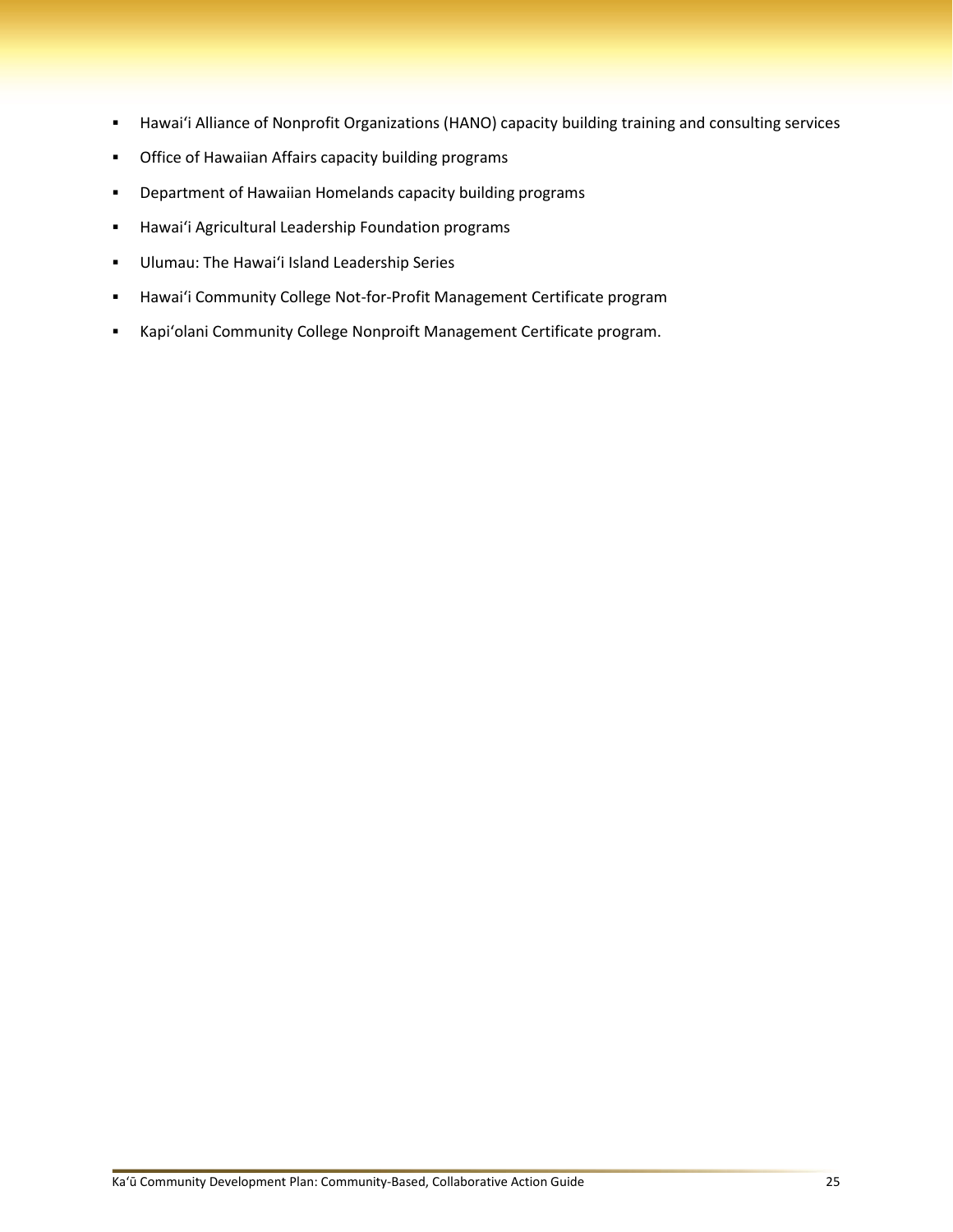## <span id="page-27-0"></span>**3.3 Organizational Models**

#### <span id="page-27-1"></span>**3.3.1 North Kohala Community Resource Center**

The North Kohala Community Resource Center (NKCRC – [http://www.northkohala.org/\)](http://www.northkohala.org/) was incorporated as a tax-exempt nonprofit organization in 2002 to provide development support and fiscal sponsorship for projects that benefit the North Kohala community. More specifically, the NKCRC relieves community leaders of the administrative burden so that they can focus on the community work that needs doing. It does this by:

- Helping project coordinators write good proposals for well-planned projects that will be successful in being funded
- Helping them find the right funders who will give them money
- Submitting their proposals to funders
- Give the money to the projects.
- Prepare reports to the funders.

Since 2003, the NKCRC has submitted 226 proposals for projects and has been awarded 128 grants totaling over \$5,900,000.

#### <span id="page-27-2"></span>**3.3.2 Great Southwest Development Corporation**

The Greater Southwest Development Corporation  $(GSDC)^3$  $(GSDC)^3$  is a place-based nonprofit neighborhood CDC working on the southwest side of Chicago. Since its founding in 1976, its goal has been to revitalize a neighborhood, including good schools, retail vitality, decent housing, safety, employment and entrepreneurship, nutritious food choices, and opportunities for youth. It takes a "comprehensive community development (CCD)" approach, which recognizes that in a complex community environment, simultaneous and connected work in all of the disciplines and program areas that are important to a community's quality of life is critical. The GSDC identifies and creates a strategic set of program approaches, planned by local leadership, to be carried out by an array of partners that, when achieved, yield results beyond what these programs can achieve by themselves. In other words, it facilitates network leadership while also maintaining the organizational infrastructure to support a broad range of community initiatives.

 $\overline{\phantom{a}}$ 

<span id="page-27-3"></span><sup>3</sup> http://www.shelterforce.org/article/3344/can\_successful\_community\_development\_be\_anything\_but\_comprehensive/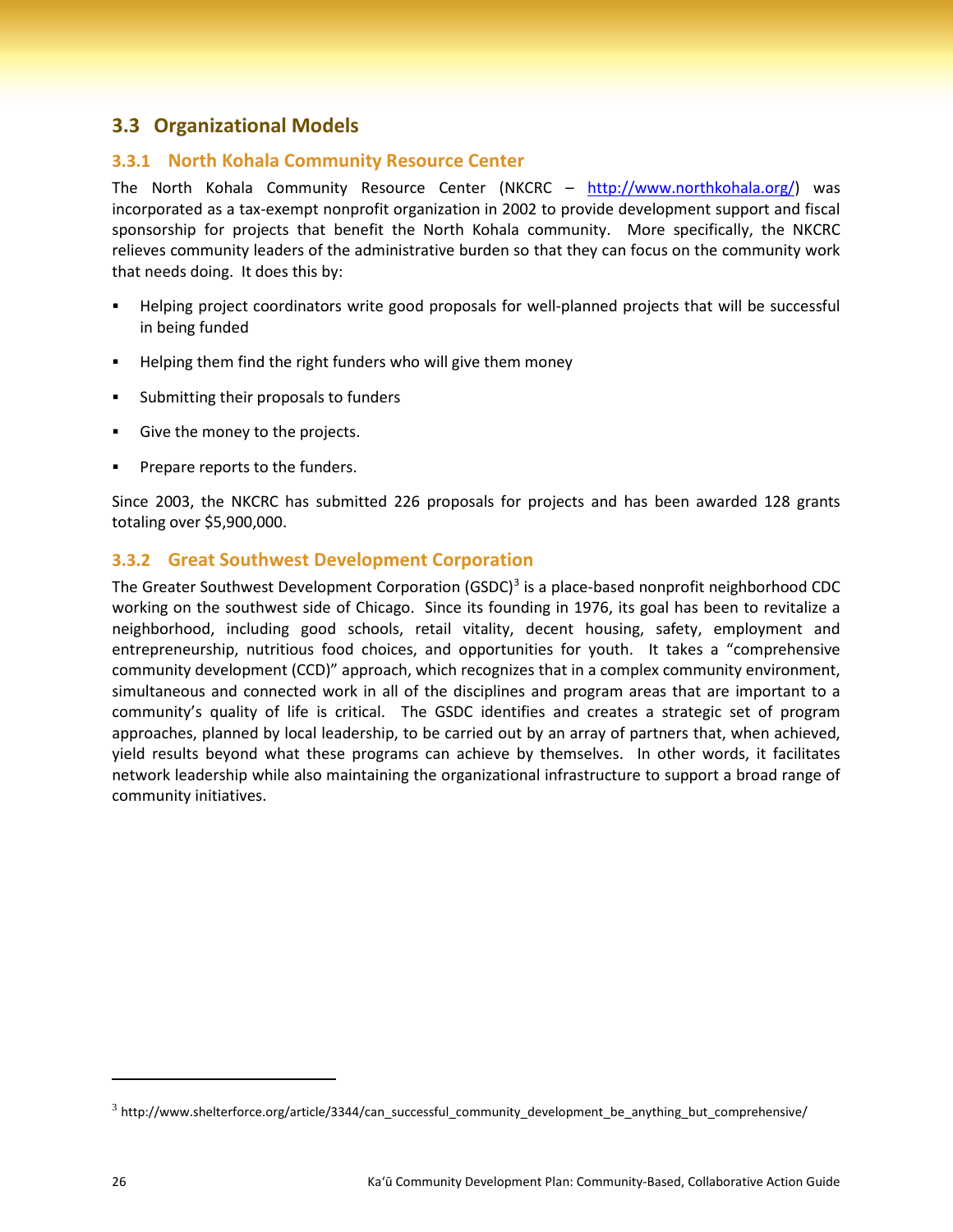

# **Section 4: Focused Initiatives**

## <span id="page-28-1"></span><span id="page-28-0"></span>**4.1 Advance Preferred Conservation and Settlement Patterns**

#### <span id="page-28-2"></span>**Community Action 1: Develop and implement community-specific strategies to create safe, sustainable, and connected communities.**

Need: In Ka'ū and many other communities Countywide, subdivisions, villages, and towns face challenges and opportunities related to the protection of agricultural land and open space, the appropriate mix of land uses, preservation of rural character, public infrastructure and facilities, and economic development. Local groups can take the lead in developing and implementing a comprehensive, coordinated set of strategies for each community.

#### Potential Community Lead: Community associations and corporations

Potential Community Partners: Ka'ū MainStreet, road corporations, Ka'ū Chamber of Commerce, O Ka'ū Kakou, other community organizations, landowners, Queen Liliʻuokalani Children's Center

Potential Allies: County of Hawai'i (Planning, Parks & Recreation, Public Works, Water Supply), Department of Education, National Park Service (HVNP), USDA Rural Development, Hawai'i Alliance for Community-Based Economic Development (HACBED), Hawai'i Alliance for a Local Economy (HALE), Rural Community Assistance Corporation (RCAC), Project for Public Spaces & ArtPlace, Citizens' Institute on Rural Design, American Independent Business Alliance (AMIBA), Business Alliance of Local Living Economies (BALLE), National Geographic Society's Center for Sustainable Destinations, National Association of Gateway Communities

#### Immediate Next Steps:

- Coordinate with the implementation of Community Action 10, 15, 16, and 21
- Complete a comprehensive SWOT analysis (strengths, weaknesses, opportunities, threats) or similar
- **Establish clear goals**
- For each goal, identify past plans, existing related efforts, tools and resources available, and success stories from other communities, like capital improvements, special districts, improvement districts, brownfield redevelopment, land readjustment, and placemaking
- Develop a strategic plan with SMART objectives (specific, measurable, achievable, realistic, and time-specific) for each goal and specific action steps and milestones
- Secure commitments from partners whose assistance is needed
- Implement the plan.

#### Other Resources:

- In use for the past 30 years, the four-point Main Street approach has proven effective in revitalizing and managing neighborhood commercial districts and downtowns across the nation.
- The Orton Family Foundation's Field Guide *Community Heart and Soul*
- Hawai'i Collaborative Leaders Network's *Collaborative Problem Solving Guide*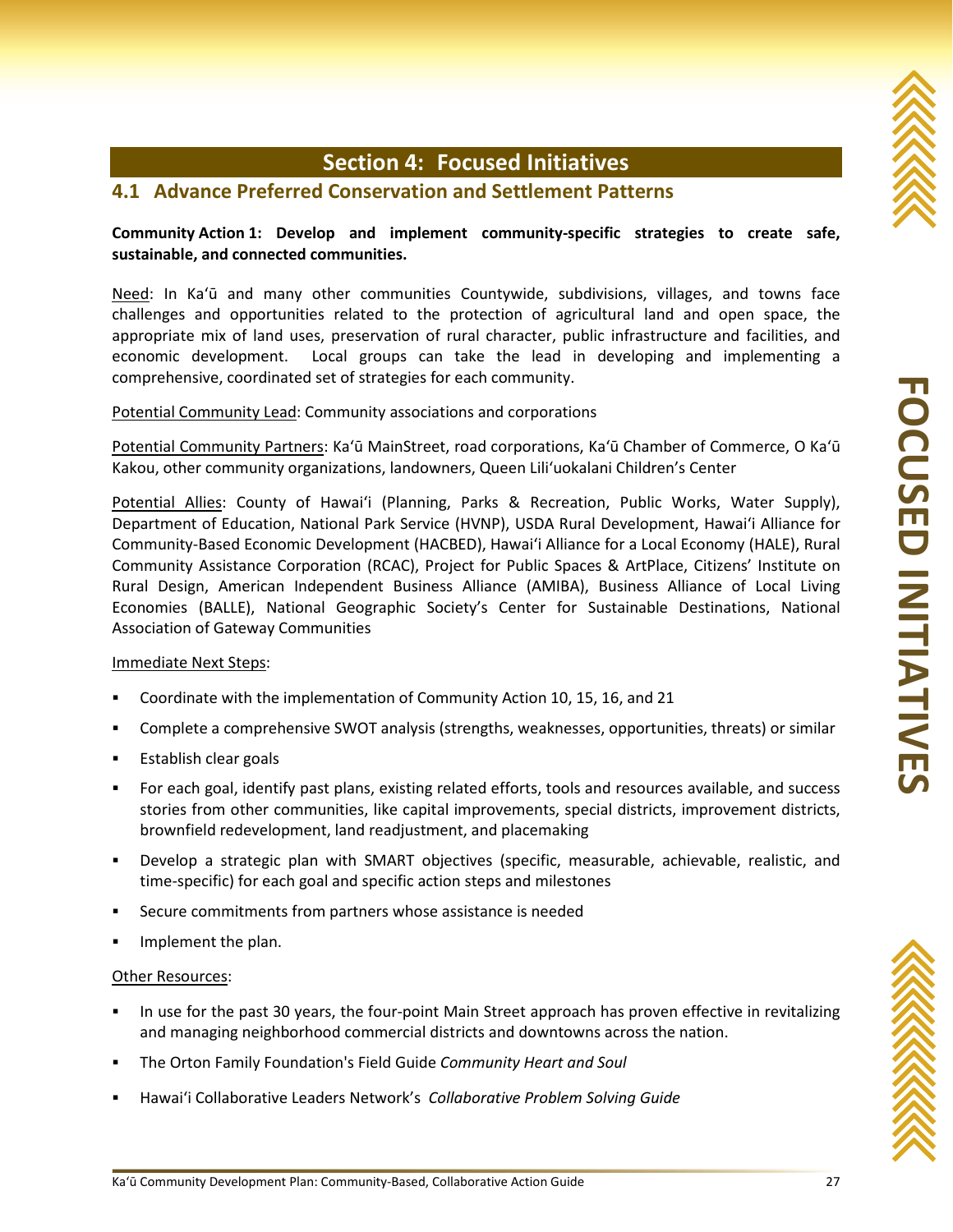For more information about specific communities in Ka'ū and related redevelopment resources, see Appendix V4B.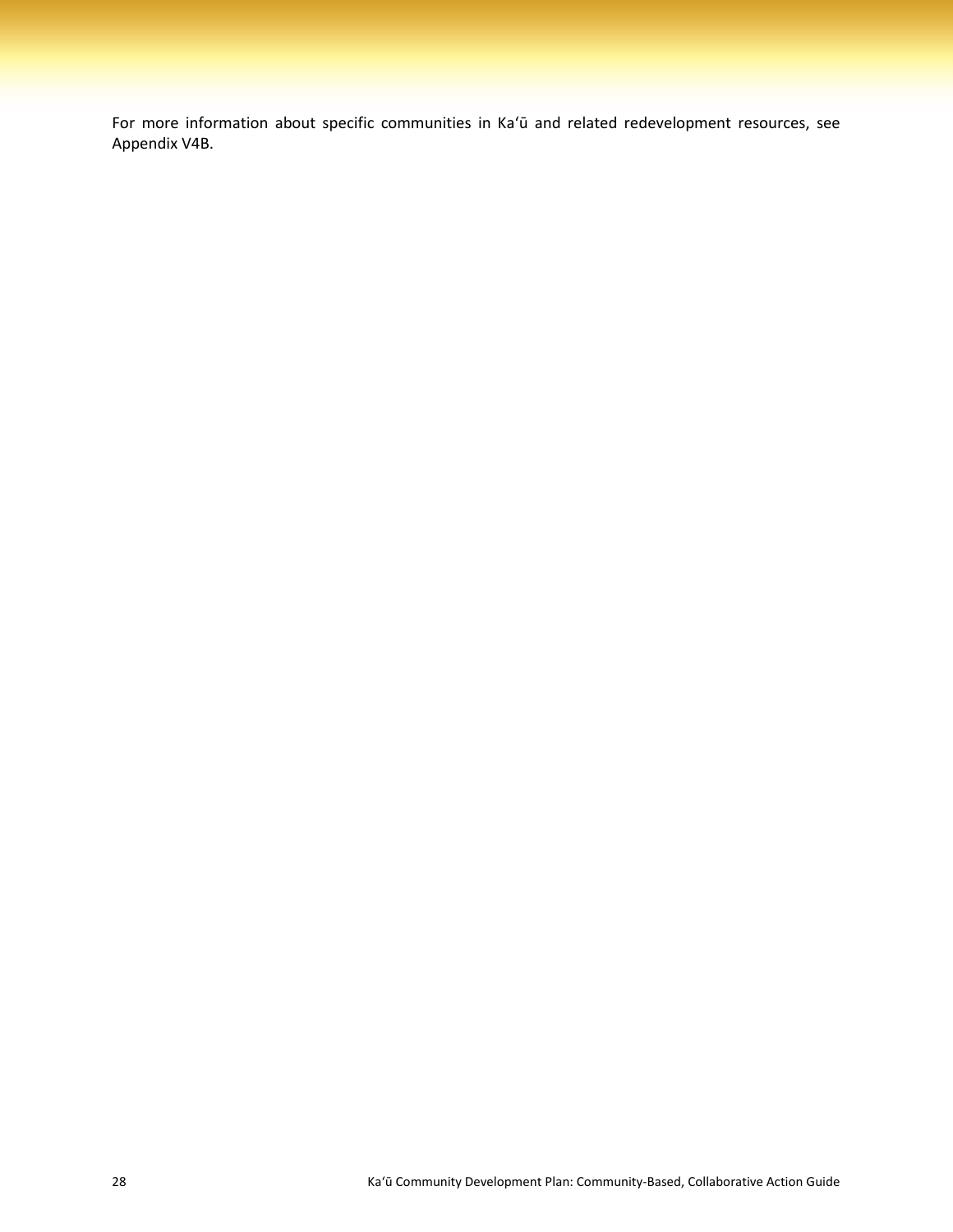## <span id="page-30-0"></span>**4.2 Expand the Local System of Preserves**

<span id="page-30-1"></span>**Community Action 2: Secure in public trust (fee simple or by easement) priority land that achieves one or more of the Community Objectives.**

Need: Eleven privately-owned coastal parcels have development potential (see Appendix V4A). In addition, Pu'u 'Enuhe and Makanau, which are prominent elements of mauka viewscapes, are relatively unprotected from development. These lands can be protected most effectively through conservation easements or acquisition as public reserves.

Potential Community Lead: Action Committee

Potential Community Partners: Ka 'Ohana O Honu'apo, Hawai'i Wildlife Fund, The Olson Trust, Kamehameha Schools

Potential Allies: County of Hawai'i (County Public Access, Open Space, and Natural Resources Preservation Commission (PONC), Cultural Resources Commission), DLNR State Historic Preservation Division (SHPD), National Park Service (HVNP and AKNHT), The Nature Conservancy, Hawaiian Islands Land Trust, Trust for Public Land, O'ahu Resource Conservation and Development Council, The Conservation Fund, Conservation Finance Network

Immediate Next Steps: The Action Committee can provide leadership by:

- Affirming priorities (see the related CDP policy) and advocating for them with land owners, public agencies, and other partners.
- Supporting efforts of community-based organizations, the National Park Service, The Nature Conservancy, and land trusts to acquire lands and easements.
- Submitting recommendations and nominations to the Public Access, Open Space, and Natural Resources Preservation Commission (PONC).
- Encouraging landowners to establish conservation easements in coastal areas.

Other Resources: Legacy Lands Conservation Program, Coastal and Estuarine Land Conservation Program, Farm and Ranchland Protection Program, Grassland Reserve Program, Forest Legacy Program, USFWS Recovery Land Acquisition (RLA) program, USFWS Habitat Conservation Plan Land Acquisition program, National Coastal Wetlands Conservation Grant, Community Forest Program

For more information about supporting organizations and resources, see pages 52-54 and 111-114 of Appendix V4A.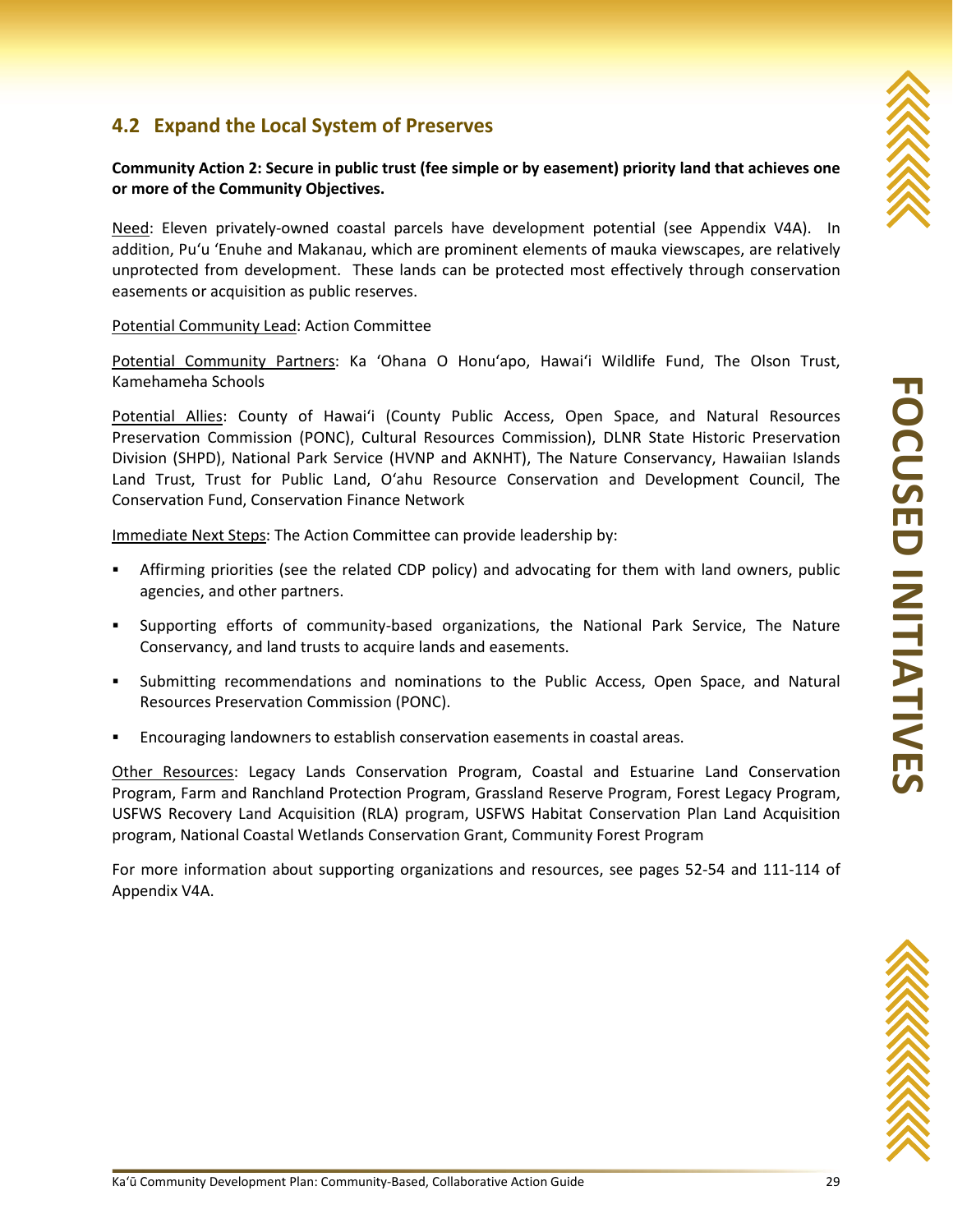#### <span id="page-31-0"></span>**Community Action 3: Encourage the use of agriculture, ranch, and forestry land preservation programs.**

Need: One of the most effective ways to preserve agricultural land is through agricultural conservation easements. Agricultural conservation easements are voluntary legal agreements between a landowner and a land trust or government agency that permanently preserves the land for agricultural uses. The agreements typically allow landowners to continue to own and use their land, and they can also sell it or pass it on to heirs. Easements are a viable alternative to development because they can reduce property and estate taxes and qualify the owner for tax deductions.

Potential Community Lead: Farm Bureau, Farmers' Union

Potential Community Partners: The Olson Trust, Kamehameha Schools

Potential Allies: USDA Natural Resources Conservation Service, County Public Access Open Space, and Natural Resources Preservation Commission (PONC), DLNR Division of Forestry and Wildlife (DOFAW), The Nature Conservancy, Hawaiian Islands Land Trust, Trust for Public Land, O'ahu Resource Conservation and Development Council, The Conservation Fund

#### Immediate Next Steps:

- Develop and implement an Information and Education (I/E) program focused on tax incentives, conservation easements, and technical assistance available to establish conservation easements.
- Identify priorities for conservation easements in high priority watersheds.
- Encourage landowners to establish agricultural conservation easements.
- Support efforts of landowners to secure easements.
- Submit recommendations and nominations to the PONC.

Other Resources: USDA NRCS Farm and Ranchland Protection and Grassland Reserve Programs, DLNR DOFAW Legacy Lands Conservation and Forest Legacy Programs, US Fish and Wildlife Service Recovery Land Acquisition and Habitat Conservation Plan Land Acquisition programs

For more information about supporting organizations and resources, see pages 28-33, 145-149 and 160- 161 of Appendix V4A.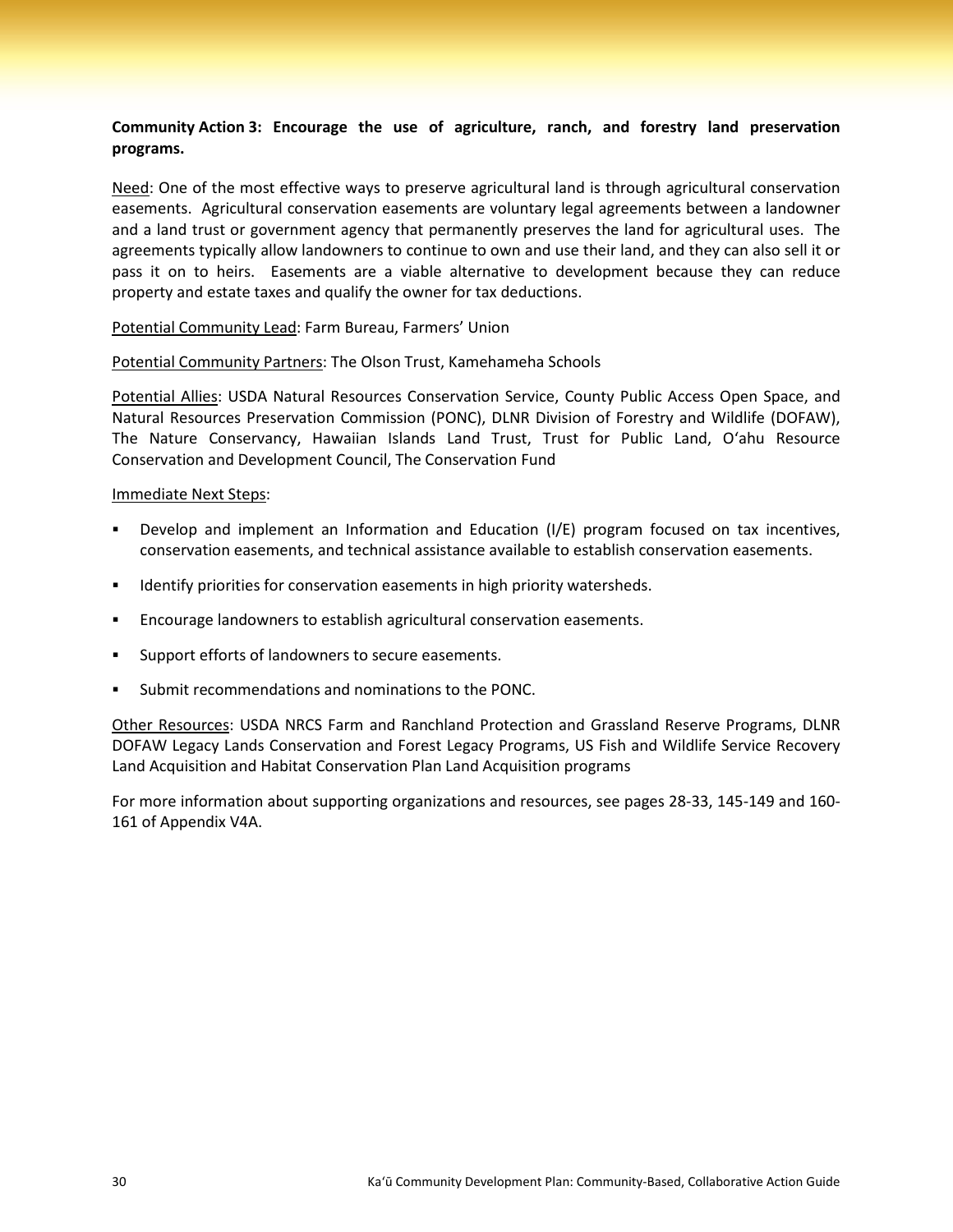#### <span id="page-32-1"></span><span id="page-32-0"></span>**Community Action 4: Advance development of scenic routes.**

Need: Scenic Byways are "roads that tell a special story" and contribute to the legacy of Hawai'i. Local byways are sponsored by the Hawai'i Department of Transportation (DOT) and facilitated locally by a community sponsor that wishes to lead the preservation, protection and/or promotion of the byway with a Local Advisory Committee and Corridor Management Plan. The Ka'ū Chamber of Commerce sponsors Ka'ū's byway, which is established as "The Slopes of Mauna Loa." The byway includes points of interest along Highway 11 between Manukā and Volcano. Implementation of the Corridor Management Plan is ongoing but is limited by available financial resources.

Local byway sponsors and committees receive technical assistance and training from the State byways program and the National Scenic Byway Program. The Federal Highways Administration also has an Annual Discretionary Grant program corridor management, safety improvements, facilities, access improvements, resource protection, interpretation, and marketing.

For many of the same reasons that a Scenic Byway was recently established in Ka'ū, a Scenic Corridor could also be established, pursuant HCC section 25-6-60. For transportation corridors that require a comprehensive planning approach, the Hawai'i County Council may, by ordinance, establish all or portions of public roadways and an appropriate portion of the adjacent property as a scenic corridor. Any standards and conditions not included in the underlying zoning related, but not limited, to signage, lighting, design standards, access management, landscaping, parking, height, historic and cultural preservation, view planes, and/or setbacks, must be included as part of the scenic corridor management plan and adopted by scenic corridor enabling ordinance by the Council. The scenic corridor management plan must demonstrate the need for the adoption of special standards and conditions in order to preserve, maintain, protect, or enhance the intrinsic character of the corridor.

#### Potential Community Lead: Ka'ū Chamber of Commerce

Potential Community Partners: Hoʻomalu Ka'ū, Ka 'Ohana O Honu'apo, landowners

Potential Allies: County of Hawai'i (Planning, Parks & Recreation, Public Works), Hawai'i Tourism Authority and Big Island Visitors Bureau, State Historic Preservation Division (SHPD), Hawai'i Volcanoes National Park, Ala Kahakai National Historic Trail, National Association of Gateway Communities, National Geographic Society's Center for Sustainable Destinations, Ka Welina Network, Pacific Worlds, Project for Public Spaces, Peoples Advocacy for Trails Hawai'i (PATH)

#### Immediate Next Steps:

- Continue to seek technical and financial support implementation of the Corridor Management Plan from the State byways program, the National Scenic Byway Program, and the Federal Highways Administration.
- Ask the Planning Director or the District Council Member to introduce a resolution to initiate the establishment of a scenic corridor.
- Complete a corridor management plan and enabling ordinance.

For more information about supporting organizations and resources, see pages 77 and 90-91 of Appendix V4B.

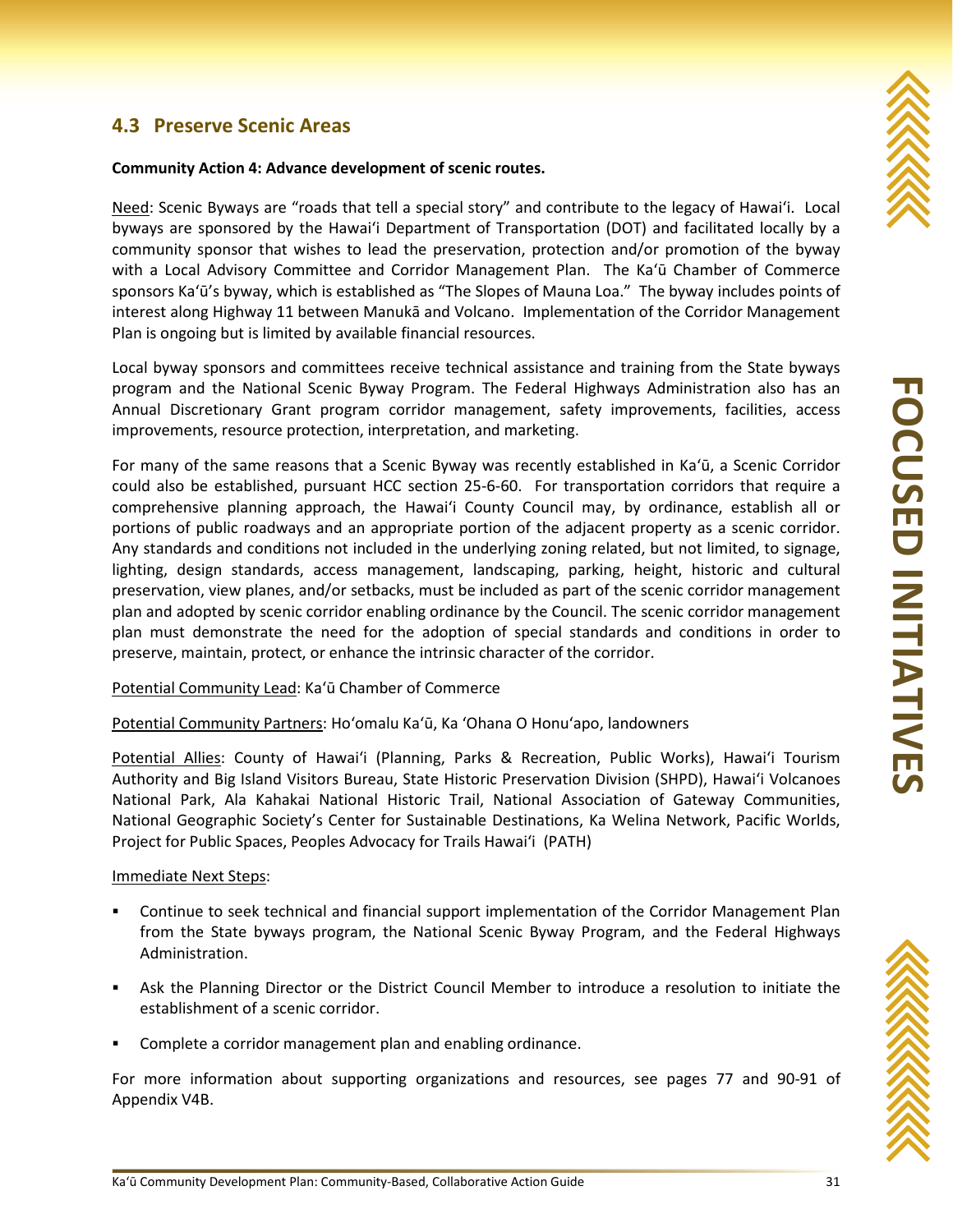Ka'ū Community Development Plan: Community-Based, Collaborative Action Guide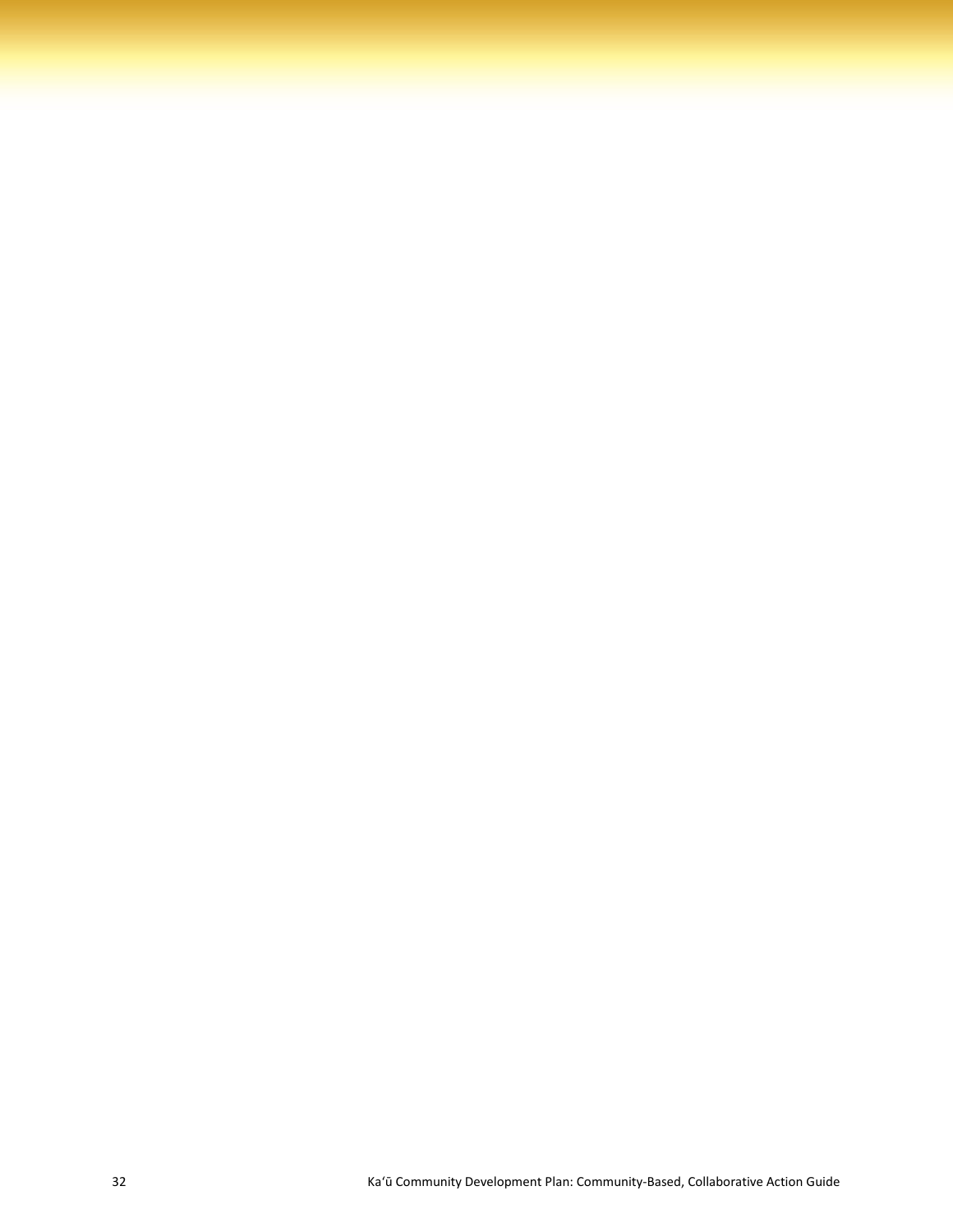## <span id="page-34-0"></span>**4.4 Protect and Enhance Ecosystems**

<span id="page-34-1"></span>**Community Action 5: Develop and implement site-specific and watershed-specific management plans for high-priority areas and resources.**

Need: Ka'ū is rich in ecological resources. Many are not under any threat. Others are under stress and require more site-specific, active management.

Often, resources and landscapes have multiple owners and fall under several different jurisdictions. Effective resource management, therefore, requires high levels of collaboration and coordination among a wide range of agencies and organizations.

Likewise, few know the resources like those who use and enjoy them. Local Hawaiian families, cultural practitioners, hunters, fisherman, hikers, farmers, and ranchers who know and frequent the forests, agriculture lands, and coastline are well-positioned to play a leadership role in managing them.

#### Potential Community Lead: Action Committee

Potential Community Partners: residents familiar with local natural resources, owners of shoreline and agricultural property, Ka 'Ohana O Honu'apo, Hawai'i Wildlife Fund, 'Aha Moku Advisory Committee, Hawaiian Civic Clubs, Ka'ū Soil and Water Conservation District, Three Mountain Alliance, The Nature Conservancy, Kamehameha Schools, Department of Hawaiian Home Lands, surfers, fisherman, hunters, hikers

Potential Allies: Makai Watch, Reef Check Hawai'i, Project S.E.A.-Link, UH Sea Grant, NOAA (Office of Habitat Restoration, Marine Debris Program, Community-based Restoration Program), Hawai'i Island Hawksbill Turtle Recovery Project, KUA: Kuaʻāina Ulu ʻAuamo, Department of Land and Natural Resources (DOFAW, OCCL, DAR, DOCARE, Fisheries Enforcement Units), DOH Clean Water Branch, County of Hawai'i (Planning, Game Management Advisory Commision), Big Island Invasive Species Committee, USFWS Pacific Islands Coastal Program, The Kohala Center, Mālama Kai Foundation, Pacific Fisheries Coalition, Locally-Managed Marine Area (LMMA) Network, Landscape Conservation Stewardship Program, Public Lands Everyday

#### Immediate Next Steps:

- To make the best use of limited resources, identify regional management priorities
	- o Consider stakeholder input, feasibility, and potential benefit/impact when establishing priorities.
	- o To prioritize watersheds that require protection and/or management, identify major land covers, land uses, and polluting activities, as recommended by the ORMP (see Appendix V4A). Given the community concern for Punaluʻu, Honuʻapo, and the shoreline and wetlands between them, past precedents of flooding and coastal sedimentation, and the presence of a threatened native species in the Hīlea Gulch, Nīnole Gulch, and Kaunāmano watersheds, areas in the central region of Ka'ū between Wood Valley and Honu'apo will likely be priorities.
	- o For coastal areas, information in Appendix V4A about restoration needs suggests the following preliminary coastal priorities: Manukā, South Point to Green Sands, and Kamilo Beach.

**FOCUSED INITIATIVES FOCUSED INITIATIVES**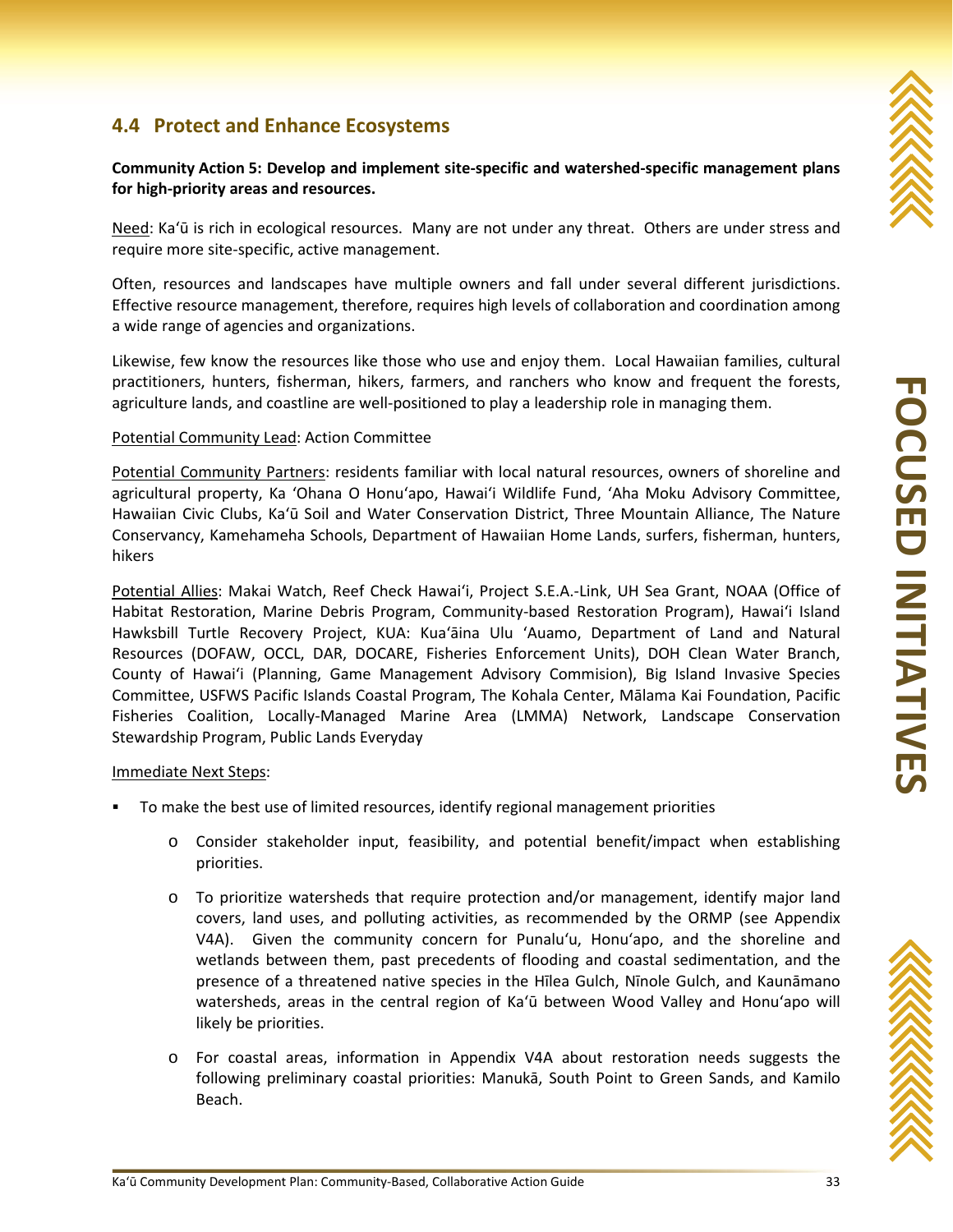- Document historical and current conditions in high priority areas using local, place-based knowledge and the best science available
	- o Clearly identify resources, their significance, and threats.
	- o Start with existing documentation and maps in the CDP (including the Community Profile and Appendix V4A), historic maps, past studies, fishermen, hikers, surfers, local Hawaiian families with ahupua'a-specific knowledge, and other existing resources.
	- o Map popular hunting, fishing, surfing, swimming, and hiking areas. Though they shouldn't be publicized, commonly used areas should be identified so that they can be protected and managed.
	- o Inventory and map undocumented resources in coastal areas, including coastal fish populations, estuaries, anchialine pools, tidal wetlands, coral reefs, vegetation, turtle nesting and feeding sites, and monk seal habitat.
	- o Take great care to keep information about sensitive resources unpublished and not public in order to minimize impacts, theft, vandalism, and other breaches in protocol.
- Develop site-specific and watershed-specific management plans tailored to high-priority areas and resources
	- o Secure assistance with and funding for developing Watershed Management Plans (see Appendix V4A). Funding sources include the DOH Polluted Runoff Control (PRC) program and DOFAW's Watershed Partnership Program.
	- o Develop Watershed Management Plans for high priority areas (see Appendix V4A). Watershed management plans are data-driven, technical, and detailed plans for specific watersheds that identify the sources of pollution and the recommended management strategies. Analysis that drives the planning includes community goals; hazard risks; unique social, cultural, economic, and environmental characteristics; mauka-makai connections; and stakeholder interests and potential for collaboration. As recommended by the ORMP, the plans may include strategies to:
		- Address specific land-based pollution threats
		- Meet total maximum daily load (TMDL) targets
		- Leverage state, federal, and private sector funding to implement best management practices
		- Monitor best management practices.
- Implement management plans for priority areas and resources.

#### Organizational Considerations:

- The Action Committee may want to establish one or more subcommittees to spearhead this action.
- Likewise, it may want to ask community partners to assume responsibility for some of the steps.
- It may also be helpful for groups to focus on specific high-priority sites or areas.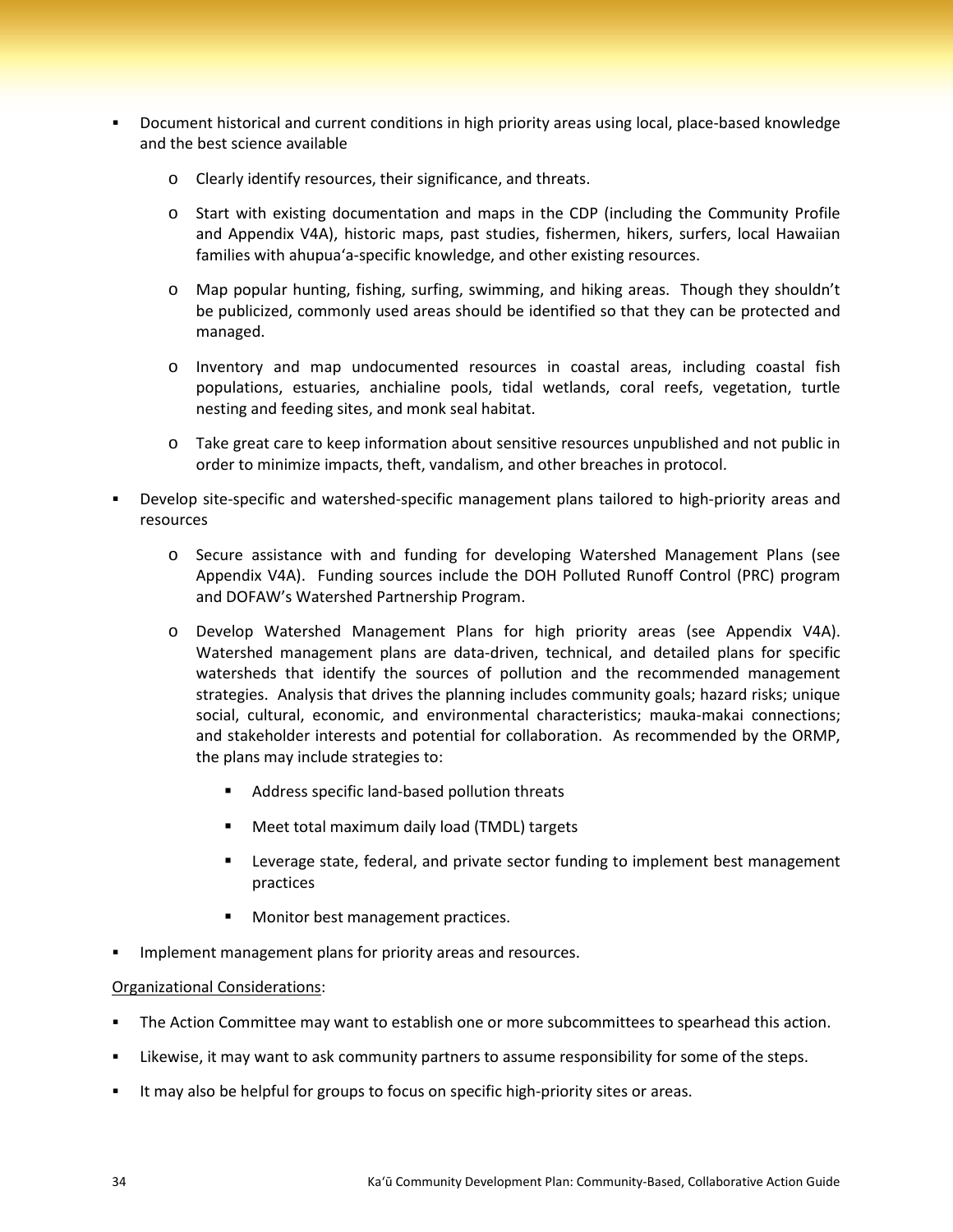### Other Resources:

<span id="page-36-0"></span> $\overline{a}$ 

- Technical guides for developing watershed and other resource management plans (see Appendix V4A)
- Other communities: Kaʻūpūlehu Marine Life Advisory Committee, Kahalu'u Bay Education Center (KBEC), Hui Aloha Kīholo, Hui Mālama o Mo'omomi, Blackfoot Challenge[4](#page-36-0)
- Grants and other financial assistance from partners, the Harold K.L. Foundation, the NOAA Marine Education and Training Mini Grant Program, the Office of Hawaiian Affairs, US FWS Partners for Fish and Wildlife, Wildlife Habitat Incentives Program (WHIP), Natural Area Partnership Program (NAPP), Forest Stewardship Program (FSP), Wetlands Conservation Grants, National Coastal Wetlands Conservation Grant Program, The Conservation Fund, Conservation Finance Network, Public Lands Everyday, The Conservation Alliance

For more information about supporting organizations and resources, see pages 28-51, 90-120, and 126- 149 of Appendix V4A.



<sup>4</sup> <http://blackfootchallenge.org/> and [http://www.npr.org/2014/02/08/273577607/montana](http://www.npr.org/2014/02/08/273577607/montana-ranchers-learn-ways-to-live-with-wolves)-ranchers-learn-waysto-live-with-[wolves](http://www.npr.org/2014/02/08/273577607/montana-ranchers-learn-ways-to-live-with-wolves)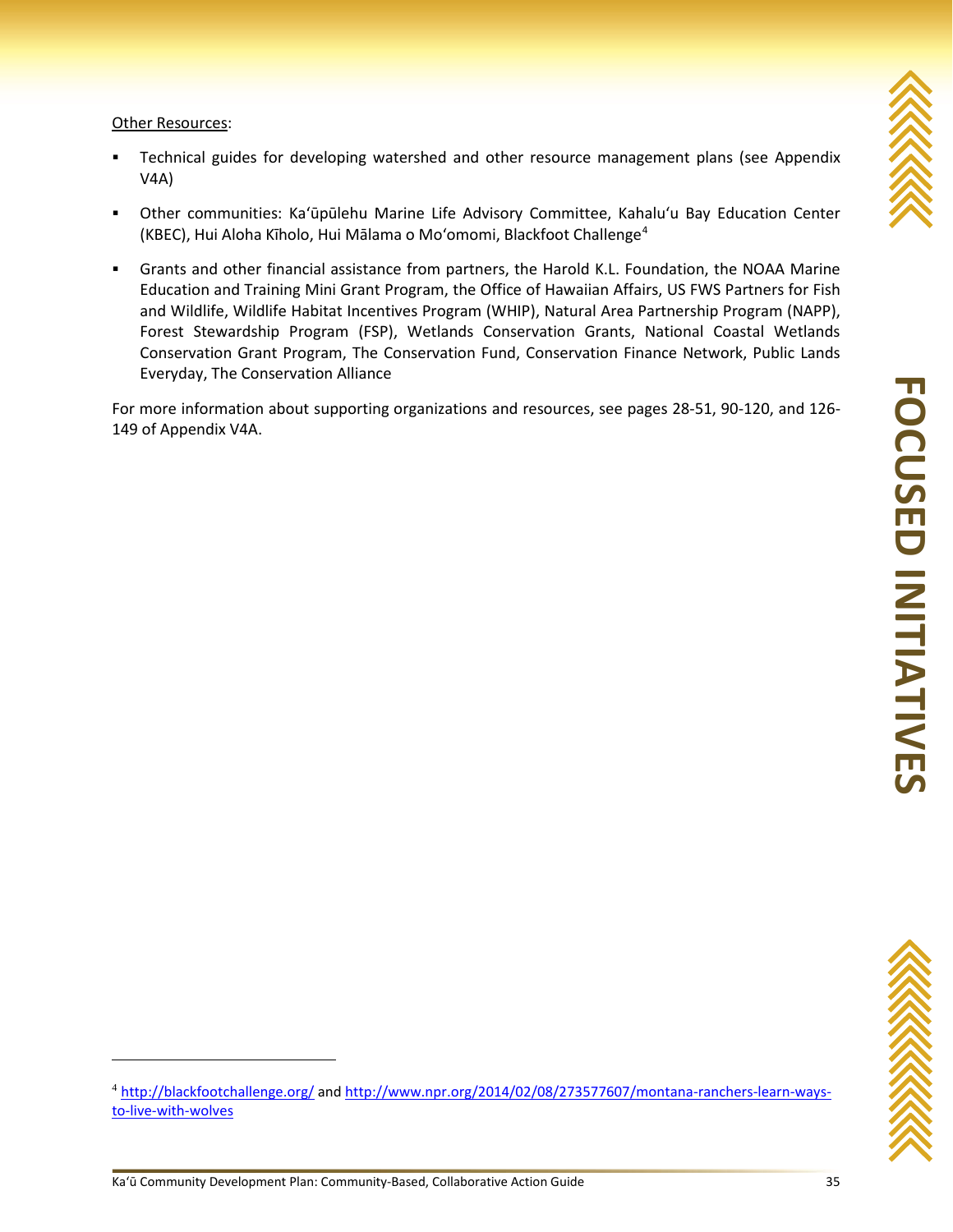### **Community Action 6: Promote soil and water conservation best practices.**

Need: To preserve the quality of agricultural land and shoreline waters, land managers need to practice soil and water conservation best practices.

### Potential Community Lead: Ka'ū Soil and Water Conservation District (SWCD)

Potential Community Partners: Landowners, farmers, ranchers, The Olson Trust, Kamehameha Schools, Department of Hawaiian Homelands, Three Mountain Alliance, past and current agricultural workers

Potential Allies: State of Hawai'i Department of Health (Clean Water Branch, Polluted Runoff Control (PRC) program), Coastal Nonpoint Pollution Control Program, USDA Natural Resource Conservation Service and Farm Service Agency, US Fish and Wildlife Service, Hawai'i Department of Agriculture, Department of Land and Natural Resources (DOFAW), University of Hawai'i (CTAHR), County of Hawai'i (Research and Development, Planning, Public Works)

Immediate Next Steps: As empowered in HRS Chapter 180, the Ka'ū SWCD could:

- Develop and implement an Information and Education (I/E) program focused on watershed basics, management measures, best management practices, and technical and financial assistance available to develop and implement NRCS conservation plans (see Appendix V4A). The I/E program could include farmer-to-farmer, demonstration, field day, and other components.
- Provide for and encourage studies relating to soil and water conservation in Ka'ū to identify the highest priority areas
- Develop plans for conservation of soil and water resources and control and prevention of erosion within the district
- Demonstrate conservation of soil and water resources on publicly owned lands
- Carry out conservation measures on publicly owned lands
- Cooperate with and assist land managers carrying out soil and water conservation operations.

### Other Resources:

- Hawai'i Watershed Guidance
- Best management practices (see Appendix V4A)
- USDA Natural Resource Conservation Service programs and funding: Conservation Technical Assistance, Conservation Plans, Environmental Quality Incentives Program (EQIP), Agricultural Management Assistance (AMA), Conservation Resource Enhancement Program (CREP), Conservation Stewardship Program (CSP)
- USDA Farm Service Agency Conservation Loan Program (CLP)

For more information about supporting organizations and resources, see pages 145-149 of Appendix V4A.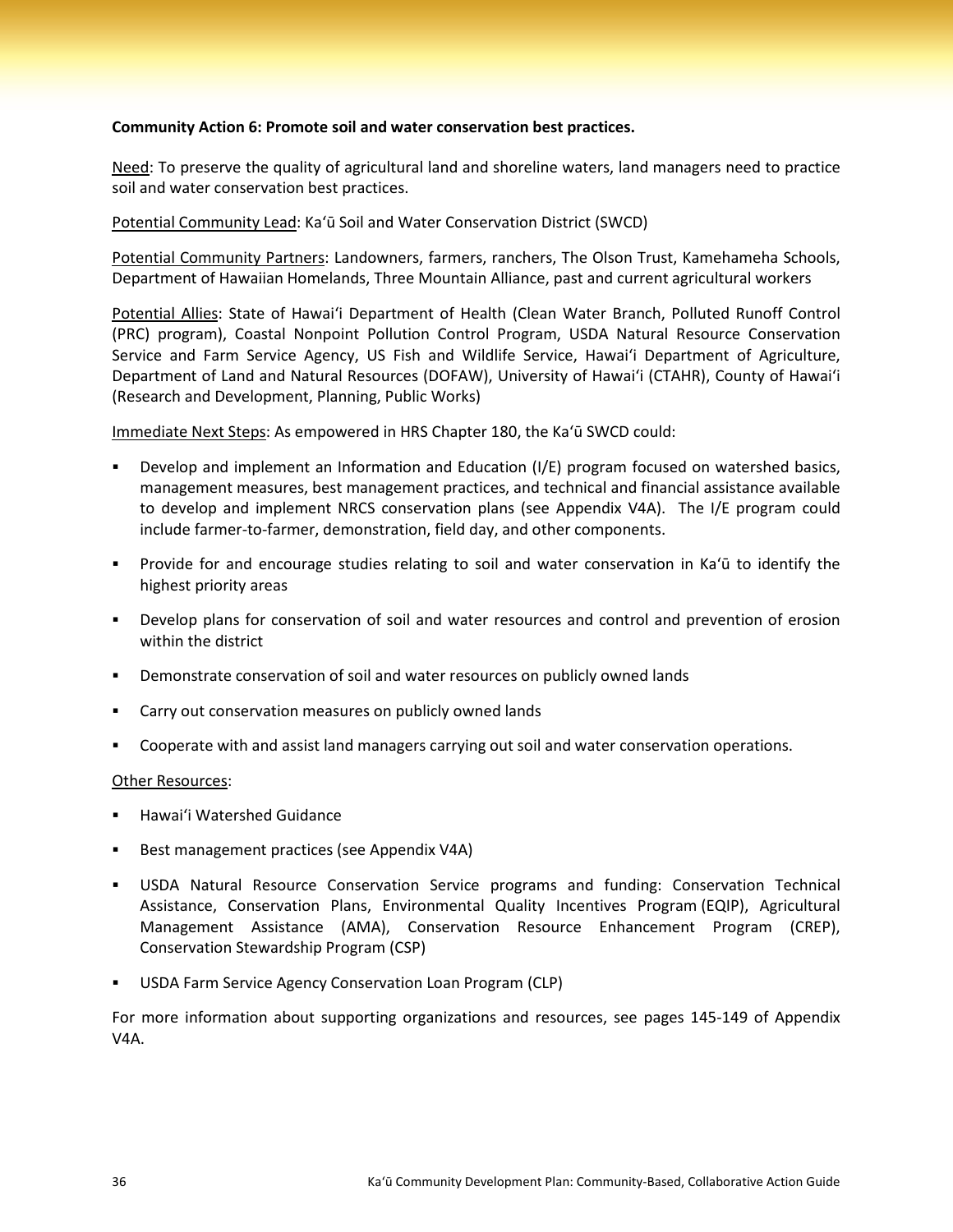# **4.5 Protect and Enhance Cultural Assets**

**Community Action 7: Develop and implement a regional plan for managing cultural and historic resources.**

Need: Ka'ū is rich in cultural and historic resources, but many are undocumented, unmanaged, and vulnerable to abuse.

### Potential Community Lead: Hoʻomalu Ka'ū

Potential Community Partners: kupuna, local residents familiar with Ka'ū's history and cultural resources, owners of land with cultural resources, Hawaiian Civic Clubs, other community organizations, landowners

Potential Allies: Ala Kahakai National Historic Trail, Hawai'i Volcanoes National Park, Department of Land and Natural Resources (State Historic Preservation Division, Nā Ala Hele), Department of Hawaiian Home Lands, County of Hawai'i (Planning, Cultural Resources Commission, PONC), Kamehameha Schools, Historic Hawai'i Foundation, National Trust for Historic Preservation, the University of Hawai'i, archaeologists and historians

### Immediate Next Steps:

- Develop a regional inventory and map of cultural and historic resources, evaluate their significance, and document threats.
	- o Start with the list of registered historic sites, SHPD's Inventory of Historic Places, the CDP Community Profile and Appendix V4A, the 2004 Strategic Plan for the District of Ka'ū prepared by Ho'omaka Hou, historic maps, oral histories, and other existing resources.
	- o In addition to archaeological sites and historic buildings, potential resources to map, inventory, or otherwise document include other special places, art forms, and living culture in the area, including local cultural traditions and practices.
	- o Conduct archaeological studies and surveys as necessary to fill critical gaps in knowledge. Additional archaeological studies will likely be required, particularly along the shoreline and in coastal waters, which includes fish ponds, heiau, ko'a (fishing grounds), and other important cultural resources.
	- o Distinguish cultural resources that are appropriate for public access from those that are not (e.g., sacred sites or wahi pana) through consultation with kupuna, cultural practitioners, archaeologists, historians, and others with site-specific knowledge.
	- o Map sites by GPS coordinates and in GIS geodatabases, as appropriate, taking great care to keep information about sensitive resources unpublished and not public in order to minimize impacts, theft, vandalism, and other breaches in protocol.
	- o Consider developing an online tool modeled after digitalmoku.net or the Getty Conservation Institute's Arches system.
- Prioritize threatened areas and other areas of concern, identifying priorities for historic registration, acquisition, repair, restoration, and enhancement based on community input, feasibility, and potential benefit/impact.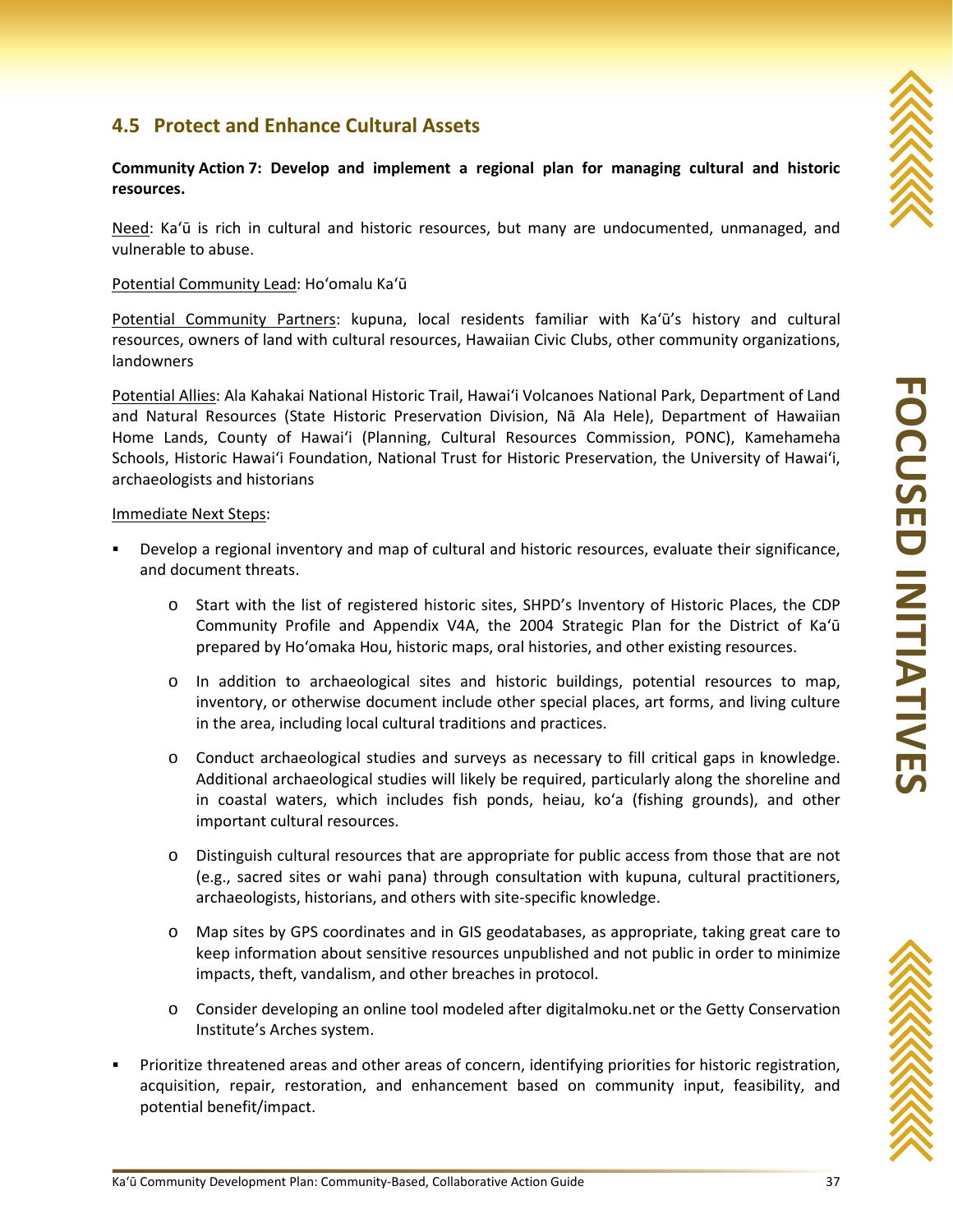- Develop and implement a regional plan for managing cultural and historic resources with a focus on prioritizing and addressing acquisition, protection, restoration, interpretation, and access needs, as identified in the inventory referenced above, and possibly including:
	- o Supporting and coordinating the preparation of State and Federal historic site and district as well as historic landmark nominations for high priority cultural and historic sites and landscapes.
	- o Coordinating the acquisition of historic and cultural sites (and/or access to them) for protection or public use. Acquisition can be supported through SHPD's Historic Preserves program and the County's PONC.
	- o Coordinating and supporting other initiatives related to historic and cultural resource management (see other actions in this section).

### Other Resources:

- To conduct additional research, SHPD can be contracted through its Inter-Agency Archaeological Services program.
- Students from UH Mānoa programs as well as the new UH Hilo Heritage Management could be enlisted to help.
- The Save America's Treasures (SAT) program provides matching grants for preservation and/or conservation work on nationally significant intellectual and cultural artifacts and nationally significant historic structures and sites. Funds may be used for projects resulting in the protection and preservation of nationally significant historic structures and sites, as well as nationally significant collections of intellectual and cultural artifacts, documents, sculpture and works of art.
- The National Park Service's Tribal Heritage Grants assist Native Hawaiian organizations in protecting and promoting their unique cultural heritage and traditions, including oral history and sacred and historic places.

For more information about supporting organizations and resources, see pages 162-173 of Appendix V4A and pages 48-50 of Appendix V4B.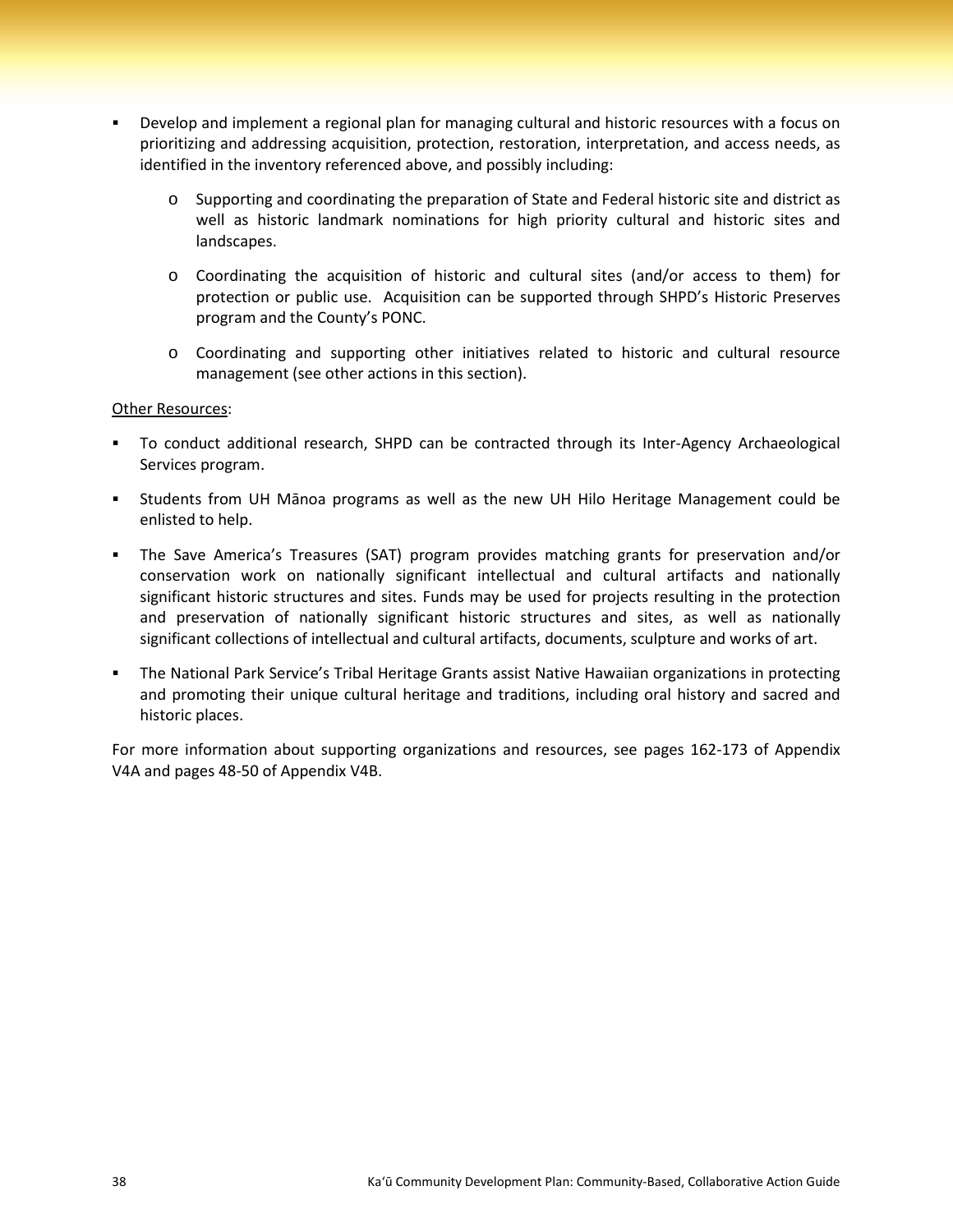# **Community Action 8: Develop and implement site-specific cultural resource management plans for high priority areas and resources.**

Need: Because of site-specific conditions, many cultural and historic assets require resource-specific management strategies and protocols related to protection, access, restoration, and interpretation.

### Potential Community Lead: Lineal descendants of each site

Potential Community Partners: kupuna, local residents familiar with each site or resource, owners of land with cultural resources, Hawaiian Civic Clubs, Hoʻomalu Ka'ū, other community organizations, The Olson Trust, 'Aha Moku Advisory Committee

Potential Allies: Ala Kahakai National Historic Trail, Hawai'i Volcanoes National Park, Department of Land and Natural Resources (State Historic Preservation Division, Nā Ala Hele), Department of Hawaiian Home Lands, County of Hawai'i (Planning, Cultural Resources Commission, PONC), Kamehameha Schools, Historic Hawai'i Foundation, National Trust for Historic Preservation, the University of Hawai'i, archaeologists and historians

### Immediate Next Steps:

- Summarize historical and current conditions for each site or resource using available information.
- As needed, develop archaeological inventory surveys (AIS), preservation plans, and burial treatment plans for approval by the State Historic Preservation Division (SHPD).
- Develop and implement a plan specific to the particular site or resource with a focus on prioritizing and addressing acquisition, protection, restoration, interpretation, and access needs. Implementation steps might include:
	- o Preparation of State and Federal historic site and district nominations for high priority cultural and historic sites and landscapes.
	- o Training and supporting curators and caretakers.

# Other Resources:

- See resources above for regional cultural resource management.
- The Legacy Lands Conservation Program (LLCP) provides grants to local organizations and agencies seeking to acquire land and conservation easements for Hawai'i's unique and valuable resources, including cultural and historical sites.

For more information about supporting organizations and resources, see pages 162-173 of Appendix V4A and pages 48-50 of Appendix V4B.

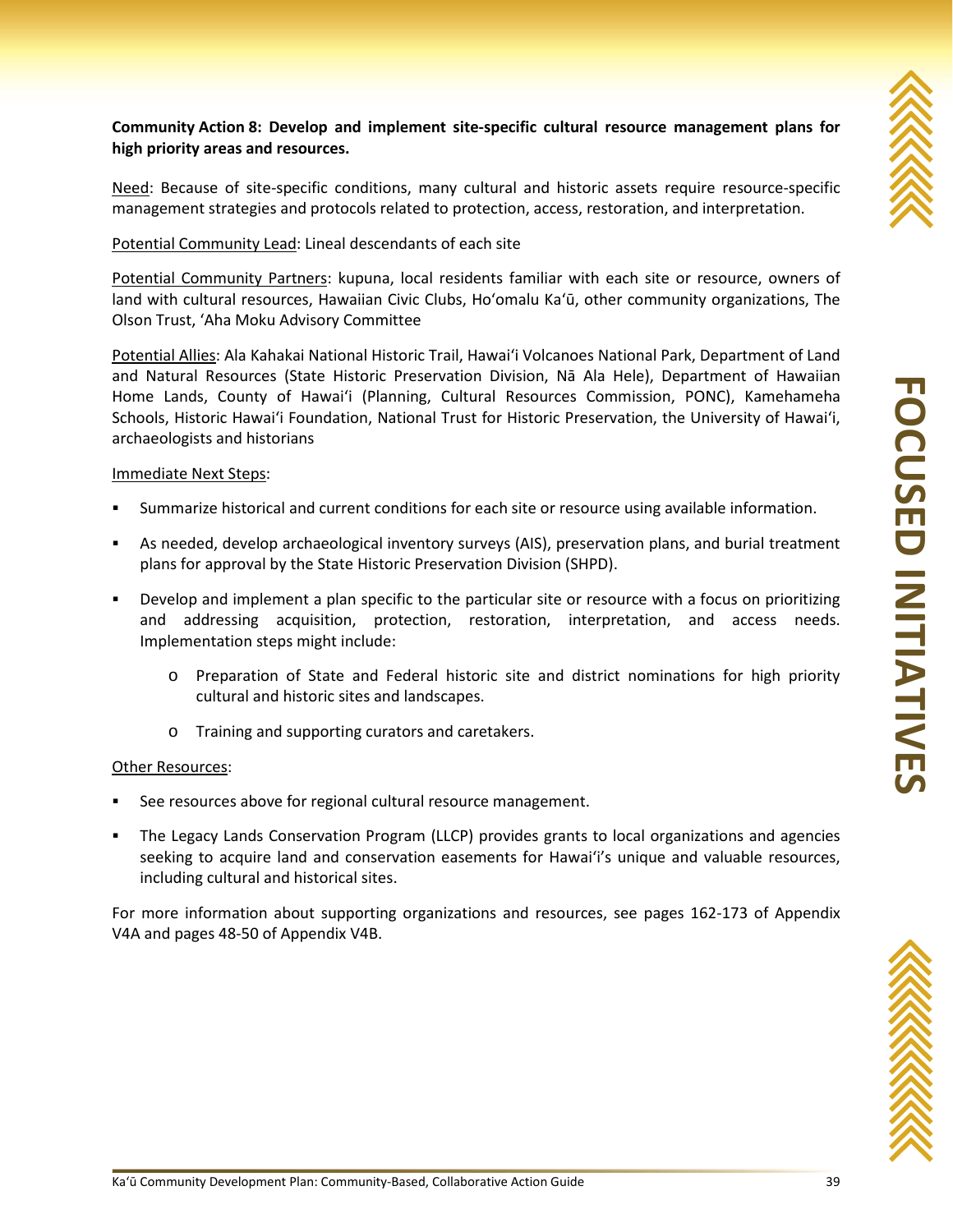### **Community Action 9: Restore the Nāʻālehu Theater.**

Need: The Nāʻālehu Theater was built after World War I by the Hutchinson Sugar Company to provide entertainment for local residents. Over the years, the theater has been used for a variety of arts and youth programming and performances. Since 2006, it has stood vacant and has fallen into disrepair and is in need of improvements, including a new roof. Future plans for this historic building are unclear.

The Historic Hawai'i Foundation includes the theater on its list of Hawai'i's Most Endangered Sites. In 2005, volunteers submitted an application to the State for designation of the Nāʻālehu Theater as a historic site. The Hawai'i Office of Historic Preservation was ready to assign historic status to the theater, but the owner declined, citing property rights issues.

### Potential Community Lead: Ka'ū MainStreet

Potential Community Partners: Hoʻomalu Ka'ū, Ka'ū Scenic Byway Local Advisory Committee, The Olson Trust

Potential Allies: County of Hawai'i (Planning, Cultural Resources Commission, PONC, Public Works), State Historic Preservation Division (SHPD), Historic Hawai'i Foundation, National Trust for Historic Preservation, National Trust Main Street Center, Project for Public Spaces, ArtPlace, Hawai'i Tourism Authority and Big Island Visitors Bureau

### Immediate Next Steps:

- Approach the owner about interest in selling the property.
- Inventory renovation needs and expenses.
- Work with allies to prepare and submit funding applications to purchase and rehabilitate the building and property.

# Other Resources:

- If a building code complaint is filed, it will trigger a review by SHPD, which will likely petition for preservation of the building.
- Funding sources: Legacy Lands Conservation Program, National Trust Preservation Fund, Hart Family Fund for Small Towns, Johanna Favrot Fund for Historic Preservation, Cynthia Woods Mitchell Fund for Historic Interiors, National Endowment for the Arts "Our Town" grants.
- The Legacy Lands Conservation Program (LLCP) provides grants to local organizations and agencies seeking to acquire land and conservation easements for Hawai'i's unique and valuable resources, including cultural and historical sites.

For more information about supporting organizations and resources, see pages 162-173 of Appendix V4A and pages 48-50 and 144-145 of Appendix V4B.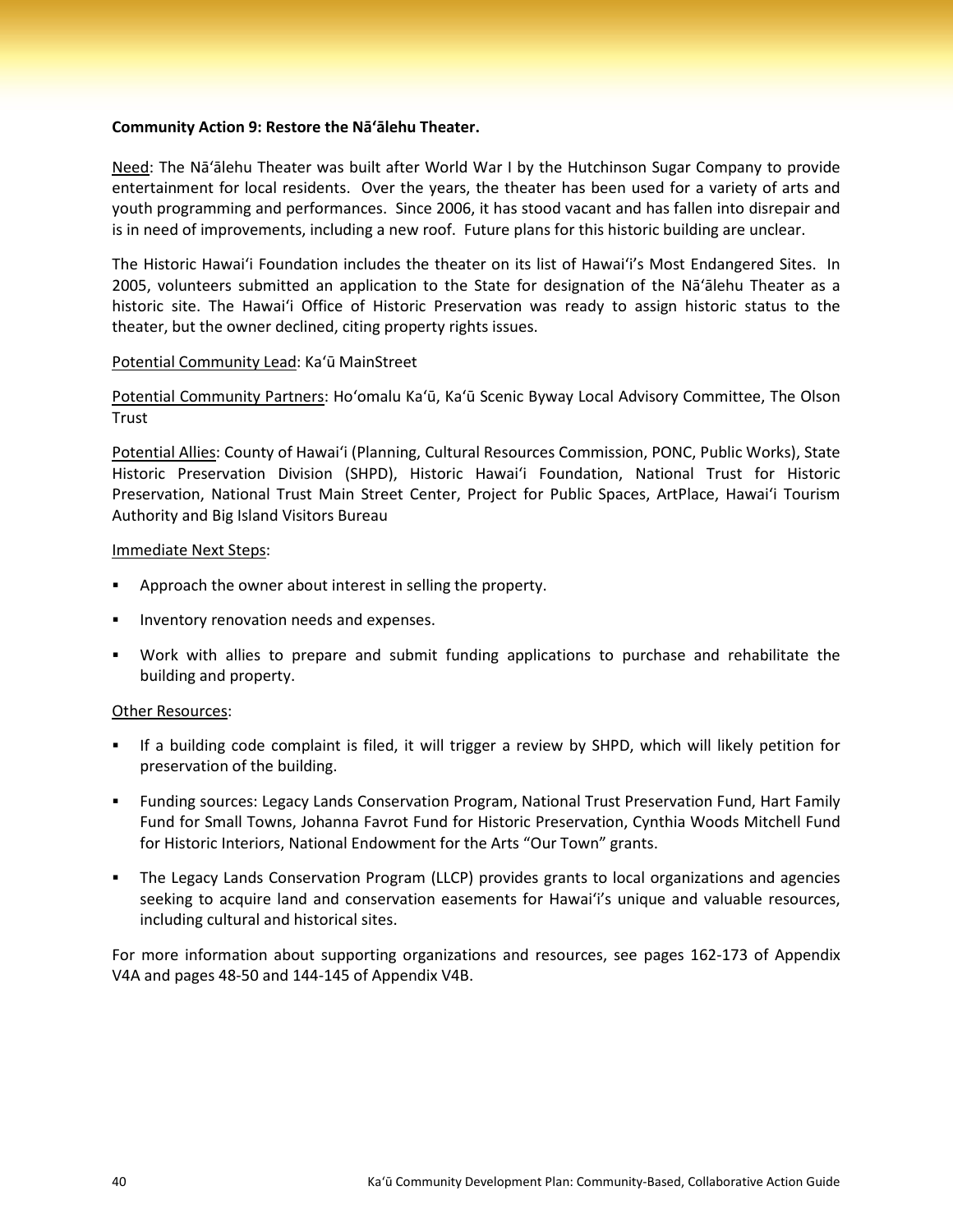# **Community Action 10: Develop and implement place-based strategies to retain village and town character.**

Need: The Ka'ū community has a strong rural sense of place that is multi-cultural and rooted in historic tradition. Part of that character is rooted in the local architecture. As buildings are renovated, new development is planned, and infrastructure is updated, it is possible to incorporate patterns that reflect timeless aspects of the region's heritage. However, there is currently no strategy for retaining the character of historic towns and villages in Ka'ū.

# Potential Community Lead: Ka'ū MainStreet

Potential Community Partners: Hoʻomalu Ka'ū, Ka'ū Scenic Byway Local Advisory Committee, The Olson Trust

Potential Allies: other communities pursuing similar goals (Kailua Village, Pahoa, Volcano, Waimea), County of Hawai'i (Planning, Cultural Resources Commission, Arborist Advisory Committee, PONC), State Historic Preservation Division (SHPD), Historic Hawai'i Foundation, National Trust for Historic Preservation, National Trust Main Street Center, Hawai'i Volcanoes National Park, Hawai'i Tourism Authority and Big Island Visitors Bureau, Citizens' Institute on Rural Design, Project for Public Spaces, ArtPlace, Sustainable Design Assessment Team, National Geographic Society's Center for Sustainable Destinations, National Association of Gateway Communities

### Immediate Next Steps:

- Coordinate with the implementation of Community Action 1
- Identify and assess features of rural villages and town that contribute to the strong sense of place in Ka'ū, including local architecture (patterns, colors, and materials of buildings), trees, viewscapes, streetscapes, signage (street, business, and community), public spaces, and transportation and other infrastructure.
- Consider using a "placemaking" approach to achieve some "quick wins" (see Appendices V4B and V4C).
- Develop and implement a multi-pronged, place-based plan for preserving and enhancing community character in each community. Elements of each plan might include:
	- o A "lighter, quicker, cheaper" strategy to making simple, inexpensive, incremental improvements with big impact (see Appendix V4B).
	- o Design and install "gateway" treatments where travelers enter each community.
	- o Enhance public spaces like squares, parks, and streets with landscaping, seating, art, and other features to make them attractive, engaging, friendly, and welcoming.
	- o Identify and nominate trees for the County "exceptional tree" designation (se Appendix V4A).
	- o Develop, and have adopted by the County as part of a special district as appropriate (see Appendix V4A), development design standards for streetscapes, lighting, signage, buildings and other key elements of community character.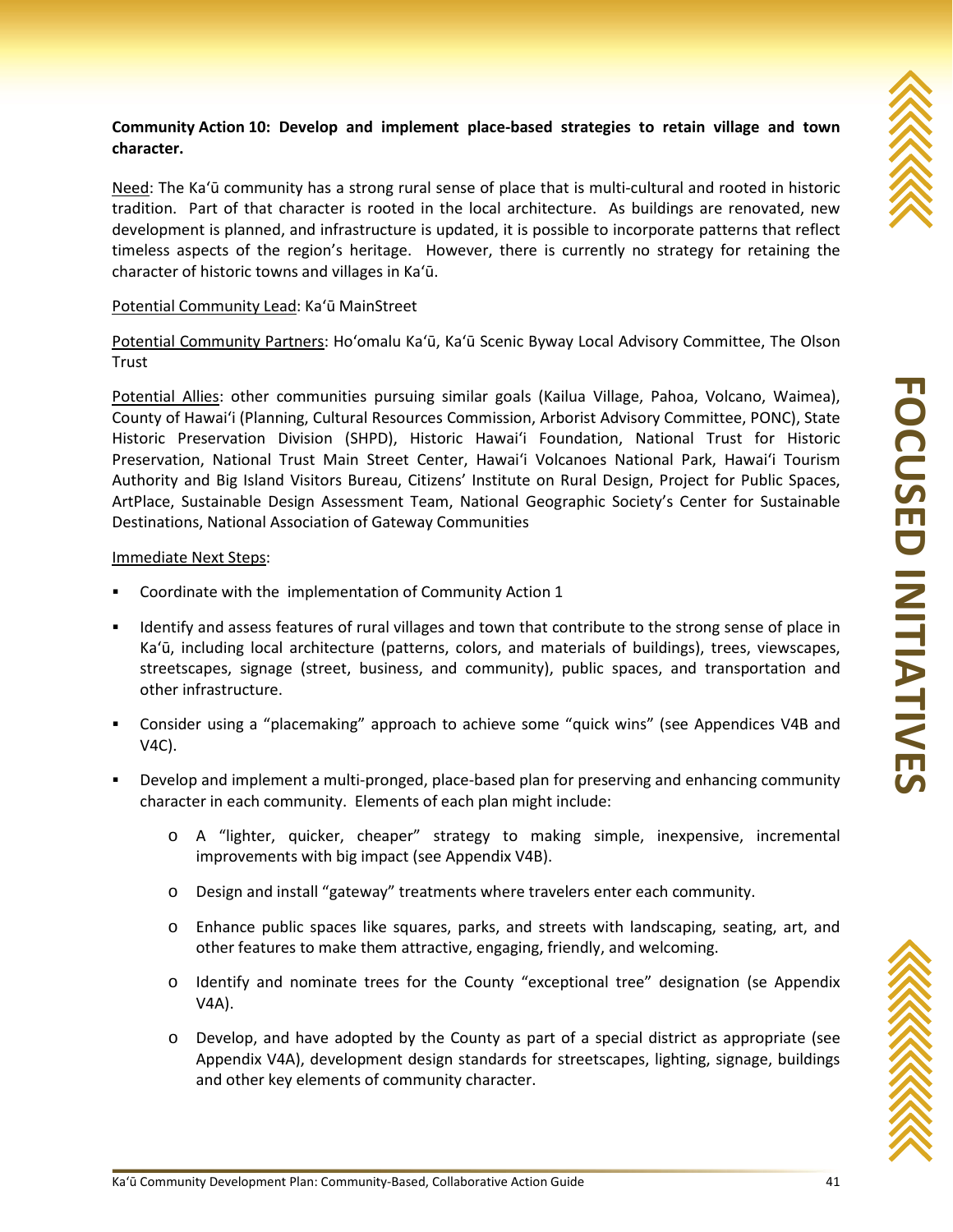- $\circ$  Organize an Information and Education (I/E) program to encourage restoration and reuse of historic buildings and sites through existing tax incentives and other programs. Information about the Federal and County tax incentives is included in Appendix V.4. SHPD and Historic Hawai'i Foundation can also likely assist with information and education initiatives.
- o Establish historic districts (see Appendix V4A).

Organizational Considerations: In use for the past 30 years, the four-point Main Street approach has proven effective in revitalizing and managing neighborhood commercial districts and downtowns across the nation.

### Other Resources:

- Past plans: 1978 Urban Design Plan for Pāhala
- Other communities' design guidelines: Kailua Village, Waimea, Pāhoa, Maui County
- Tax exemptions: County historic property tax exemption, Federal Historic Preservation Tax Incentive Program
- Funding sources: Legacy Lands Conservation Program, National Trust Preservation Fund, Hart Family Fund for Small Towns, Johanna Favrot Fund for Historic Preservation, Cynthia Woods Mitchell Fund for Historic Interiors, Brink Leadership Fund, ArtPlace, National Endowment for the Arts "Our Town" grants.

For more information about supporting organizations and resources, see pages 162-173 of Appendix V4A and pages 48-55 of Appendix V4B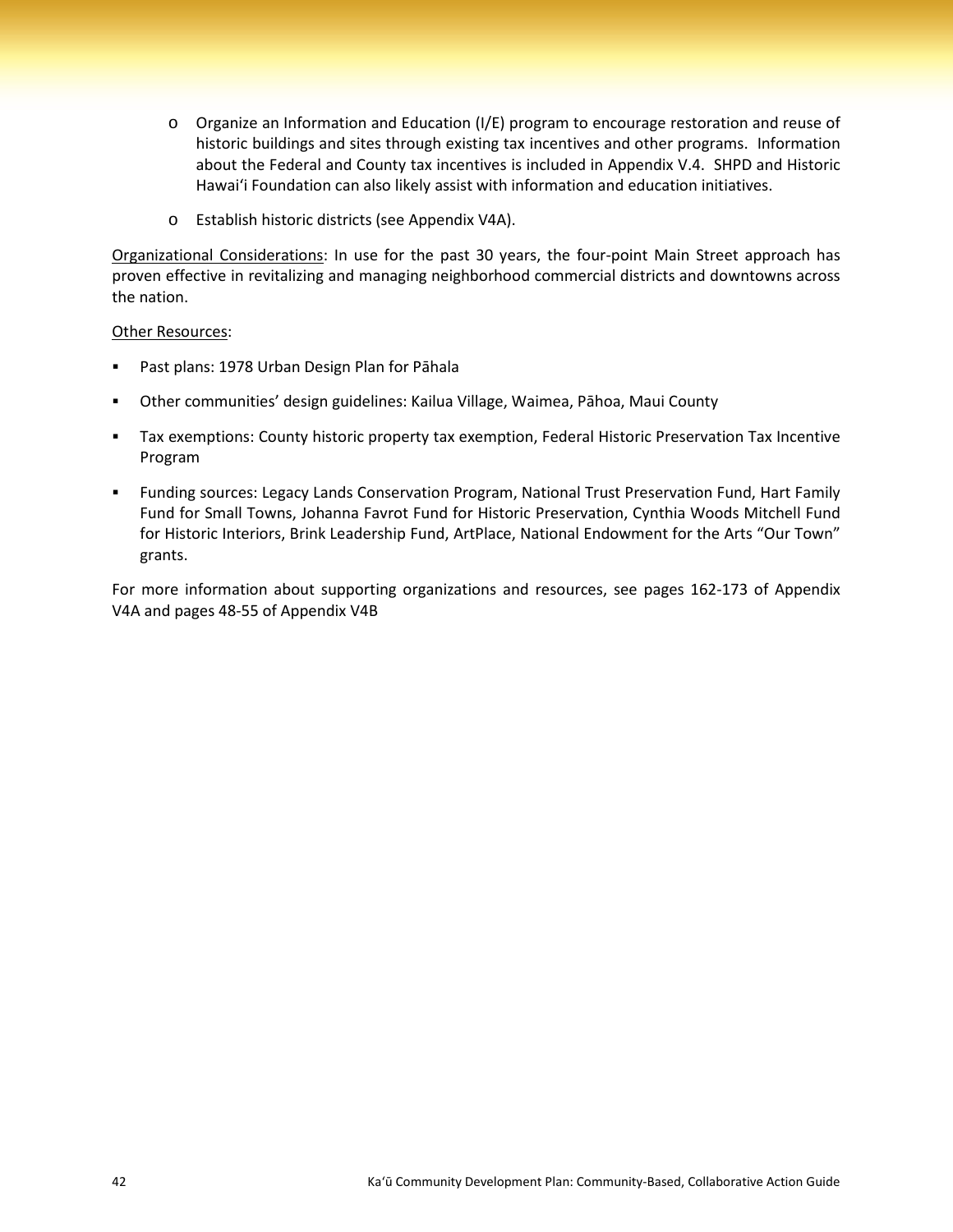# **Community Action 11: Document, maintain, and share the mo'olelo of Ka'ū through oral, written, and/or video histories.**

Need: The mo'olelo of Ka'ū (i.e., its stories or oral history) articulates the community's relationship to place and communicates its authenticity and distinctiveness. Gathering memories and stories of place can be a powerful tool for capturing what is sacred, honoring the wisdom of the past, and advancing Ka'ū's living culture. In addition to stories, an oral history project could capture languages spoken, food culture, and customs that are unique to Ka'ū. The mo'olelo also helps residents welcome visitors, giving them insight into the authentic Ka'ū and tools for demonstrating respect and sensitivity during their stay.

Oral history projects can also provide a platform for youth to interact with kūpuna; learn about the significant cultural, historical, and natural sites of the area; and develop their skills to not only gather the stories but also design an effective system for sharing the stories through technology and social networking strategies.

Potential Community Lead: Hoʻomalu Ka'ū, Pāhala Plantation Cottages

Potential Community Partners: kupuna, Hawaiian Civic Clubs, 'Aha Moku Advisory Committee

Potential Allies: Center for Oral History at the University of Hawai'i at Mānoa, Department of Education, Kamehameha Schools, Smithsonian Center for Folklife and Cultural Heritage, Columbia University Oral History Research Office

# Immediate Next Steps:

- Investigate other successful oral history projects (see Other Resources below and Appendix V4A).
- Research oral history best practices (see Appendix V4A).
- Develop clear, achievable goals, including subjects to be investigated, the information to be collected, how the information will be collected and archived, the target audience for the information, and what media will be developed to share the information.
- Develop an implementable plan for the initiative, including identification of sources of information, audio/video materials needed, the development of interview protocols, training, partnerships to develop, etc.

# Other Resources:

- Pāhala Plantation Cottages collaborated with public school students in Ka'ū to chronicle Ka'ū's history, in part by recording oral histories. This effort can serve as the foundation for future work.
- In the late 1990s, the Center for Oral History at the University of Hawai'i at Mānoa conducted life history interviews with displaced workers of Ka'ū Agribusiness Company who were surveyed in an earlier research project assessing the impact of job loss. The interviewees represent two generations of sugar workers – one generation retired, the other laid off due to the closure of Ka'ū Agribusiness Company.
- Other oral history projects: Mo'olelo Aloha 'Āina, Hula Preservation Society, PhotoVoice, Wisdom of the Elders, Neighborhood Story Project

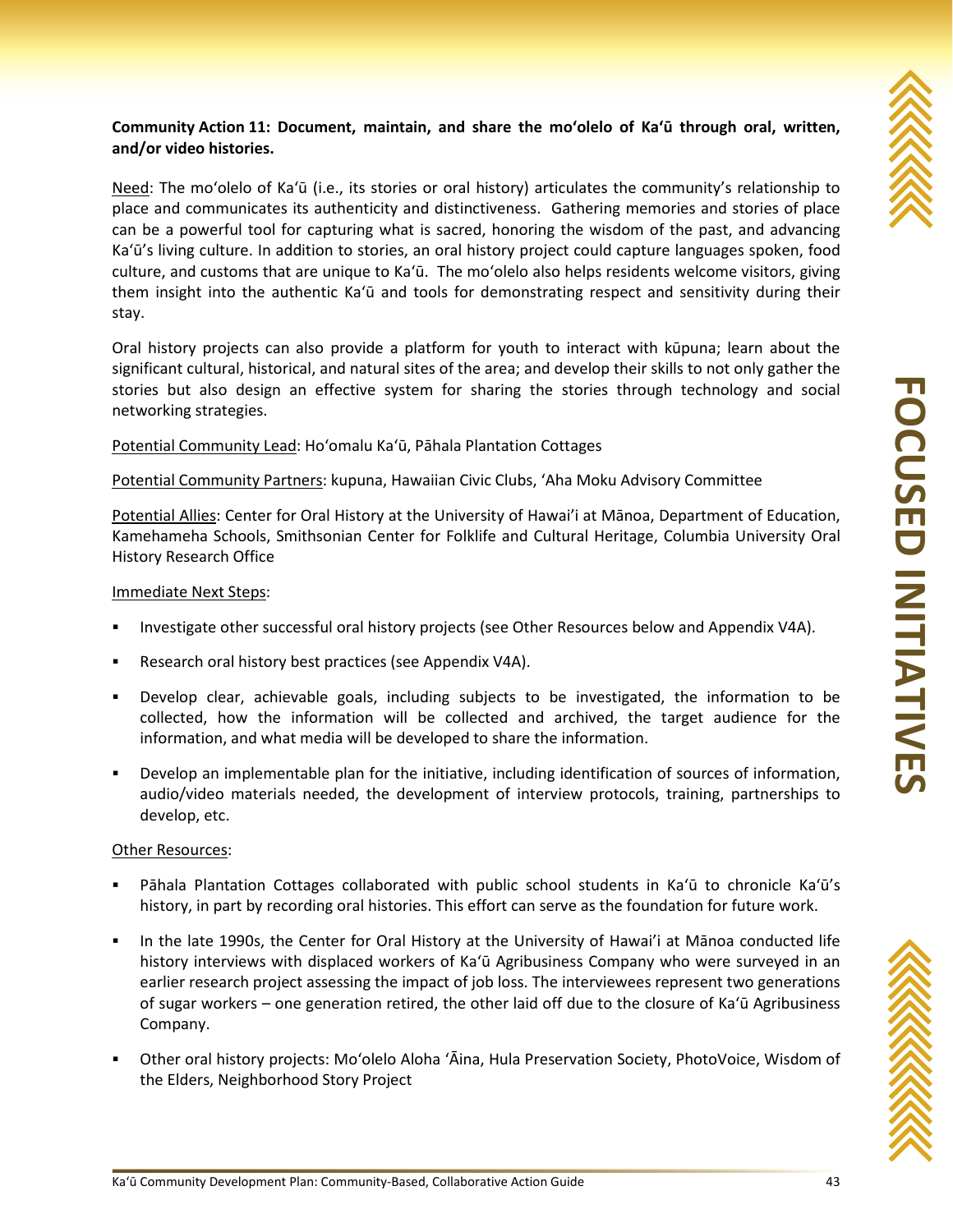- Historian and educator Judith Moyer has developed a thorough guide to collecting and preserving oral history.
- The National Park Service's Tribal Heritage Grants assist Native Hawaiian organizations in protecting and promoting their unique cultural heritage and traditions, including oral history and sacred and historic places.

For more information about supporting organizations and resources, see pages 169-170 of Appendix V4A.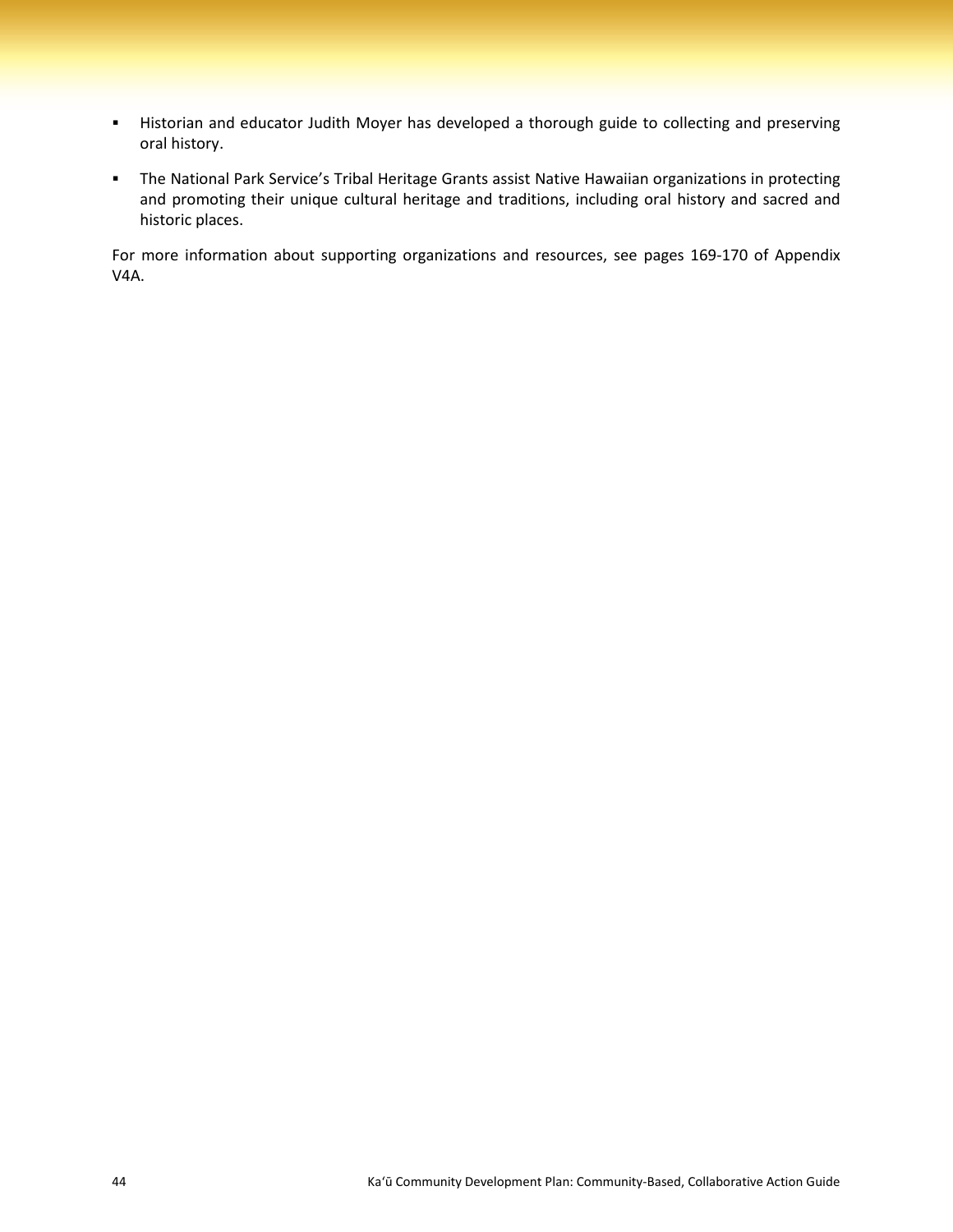# **Community Action 12: Establish a Ka'ū Cultural Network.**

Need: A connected network of cultural sites in Ka'ū could celebrate the region's rich history, educate residents and visitors, perpetuate living culture, serve as the hub of cultural preservation efforts, and even generate income for the community. The network would complement the scenic byway and other cultural initiatives (see above), include additional sites not included in the byway (see the map of visitor attractions in Appendix V4C), and incorporate the living culture in the area, including performances, festivals, and cultural education programs.

A "high tech and high touch" strategy, a cultural network could be organized on the Internet (including maps, site-specific information, and audio and video material), accessible on mobile devices, and made real through access to community cultural events, interpretive signage, and curators or guides available for tours.

Potential Community Lead: Hoʻomalu Ka'ū, Ka'ū Scenic Byway Local Advisory Committee

Potential Community Partners: Hawaiian Civic Clubs, 'Aha Moku Advisory Committee

Potential Allies: County of Hawai'i (Research and Development, Cultural Resources Commission), Hawai'i Tourism Authority and Big Island Visitors Bureau

### Immediate Next Steps:

- Develop a "business plan" for developing and maintaining the web page and mobile app. Integrate lessons learned from other communities (see below).
- Seek funding for program development, including grants, local business sponsors, and/or "crowdfunding" (see Appendix V4C).

# Other Resources:

- The National Association of State Chief Information Officers (NASCIO) maintains a catalog of mobile apps used by various States. Apps featuring Hawai'i included: Official Hawaiian Islands Visitors' Guide, Festivals of Hawai'i, and "Royal Footsteps Along the Kona Coast" Scenic Byway (see Appendix V4C).
- "Quick Response" (QR) codes are increasingly being used on interpretive signage that links visitors' mobile devices to audio and video feeds about sites (see Appendix V4C).

For more information about supporting organizations and resources, see pages 162-173 of Appendix V4A, pages 48-50 of Appendix V4B, and pages 123-130, 136-137, and 175 of Appendix V4C.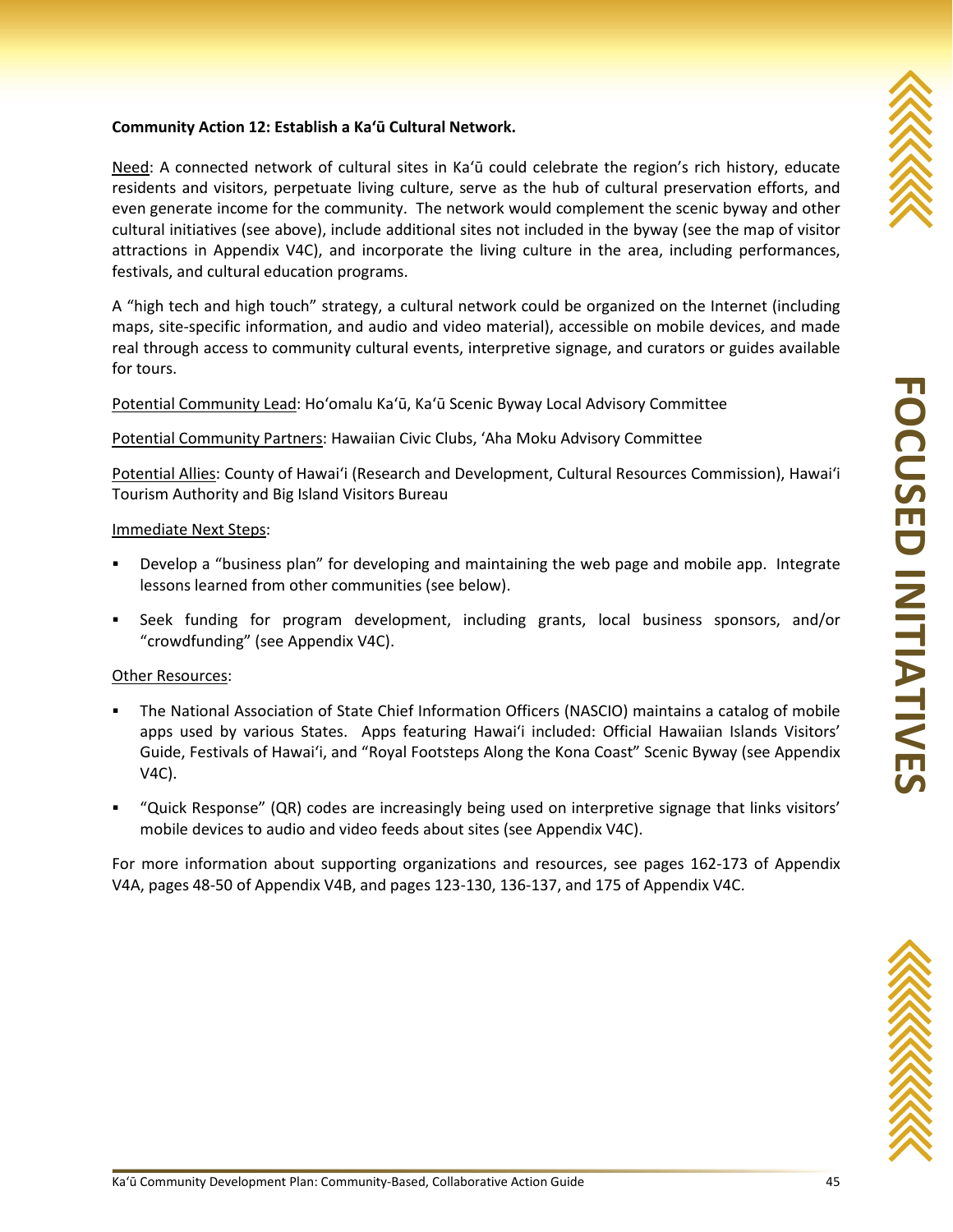Ka'ū Community Development Plan: Community-Based, Collaborative Action Guide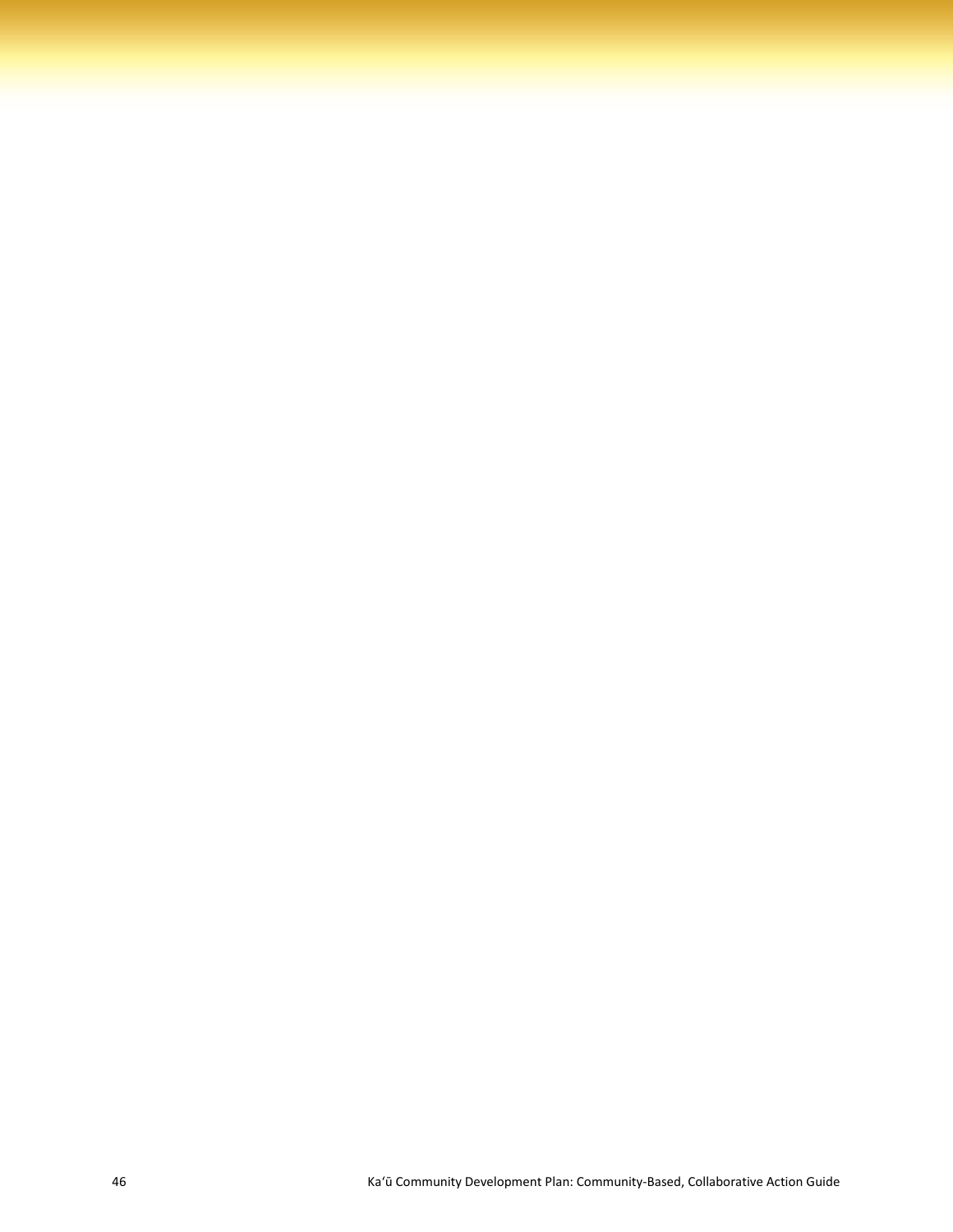# **4.6 Establish a Regional System of Access, Trails, and Supporting Facilities**

**Community Action 13: Develop and implement plans to establish and manage specific access points and trail segments.**

Need: Ka'ū has extensive "green infrastructure" network of core areas (Hawai'i Volcanoes National Park, State and private preserves, watersheds, and agricultural areas), hubs (summits, pali, wetlands, heritage resources), and corridors (access points, trails, Scenic Byway). There is also a federal-state-county MOU in place to establish and manage the Ala Kahakai National Historic Trail, and the Three Mountain Alliance (TMA) and Ka'ū Forest Reserve management plans include steps to:

- Maintain existing public access roads
- Increase public access for hiking and other recreational activities on public lands
- Support public hunting on appropriate TMA lands, where compatible with watershed protection values
- Establish access agreements and management partnerships with landowners and local ranchers, farmers, and hunters
- Develop new access routes to increase access in cooperation with neighboring uses, particularly on existing roads or other alignments just within the Reserve boundary, and across private and Stateleased lands below the Reserve
- Develop a mauka access management system, building on lessons learned from the Kapāpala Ranch access system
- Maintain existing trails in the TMA area
- Continue to expand the Pu'u Wa'awa'a Trail system
- Facilitate development of the Mauna Loa Trail
- Develop low-impact recreational amenities.

However, existing access points and trail linkages within the regional green infrastructure network are largely unmanaged. Overharvesting, ranch and farm damage, ecosystem damage from illegal ATV use, the introduction of destructive invasive species, and unsanitary waste disposal due to lack of rubbish receptacles and restroom facilities are common. Steps need to be taken to preserve responsible access for local families and control access by others. Community members are best positioned to develop and implement those steps, in collaboration with landowners and agencies responsible for mauka and makai resources.

In addition, many of the linkages that would complete an interconnected regional trail system are missing. Many potential trails have been proposed and are possible, but community leadership is needed to establish and manage them.

# Potential Community Lead: Action Committee

Potential Community Partners: 'Aha Moku Advisory Committee, Hoʻomalu Ka'ū, Ka'ū Scenic Byway Local Advisory Committee, Hawaiian Civic Clubs, landowners, hunters, fishermen, farmers & ranchers, hikers

Ka'ū Community Development Plan: Community-Based, Collaborative Action Guide 47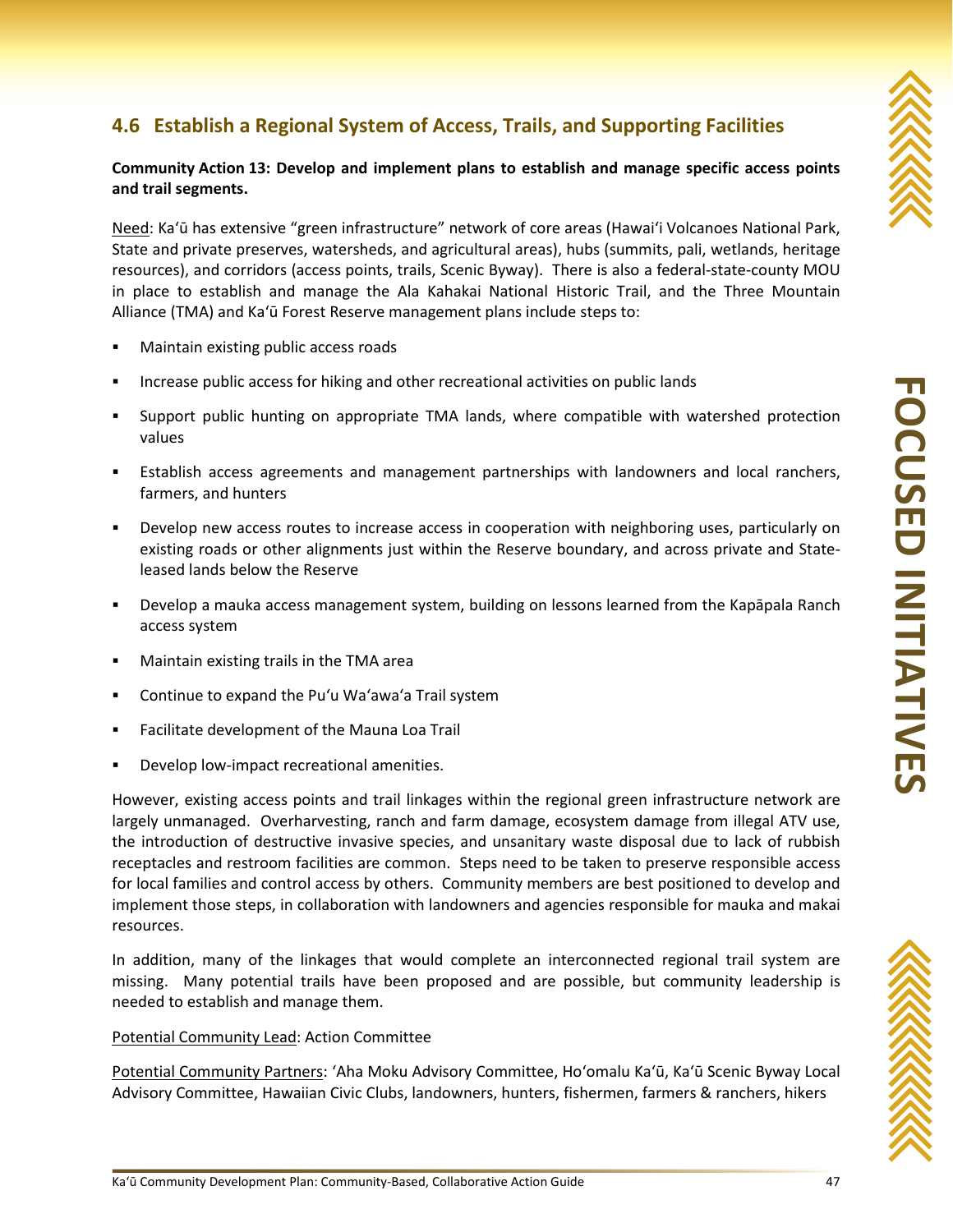Potential Allies: Ala Kahakai National Historic Trail, Department of Land and Natural Resources (Nā Ala Hele, SHPD, DOFAW, Parks), County of Hawai'i (Planning, Parks and Recreation, Finance (Property Management), PONC, Cultural Resources Commission, Game Management Advisory Commission), Department of Hawaiian Home Lands, The Nature Conservancy, Ala Kahakai Trail Association, Peoples Advocacy for Trails Hawai'i (PATH), Friends of Hawai'i Volcanoes National Park, Three Mountain Alliance, American Trails, Respected Access, Partnership for the National Trails System

### Immediate Next Steps:

- Identify regional access and trail development and management priorities:
	- o For coastal areas, information in Appendix V4A about shoreline access challenges, lateral trails, use management, and parks suggests the preliminary coastal priorities summarized in "Table 2[: Coastal Access and Trail Management Needs.](#page-49-0)"

<span id="page-49-0"></span>

| <b>Coastal Area</b>           | <b>Shoreline Access</b> | <b>Lateral Trail</b> | <b>Use Management</b> |
|-------------------------------|-------------------------|----------------------|-----------------------|
| Manukā                        | X                       |                      | X                     |
| Road to the Sea               | X                       |                      | X                     |
| Pōhue Bay                     | X                       |                      |                       |
| Kahakahakea-Kalepe a Moa      | X                       |                      |                       |
| Wai'o'ahukini Bay             | X                       |                      |                       |
| Humuhumu Point to South Point |                         | $\mathsf{x}$         |                       |
| South Point to Green Sands    | $\mathsf{x}$            |                      | X                     |
| Ka'alu'alu Bay                | X                       | X                    |                       |
| Kamilo Beach                  |                         |                      |                       |
| Waikapuna                     | X                       |                      |                       |
| Pali Pōhina                   | X                       | X                    |                       |
| Kāwā                          | X                       |                      | X                     |

### **Table 2: Coastal Access and Trail Management Needs**

- o Appendix V4A also summarizes and maps the current status of shoreline public access in Ka'ū.
- o Prioritize potential Ala Kahakai trail segments to establish (generally defined by an ahupua'a), possibly starting with publicly-owned lands and private lands with established access. Shoreline trail alignments need to be established between Humuhumu Point and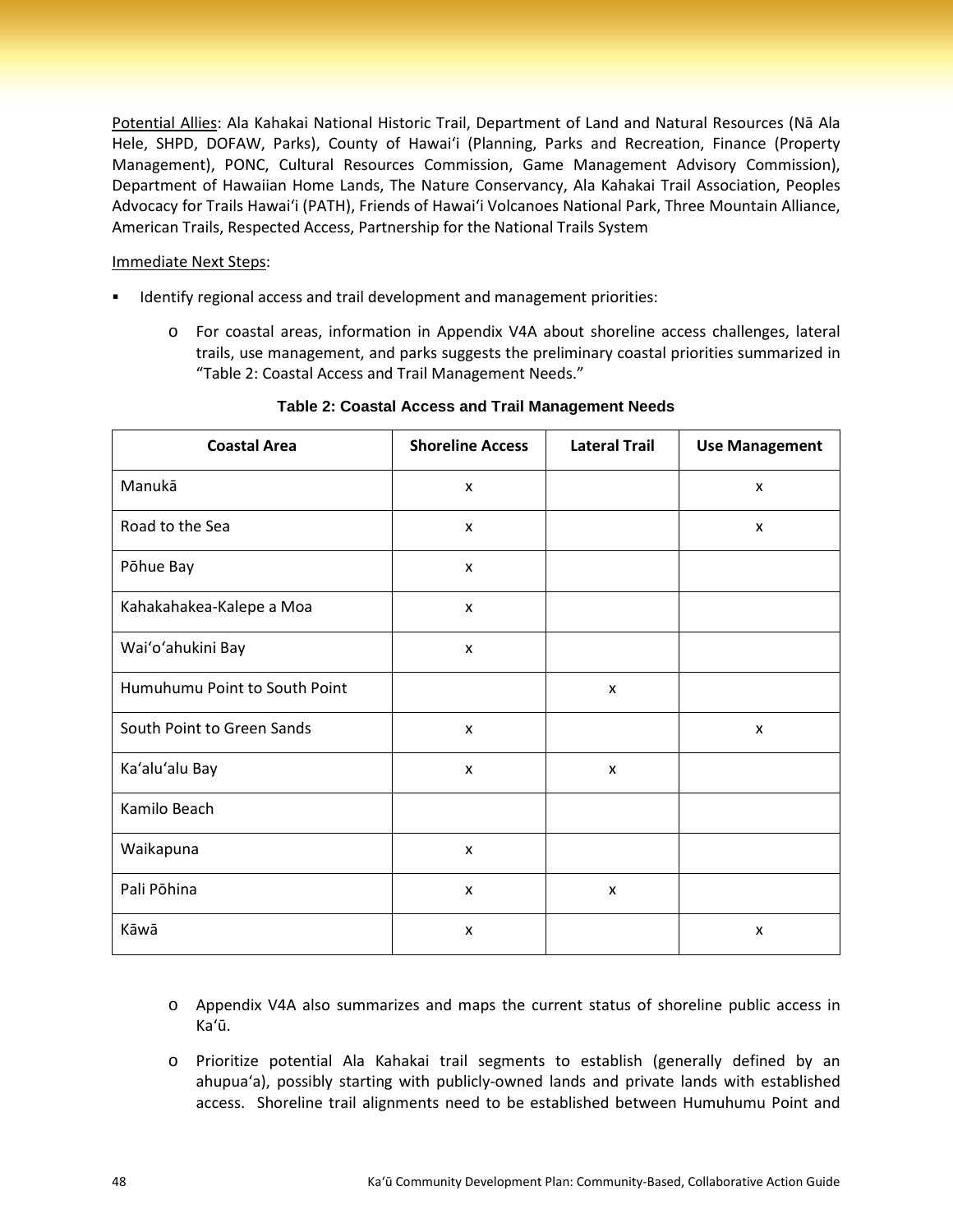South Point, near Ka'alu'alu Bay, in areas between Kamilo Point and Whittington, and possibly in other areas. Appendix V4A identifies the status of each trail segment and which of three steps need to be taken: confirm government commitment, confirm ancient trail or government road, or negotiate management agreement.

- o Mauka, consider focusing on the Mauna Loa Trail as the only land access into the upper portion of the District and an opportunity to provide a mauka connection between east and west portions of the district. Together with the Ala Kahakai, this would create a maukamakai loop trail within Ka'ū.
- o Consider the Old Māmalahoa Highway right of way that was abandoned when Highway 11 was realigned and has the potential to be restored as a trail or path. With the exception of TMK (3) 9-5-017:003, which is owned by the Olson Trust, the State retains ownership of the right-of-way from Hīlea Road to Honuʻapo.
- o Consider establishing the Nāʻālehu Bypass corridor as a trail or path. In the past, the State Department of Transportation proposed a bypass from the vicinity of the Nāʻālehu police station beyond South Point Road. Though the bypass remains in the General Plan, DOT is no longer considering the project. Some have proposed using the alignment as a trail, but the right of way was never established, and most of the General Plan alignment is privatelyowned.
- o In agricultural areas, identify possible mauka-makai connecting trail alignments along drainage ways or existing trails or roads. Over the ~11 mile stretch between Pāhala and Nāʻālehu, there is no established mauka-makai route connecting Māmalahoa Highway and Ka'alāiki Road. There is at least one legal mauka access from Māmalahoa Highway at Kāwā. It might also be advantageous to connect existing shoreline access at Honuʻapo and Punaluʻu to routes mauka of the highway. Private roads already connect Honuʻapo and Punaluʻu with Hīlea. There are also several gulches, including Honuʻapo, Hīlea, Nīnole, Punaluʻu, and Moa'ula, along which trails could be established.
- Complete any additional research needed about potential trail corridors and their historical and current conditions. For example:
	- o Determine the legal status of trail segments (see Appendix V4A).
	- o Survey ancient and historical shoreline trail alignments as necessary to fill critical gaps in knowledge.
	- o Confirm the ownership status of railroad rights of way from Pāhala to Punaluʻu, Hīlea to Honuʻapo, and Nāʻālehu to Honuʻapo.
- Based on site-specific conditions, distinguish at least three levels of appropriate access: 1) Open public access, 2) managed public access, and 3) no access (because of sensitivity of resources and/or on-the-ground capacity to manage the access).
- Based on site-specific conditions, distinguish the types of appropriate access and passage: pedestrian, bicycle, equestrian, and/or vehicular.
- Establish accesses and trail segments.
- Execute access and trail management agreements, as necessary (see Appendix V4A).

**FOCUSED INITIATIVES FOCUSED INITIATIVES**

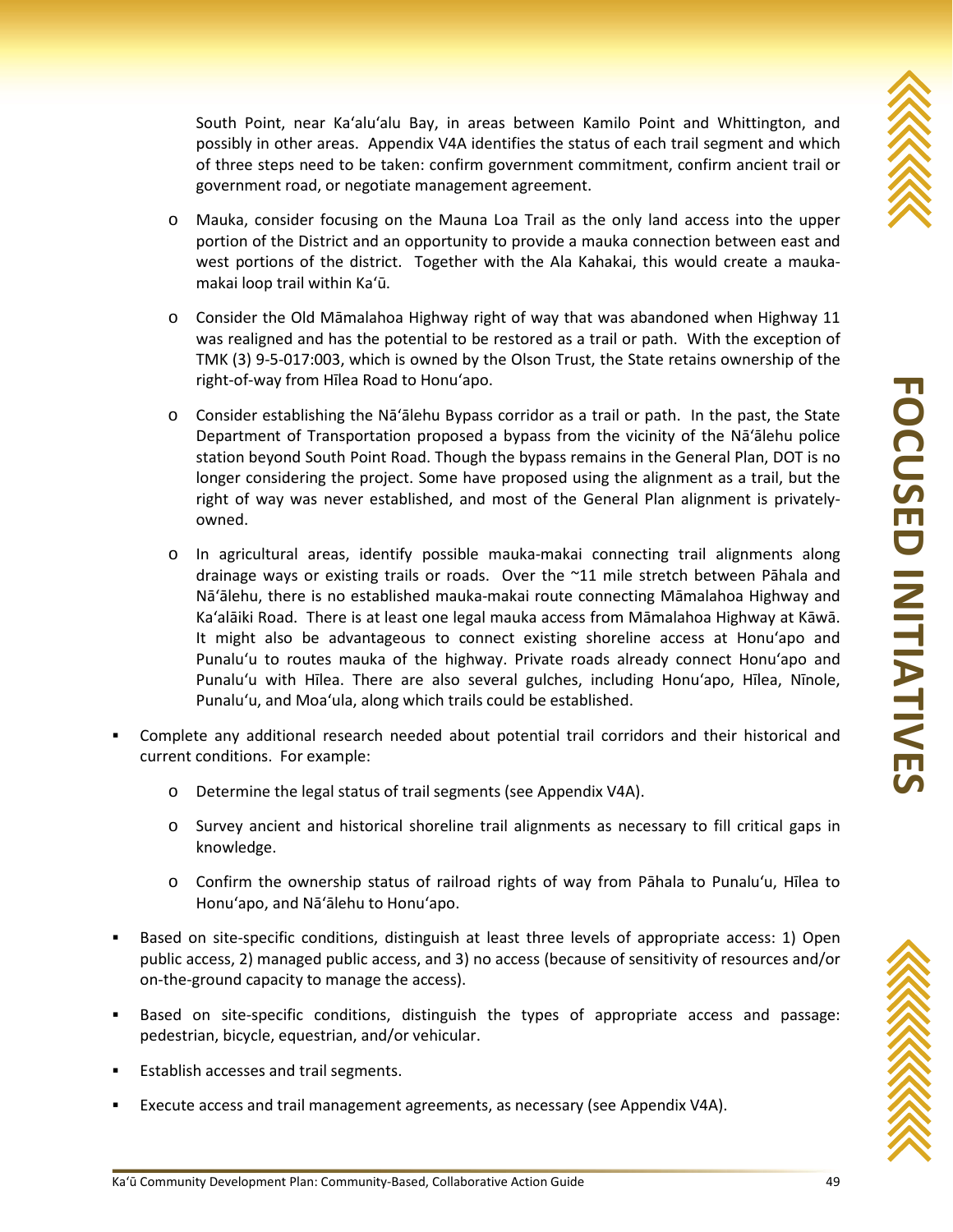- Form a management group for each access and trail segment, focusing on a core group and supporters who have interest in or knowledge about the particular site or resource. Potential members include kupuna, other knowledgeable and concerned Native Hawaiians associated with a particular ahupua'a, kama'aina or persons with historic kinship with or knowledge of the land, landowners adjacent to the trail segment, volunteer trail groups with an interest in the trail segment, community-based organizations interested in the trail segment, representatives of involved government agencies, and other stakeholders as appropriate for each trail segment. Ala Kahakai Community Planning and Management Teams require interdisciplinary resource specialists.
- Develop access and trail management plans for each trail segment and access, with a focus on prioritizing and addressing acquisition, protection, restoration, interpretation, and management needs.
	- o For access control, consider the Public Access with Kuleana (SmartCard) system and systems in use by The Nature Conservancy, Kapāpala Ranch, and the Ka'ū Forest Reserve (see Appendix V4A).
	- o For trails and paths, consider the Shared Use Path and Equestrian Multi-use Path thoroughfare standards in Appendix V4B.
- Implement access and trail management plans.

Organizational Considerations: The Ala Kahakai National Historic Trail relies on local "Community Planning and Management Teams" to take the lead on establishing and managing trail segments. However, it offers assistance to trail segment management groups by offering strategic planning, organizational capacity building services, resource management and other training in order to assure and sustain successful implementation of trail management agreements.

Moreover, the Ala Kahakai Trail Association was established to support and organize for the community management aspects of the Ala Kahakai Trail. Composed of lineal descendants of families along the trail corridor, the Association can support trail management groups either as fiduciary, as a land trust, with back office admin support, with communications, or in other ways.

# Other Resources:

- The American Hiking Society National Trails Fund is a privately funded, national grants program dedicated solely to building and protecting hiking trails.
- American Trails is a national, nonprofit organization working on behalf of all trail interests. It hosts a comprehensive website for planning, building, designing, funding, managing, enhancing, and supporting trails, greenways, and blueways.
- The USDA NRCS Voluntary Access and Habitat Incentive Program can be used to encourage owners and operators of privately held farm, ranch, and forest land to voluntarily make that land available for access by the public for wildlife dependent recreation, including hunting or fishing.

For more information about supporting organizations and resources, see pages 21-22, 24-28, 30-32, 57- 65, and 83-87 of Appendix V4A.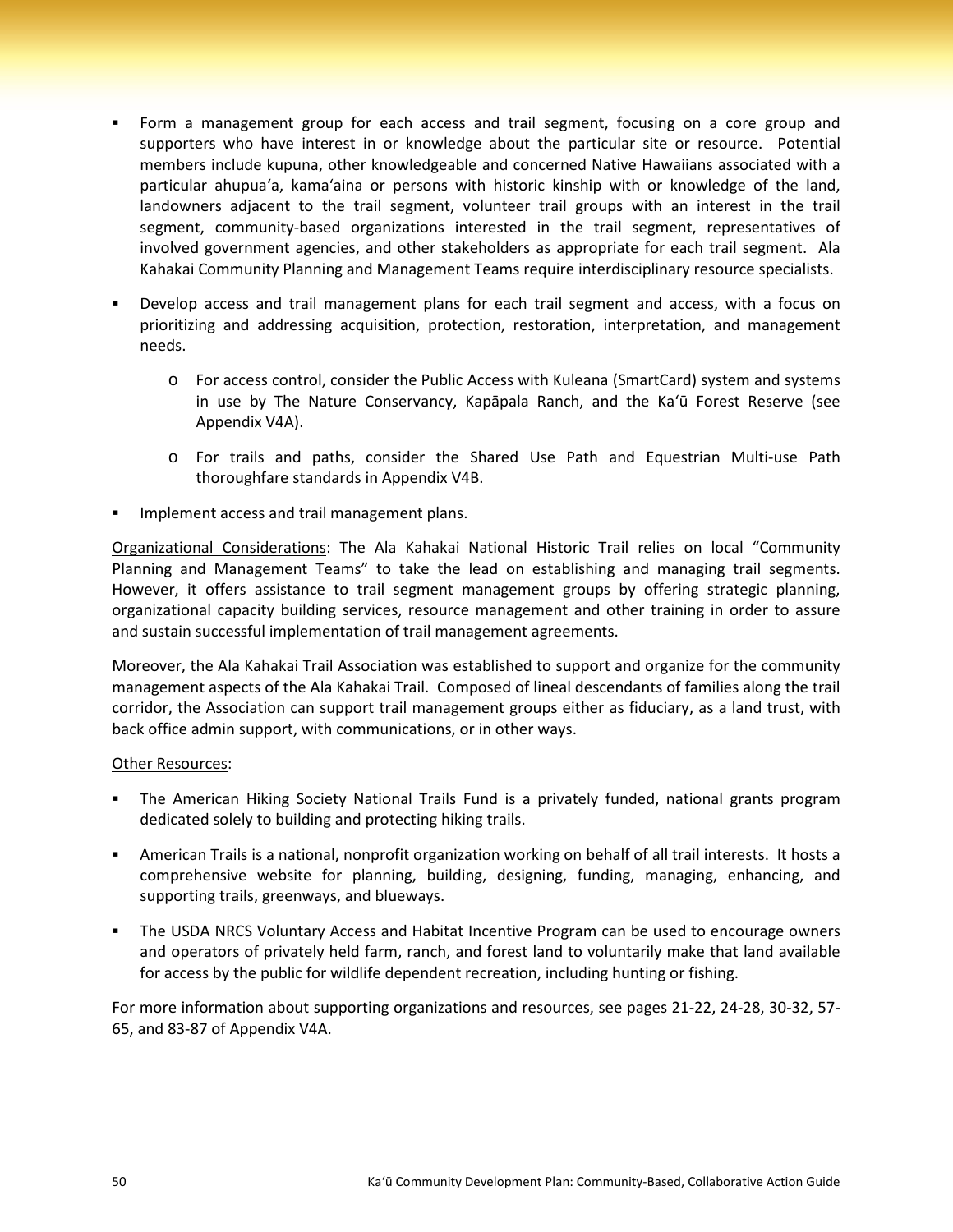# **Community Action 14: Support facilities development and management at access points and along trail corridors.**

Need: There are limited remote, small-scale recreational facilities in Ka'ū, where residents can enjoy the ocean and forests. Moreover, several are in need of improvements, as was noted during community review of the Draft CDP.

### Potential Community Lead: Action Committee

### Potential Community Partners: Ka 'Ohana O Honu'apo, hunters, fishermen, hikers

Potential Allies: Ala Kahakai National Historic Trail, Department of Land and Natural Resources (Nā Ala Hele, Parks, DOFAW), County of Hawai'i (Planning, Parks and Recreation, Finance (Property Management), PONC), Three Mountain Alliance, Department of Hawaiian Home Lands, The Nature Conservancy, Ala Kahakai Trail Association, Peoples Advocacy for Trails Hawai'i (PATH), Friends of Hawai'i Volcanoes National Park, Three Mountain Alliance

### Immediate Next Steps:

- Collaborate with the County of Hawai'i, the DLNR, the DHHL, and the National Park Service to:
	- o Improve current facilities, including access roads, stop signs, parking, showers, and camp sites
	- o Implement the Honuʻapo Park Resource Management Plan and the Ka'ū Forest Reserve Management Plan
	- o Complete and implement the Kāwā Stewardship Plan
	- o Support the design, planning, and construction of new coastal and mauka facilities, likely starting with Kāwā, South Point, Ka'alu'alu, and recreational amenities established in the Ka'ū Forest Reserve
	- o Form new "Friends of the Park" organizations and execute cooperative park management agreements to assist in the management of new facilities.

Organizational Considerations: Both the County and the State have cooperative park management programs.

For more information about supporting organizations and resources, see pages 21-23 and 82-83 of Appendix V4A.

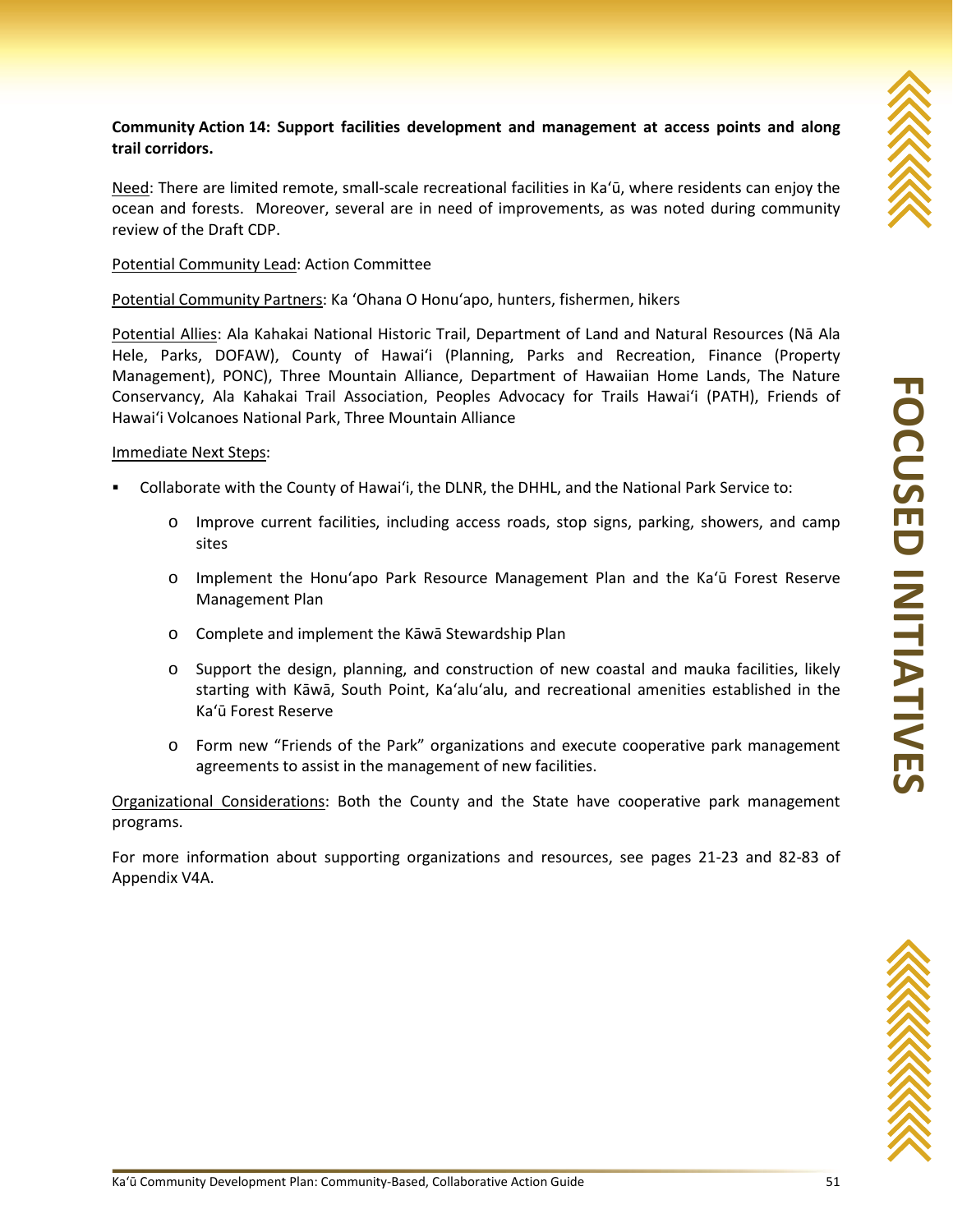Ka'ū Community Development Plan: Community-Based, Collaborative Action Guide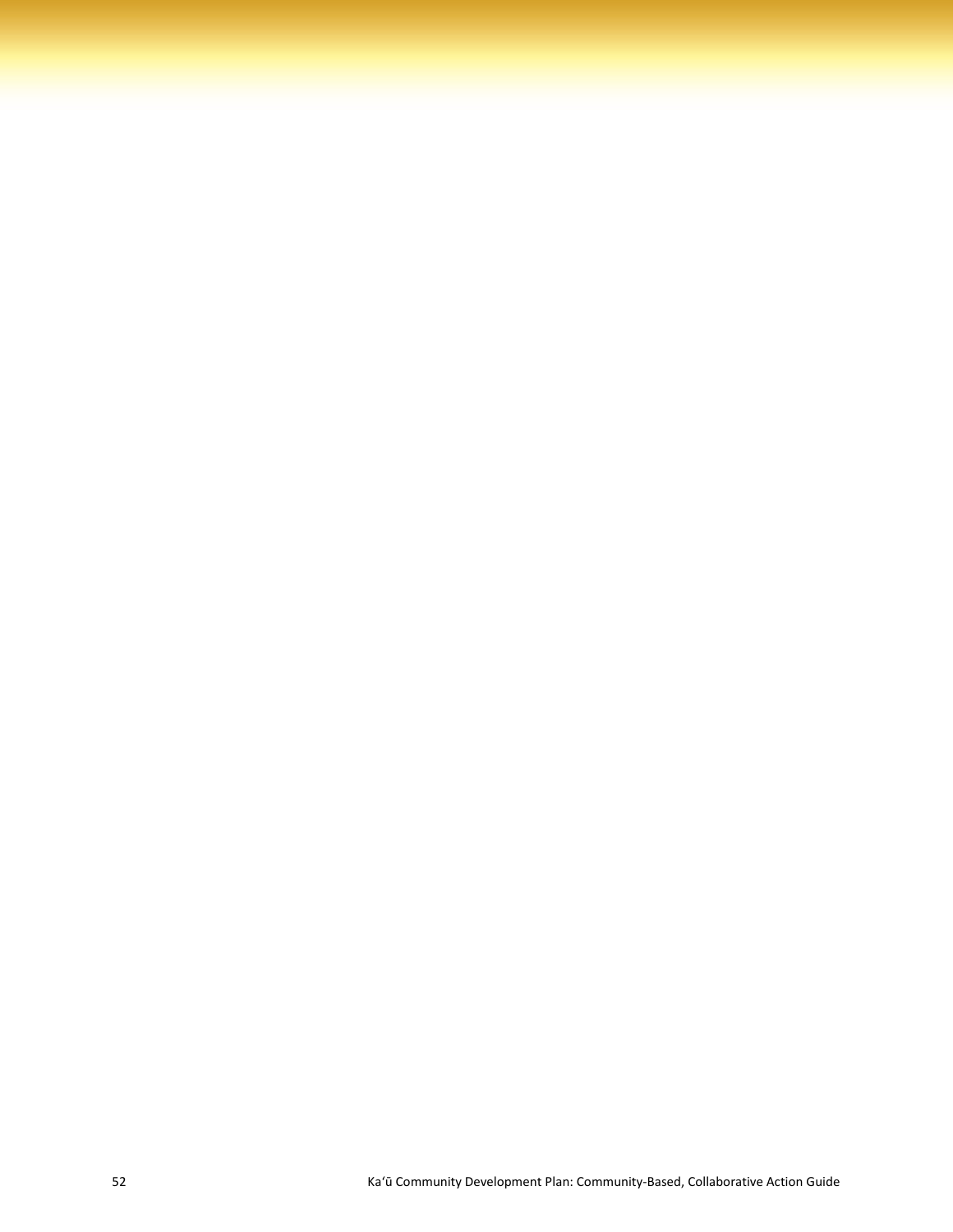# **4.7 Strengthen Infrastructure, Facilities, and Services**

**Community Action 15: Actively advocate for CIP appropriations, financing, allotments, and encumbrances that support implementation of the CDP.**

Need: The CDP identifies capital improvement priorities, but their implementation will be expedited by community leadership.

# Potential Community Lead: Action Committee

# Potential Community Partners:

Potential Allies: County agencies, USDA Rural Development, Air National Guard, Rural Community Assistance Corporation, Economic Development Administration. See Appendix V4B for details about how they can provide technical, financial, and logistical assistance.

Immediate Next Steps: For each project, the following steps need to be taken:

- Complete Financial Impacts Statements (FIS) in collaboration with the responsible agency
- Identify funding sources
- Advocate for an appropriation
- Secure funding (e.g., bond authorization, grant)
- Secure an allotment
- Encumber the funds.

For more information about supporting organizations and resources, see pages 37-39 of Appendix V4B.





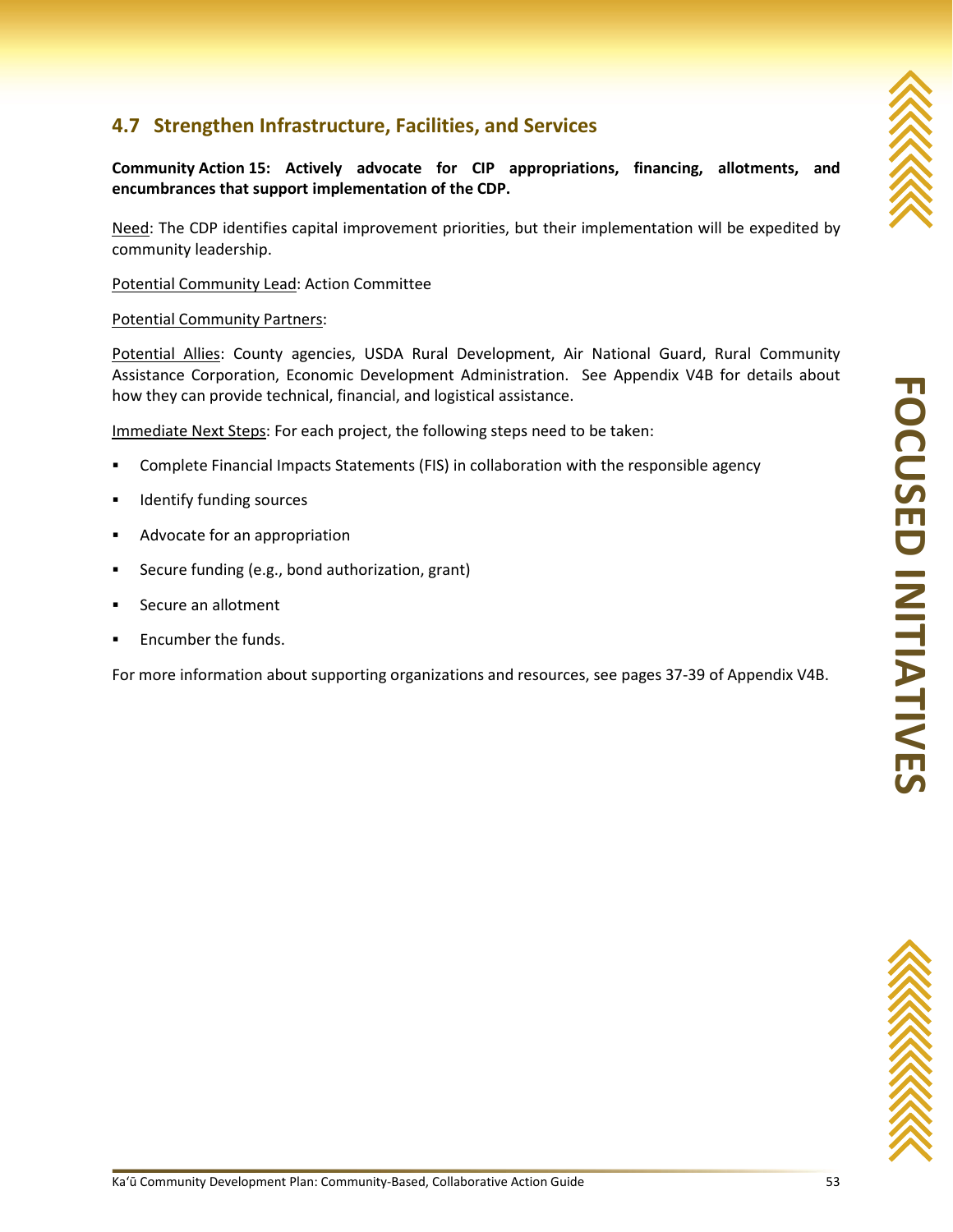# **Community Action 16: In Mark Twain and Green Sands subdivisions, establish a community development corporation (CDC) to develop and maintain roads and Green Sands Park.**

Need: Mark Twain and Green Sands roads lack an organized corporation to build and maintain roads, and there is no formal mechanism for managing Green Sands Park.

At the same time, if infrastructure is improved, it will very likely accelerate build-out of the many vacant lots, which could significantly impact the area's open space and rural character.

Potential Community Lead: newly formed Community Development Corporations

#### Potential Community Partners: Green Sands Community Association

Potential Allies: other road corporations, County of Hawai'i (Departments of Parks and Recreation, Public Works), USDA Rural Development, Air National Guard, Rural Community Assistance Corporation. See Appendix V4B for details about how they can provide technical, financial, and logistical assistance.

#### Immediate Next Steps:

- Clarify community goals for subdivision and infrastructure improvement
- Determine the scope of the needed infrastructure, and estimate costs for planning, construction, and maintenance
- Identify the best strategies to achieve goals for subdivision and infrastructure improvement, including subdivision repair, options for infrastructure funding, financing districts, and funding sources (see Appendix V4B)
- Establish the most appropriate legal organizational structure for implementing those strategies, including building and maintaining the infrastructure
- Initiate strategies.

Organizational Considerations: See Appendix V4B for information about the structure of financing districts and options created with the Urban Redevelopment Act. See Appendix V4C for the range of community-based business structures.

Other Resources: Appendix V4B outlines a range of strategies for repairing nonconforming subdivisions, including land readjustment, land pooling, land swaps, land banks, and conservation easements.

In addition, HRS chapter 53, the Urban Redevelopment Act, empowers the County to create a local redevelopment agency to make and implement redevelopment plans for urban renewal and blighted areas. See Appendix V4B for details about designating targeted areas, redevelopment plans, and the powers of the redevelopment agency to implement the plans.

For more information about supporting organizations and resources, see pages 39-43, 59-63, 93-96, and 207-216 of Appendix V4B and pages 151-165 of Appendix V4C.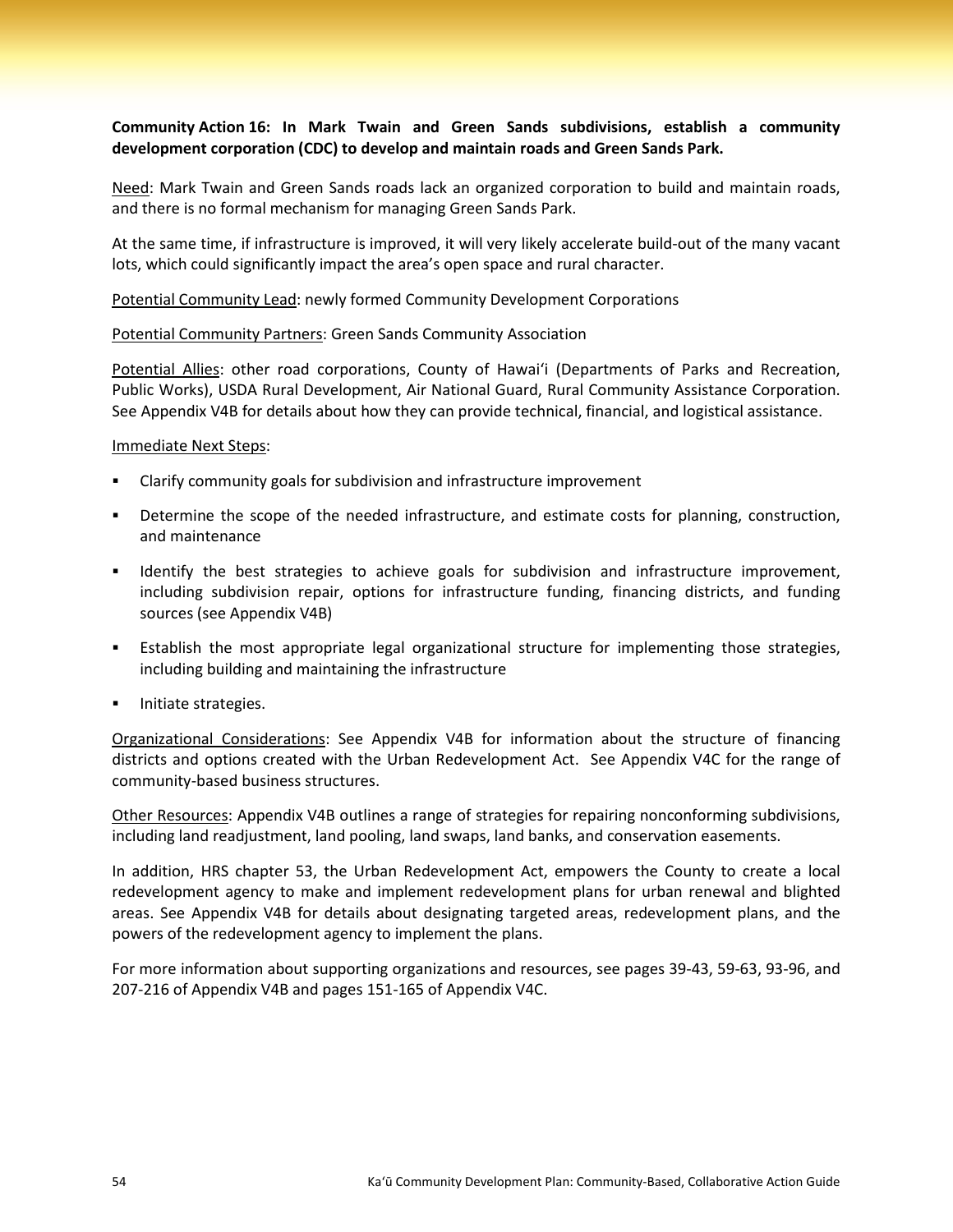

# **Community Action 17: Grow existing Neighborhood Watch and CERT teams, and develop new ones.**

Need: Neighborhood Watch groups provide citizens an opportunity to address crime and the fear of crime that threatens their community's well-being. Community Emergency Response Teams (CERT) provide residents and businesses with information about how to properly prepare for and respond to an emergency at home, at work, or in the community.

Potential Community Lead: Ocean View CERT, existing Neighborhood Watch programs

Potential Community Partners: volunteer fire units, community associations

Potential Allies: County of Hawai'i (Civil Defense, Fire and Police Departments)

### Immediate Next Steps:

 Discuss with County agencies and the local community policing officers the options for starting and growing the programs.

For more information about supporting organizations and resources, see page 205 of Appendix V4B.

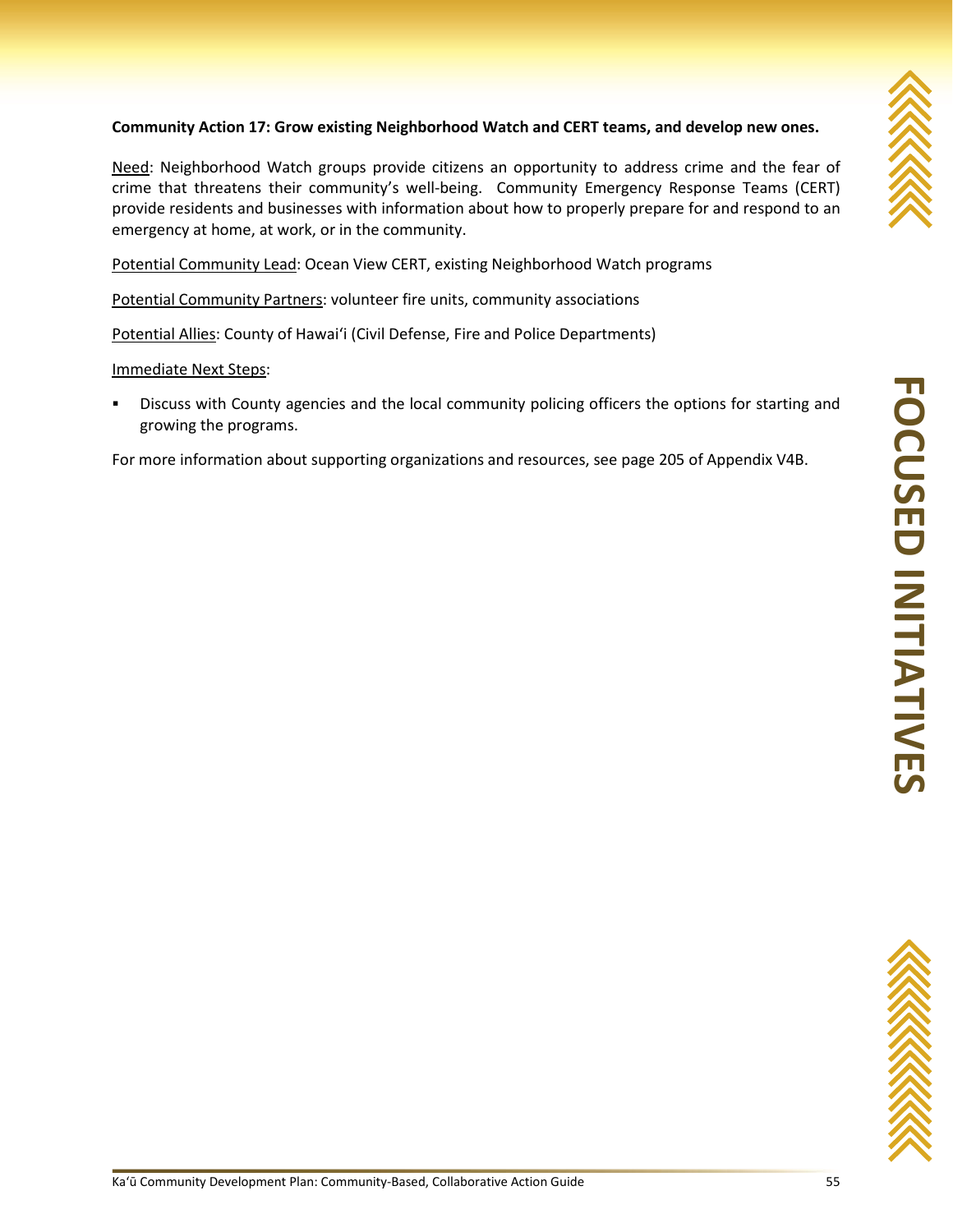### **Community Action 18: Establish a charter school in Ocean View.**

Need: More than half of Ka'ū's population resides in Ocean View. Children from Ocean View attend public schools in Nāʻālehu and Pāhala, and the Department of Education has no plans to build a school in Ocean View. Charter schools state-legislated, legally independent, outcome-based public schools operating under contract with the State Public Charter School Commission (PCSC). Communities interested in starting a charter school must apply to the PCSC.

Potential Community Lead: newly established community-based organization

Potential Community Partners: Ka'ū Learning Academy, Ocean View Community Association, Ocean View Community Development Corporation, Kamehameha Schools, Queen Liliʻuokalani Children's Center

Potential Allies: PCSC, other charter schools, County of Hawai'i (it owns lots in HOVE dedicated to school and park use)

Immediate Next Steps:

- Clarify the steps for establishing a charter school with the PCSC
- Organize an exploratory group

Other Resources: Community Facilities District (CFD) can be used for school infrastructure.

For more information about supporting organizations and resources, see pages 116-118 and 188 of Appendix V4B.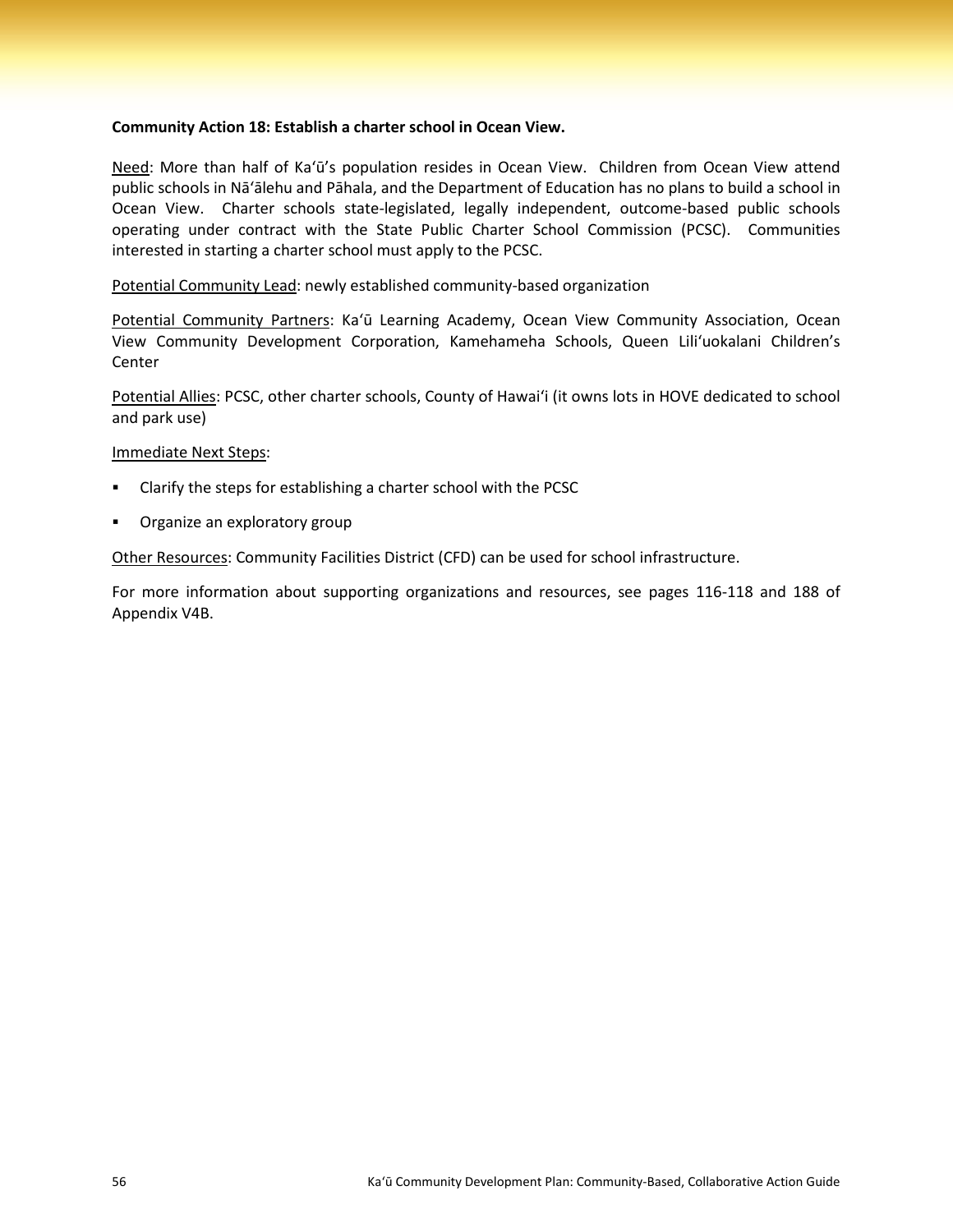# **Community Action 19: Collaborate with the County Department of Parks and Recreation to develop and manage an ATV track/ course in an area of no ecological or cultural value.**

Need: Illegal ATV use is common at South Point, areas mauka of Ocean View, and elsewhere in Ka'ū. An alternative location for recreational ATV users is needed.

### Potential Community Lead: recreational ATV owners

Potential Community Partners: 'Aha Moku Advisory Committee, organizers of the Nāʻālehu ball park improvements, Ka 'Ohana O Honu'apo

Potential Allies: County of Hawai'i (Planning, Parks and Recreation), Department of Hawaiian Home Lands, Department of Land and Natural Resources (DOCARE, DOFAW, SHPD, Nā Ala Hele), Hawai'i Volcanoes National Park

### Immediate Next Steps:

- Gauge interest among ATV users
- Clarify park site characteristics: size, terrain, accessibility, etc.
- Discuss with the Department of Parks and Recreation the requirements for and options related to park collaborative management agreements
- Ask other groups that have collaborated with the County for "lessons learned"
- Work with landowners and "allies" to identify potential sites

Organizational Considerations: The County uses three tools to collaborate with community groups in the management of parks: Friends of the Park Agreements, County Cooperative Agreements, and leases (see Appendix V4A).

For more information about supporting organizations and resources, see pages 18, 22, and 32 of Appendix V4A.

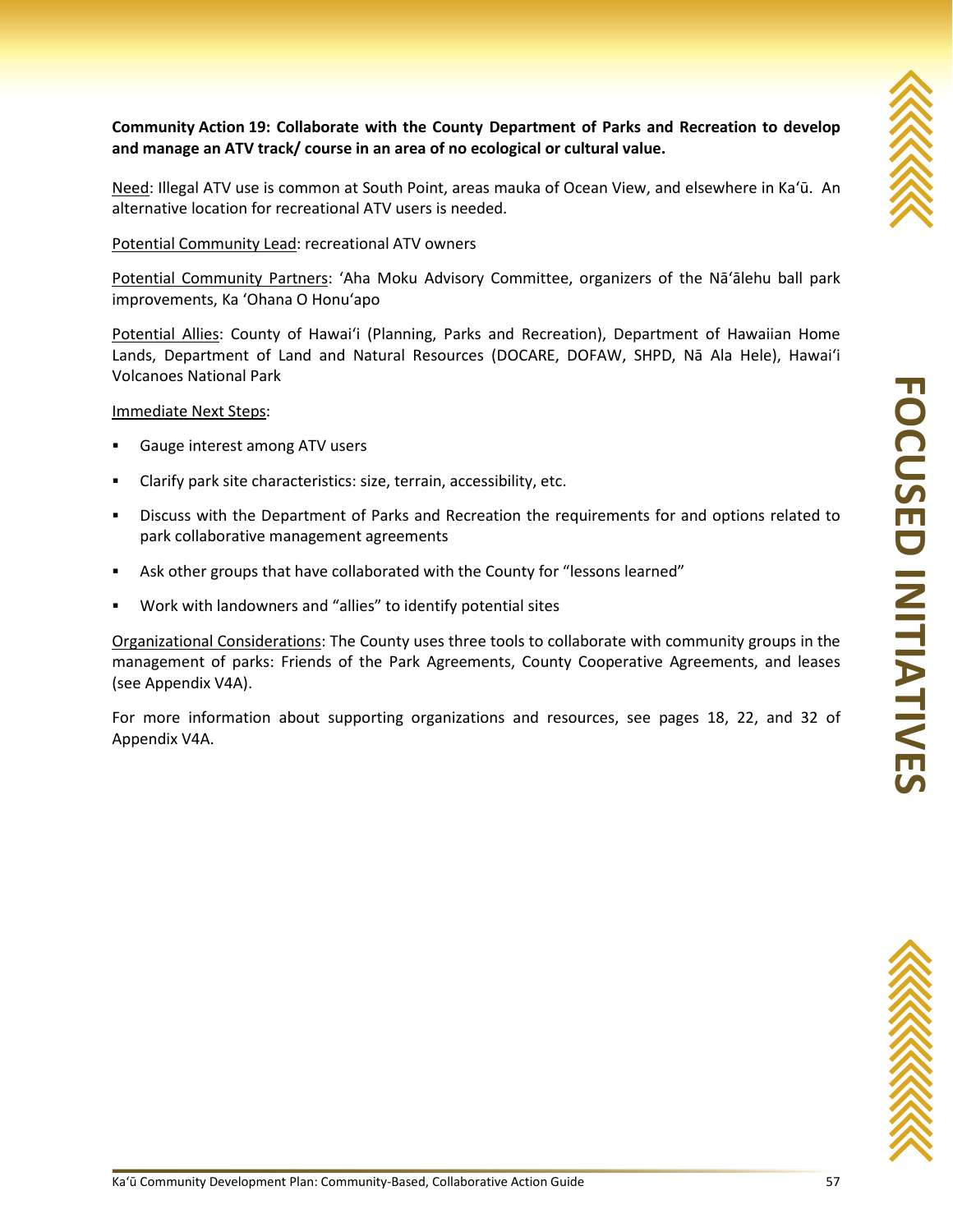# **Community Action 20: Collaborate with the County Department of Parks and Recreation to develop and manage skate parks in Nāʻālehu and Ocean View.**

Need: Despite repeated requests and initiatives as well as skate park development in many other communities in Hawai'i County, Ka'ū does not have a skate park.

Potential Community Lead: skateboarders

Potential Community Partners: organizers of the Nāʻālehu ball park improvements, landowners, O Ka'ū Kakou, Ocean View Community Association, Queen Liliʻuokalani Children's Trust, other community organizations

Potential Allies: County of Hawai'i (Planning, Parks and Recreation)

### Immediate Next Steps:

- Clarify park site characteristics: size, terrain, accessibility, etc.
- Discuss with the Department of Parks and Recreation the requirements for and options related to park collaborative management agreements
- Ask other groups that have collaborated with the County for "lessons learned"
- Work with landowners and "allies" to identify potential sites
- Develop and implement a fundraising campaign

Organizational Considerations: The County uses three tools to collaborate with community groups in the management of parks: Friends of the Park Agreements, County Cooperative Agreements, and leases (see Appendix V4A).

For more information about supporting organizations and resources, see page 32 of Appendix V4A.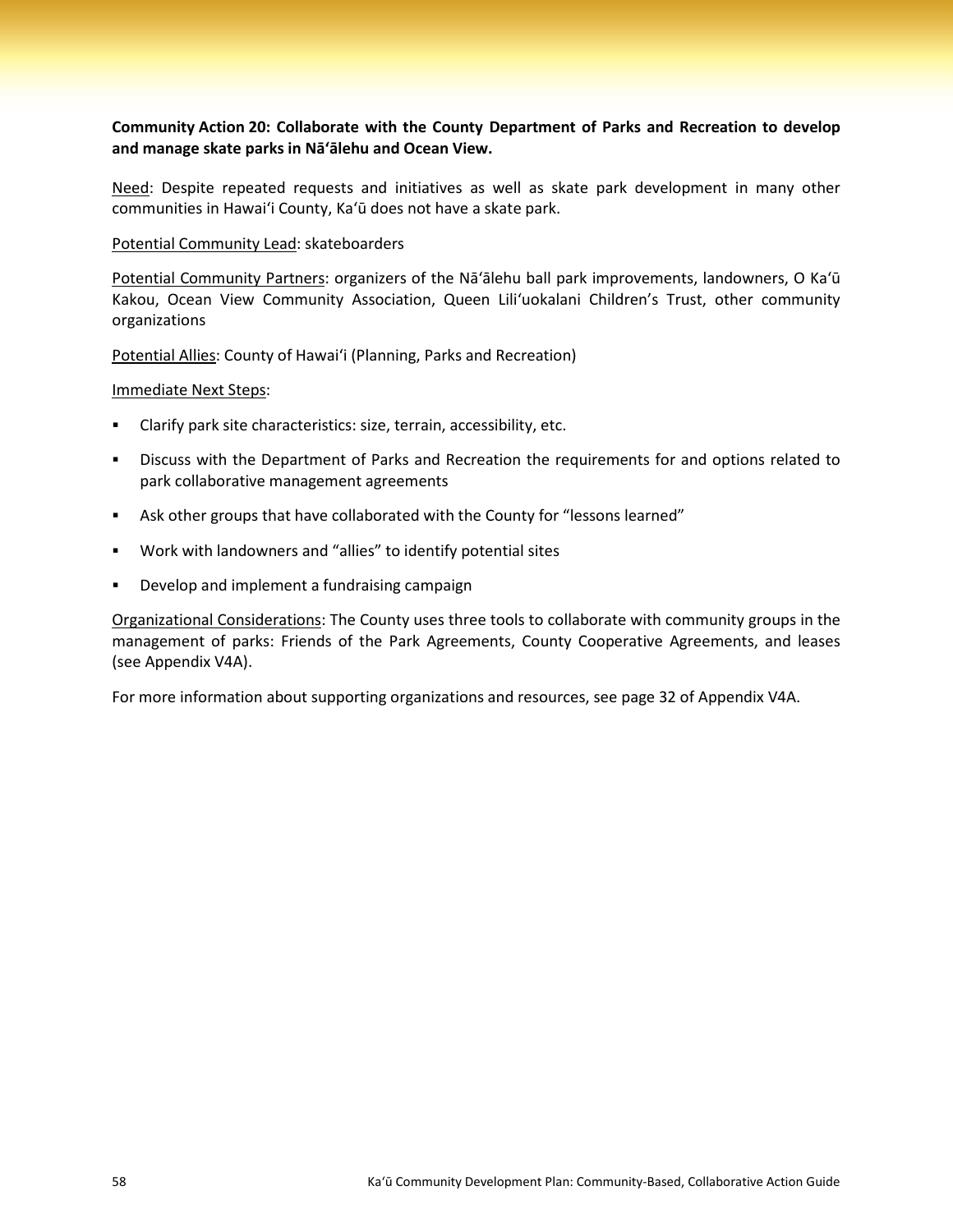

# **4.8 Coordinate Regional Economic Development**

### <span id="page-60-0"></span>**Community Action 21: Coordinate regional, cross-sectoral economic development strategies.**

Need: As Ka'ū continues to grapple with recovery from the phase out of plantation-era economics, it is becoming increasingly clear that long-term systems of transformation and recovery are required to build a more resilient and sustainable economy. Ideally, these systems would support and link each sector of opportunity – agriculture, renewable energy, ecosystem services, health and wellness, education and research, visitor, and retail. These systems should also coordinate complementary economic development strategies – enhancing regional identity, building local industry clusters, connecting to anchor institutions, advancing innovation, building business and workforce capacity, democratizing ownership, and diversifying investment. These systems could also combine the necessary facilities and infrastructure with a network of comprehensive services that bring technical, financial, and educational support to ensure that new and existing enterprises have the greatest chance for lasting success (see [":](#page-63-0)  Develop a high-tech, high-[touch regional education, enterprise development, and research network."](#page-63-0) [below\)](#page-63-0).

This "third wave" economic development approach focuses on strengthening the foundations of economic opportunity and creating fertile ground for home-grown economic development. A critical aspect to this approach is the need for regional coordination and on-going linkages across economic sectors. This "network" approach builds the social connections that provide access to critical supports – linking people, businesses, and institutions to each other and the wider regional economic networks and opportunities.

# Potential Community Lead: Action Committee

Potential Community Partners: Ka'ū Chamber of Commerce, Ka'ū MainStreet, Ocean View Community Development Corporation, local businesses, community partners across sectors

### Potential Allies:

- Procurement: Hawai'i Procurement Technical Assistance Center (HI-PTAC), Small Business Administration HUBZone
- Thriving Rural Organizations and Communities: Wai'anae Community Re-Development Corporation, Appalachian Center for Economic Networks (ACEnet), Central Appalachian Network, Hardwick, Granville Island, and others
- Other: HACBED, HI Impact, Air National Guard, community-wealth.org, Evergreen Community Cooperatives

### Immediate Next Steps:

- Develop Ka'ū's "Regional Flavor" build on the distinctive qualities, assets, and identity of Ka'ū to generate viable economic ventures and opportunities that take care of the land and its people
	- o Celebrate Ka'ū's unique assets natural, historical, cultural, agricultural, recreational, etc.
	- o Help prioritize and support implementation of CDP strategies to protect and enhance natural and cultural resources and community infrastructure
	- o Sponsor efforts to build pride, identity, and sense of community in the region.

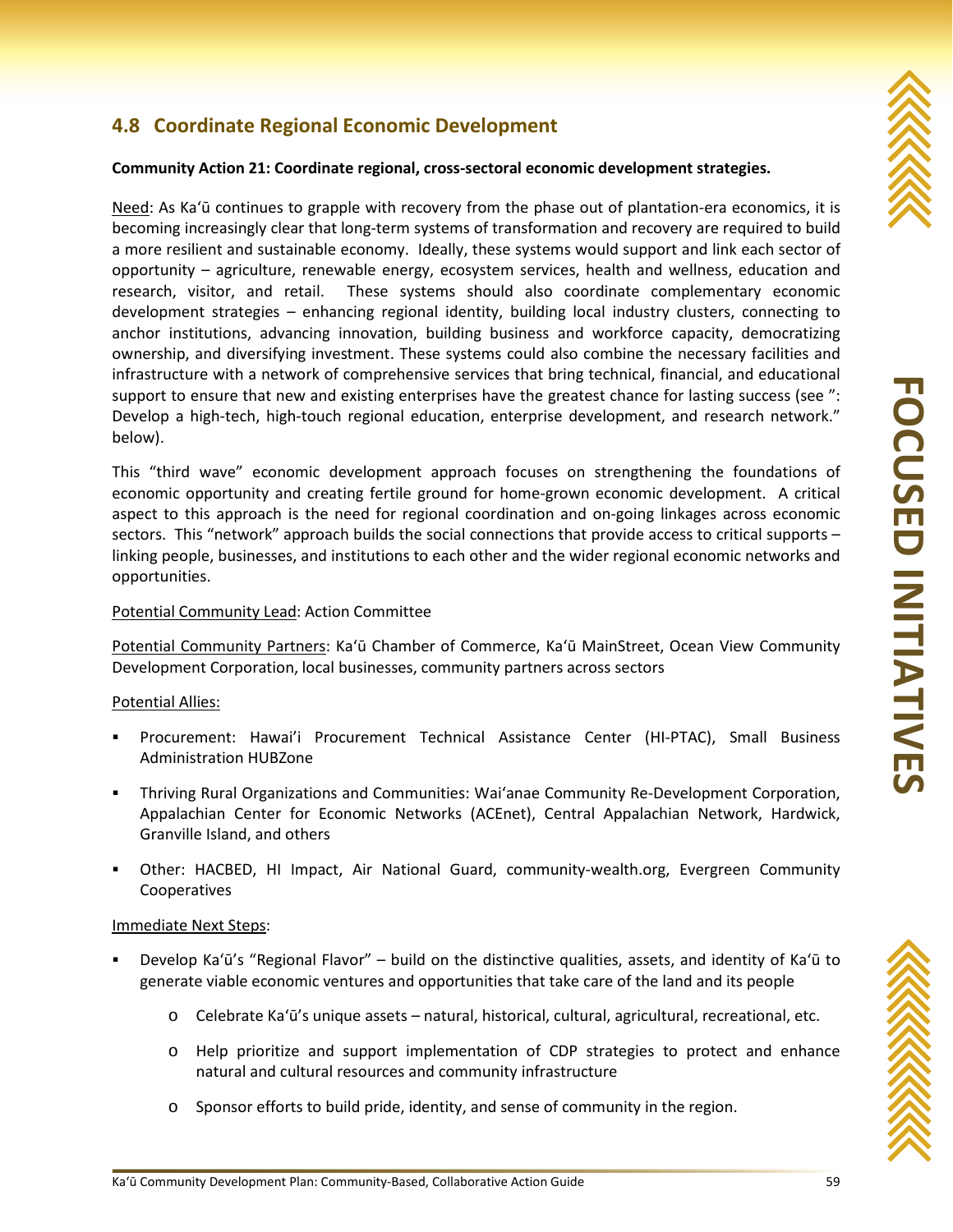- Facilitate the development of local industry clusters build on the competitive advantages of likeminded businesses that benefit from co-location and partnerships to achieve economies of scale
	- o Focus initially on high potential sectors (agriculture, renewable energy, health and wellness, research and education, and the visitor industry)
	- o Facilitate collaborations that fuel innovation
	- o Develop relationships between regional producers and retail enterprises
	- o Facilitate supply chain improvements, with a focus on aggregation, processing, and distribution systems
	- o Develop strategic, synergistic linkages between sectors.
	- Coordinate connections to anchor institutions enhance regional clusters by connecting businesses and producers to anchor institutions with significant real estate and other investments in the community, such as Ka'ū Hospital and Rural Health Clinic, Ka'ū High & Pāhala Elementary and Nā'ālehu Elementary, Kamehameha Schools, The Olson Trust, the National Park Service, and other institutions
		- $\circ$  Identify the existing and potential role for each anchor provider of products or services, purchaser, employer, workforce developer, incubator, cluster anchor, infrastructure builder, investor, developer, etc.
		- o Explore market opportunities with anchor institutions, including their demand for products and services and the current and future capacity of local businesses and producers to consistently meet that demand
		- o Address procurement, processing, and other barriers
		- o Establish formal partnerships.
- Advance innovations in products and services to continually innovate to develop products and services unique to the character and needs of Ka'ū. In addition to other cross-sectoral strategies, this can involve:
	- o "Brokering" innovation by finding inventors, transformers, and financiers and connecting them in partnerships that can produce economic and community benefits to improve the broader climate for innovation
	- o Identify and catalyze niche markets and other high-potential regional economic opportunities
	- o Connecting innovators
	- o Product or service development
	- o Business incubation.
- Promote regional assets and unique, place-based products and services (see [": Coordinate regional](#page-67-0)  [strategies to increase "buying local."](#page-67-0) [below\)](#page-67-0).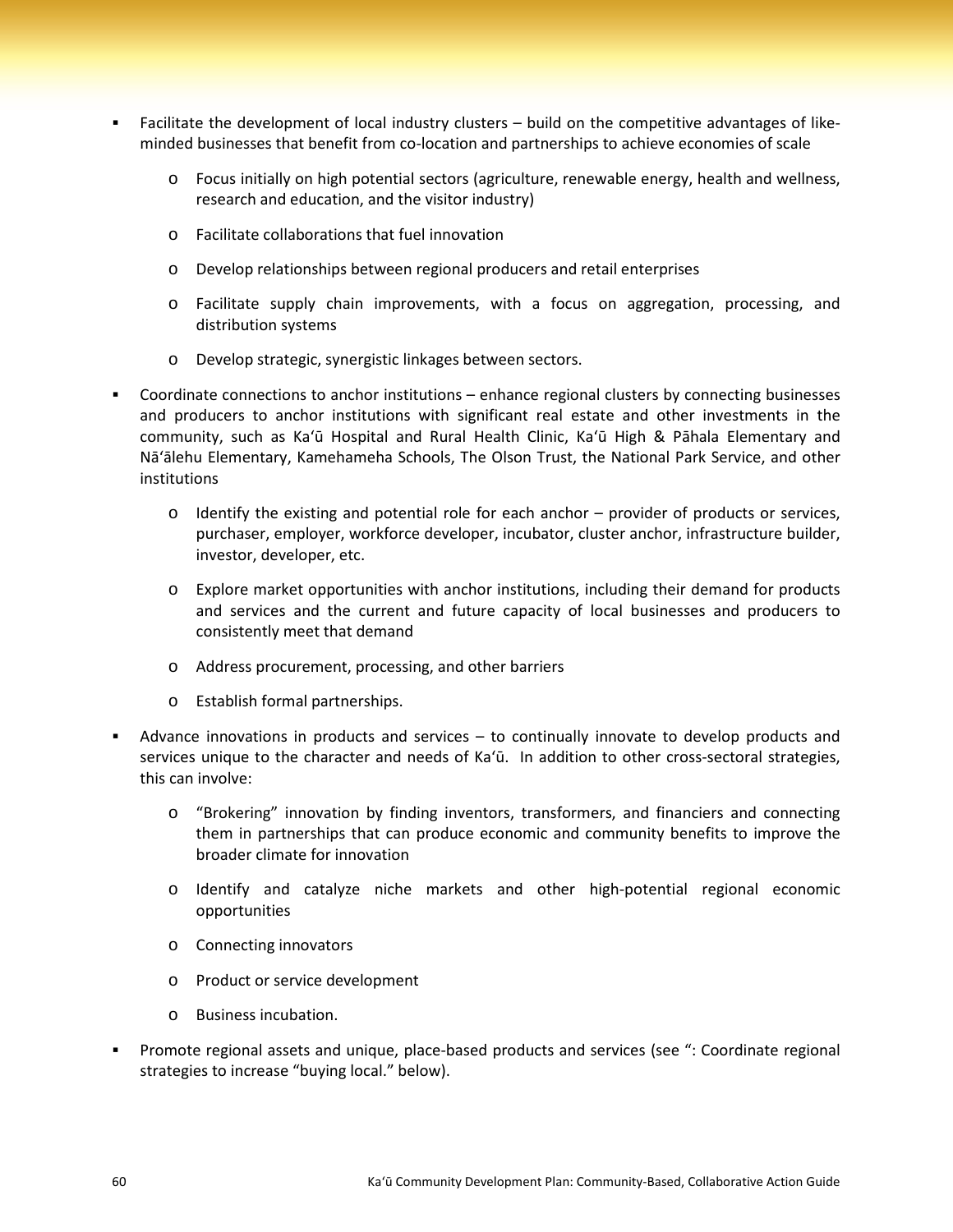- $\circ$  Support and coordinate efforts to differentiate Ka'ū's products with creative product design and superior marketing
- o Coordinate websites and mobile applications featuring regional assets and distinctive features of the local economy
- o Build long-term relationships with nearby urban markets and residents.

Organizational Considerations: Carefully consider the advantages and disadvantages of organizational structures established in other communities, including regional economic development nonprofits like the Wai'anae Community Re-Development Corporation, the Appalachian Center for Economic Networks (ACEnet), the Central Appalachian Network, and multi-stakeholder, multi-sector cooperatives. Specific considerations should include complementarities with existing organizations and networks, organizational and ownership structure, and long-term financial viability.

### Other Resources:

- Business development funding: USDA Rural Business Opportunity Grants (RBOG), USDA Rural Business Enterprise Grants (RBEG), USDA Rural Jobs and Innovation Accelerator, Administration for Native Americans Social and Economic Development Strategies (SEDS)
- The Laura Jane Musser Fund supports collaborative and participatory efforts among citizens in rural communities that will help to strengthen their towns and regions in a number of civic areas including, but not limited to, economic development, business preservation, arts and humanities, public space improvements, and education.
- The Christensen Fund provides financial and logistical support for indigenous-led and communitybased organizations focusing on biocultural diversity, resilience, foodways, and creative practitioners.
- Community-wealth.org resources related to anchor institutions.

For more information about supporting organizations and resources, see pages 106-142, 151-165, and 174-184 of Appendix V4C.

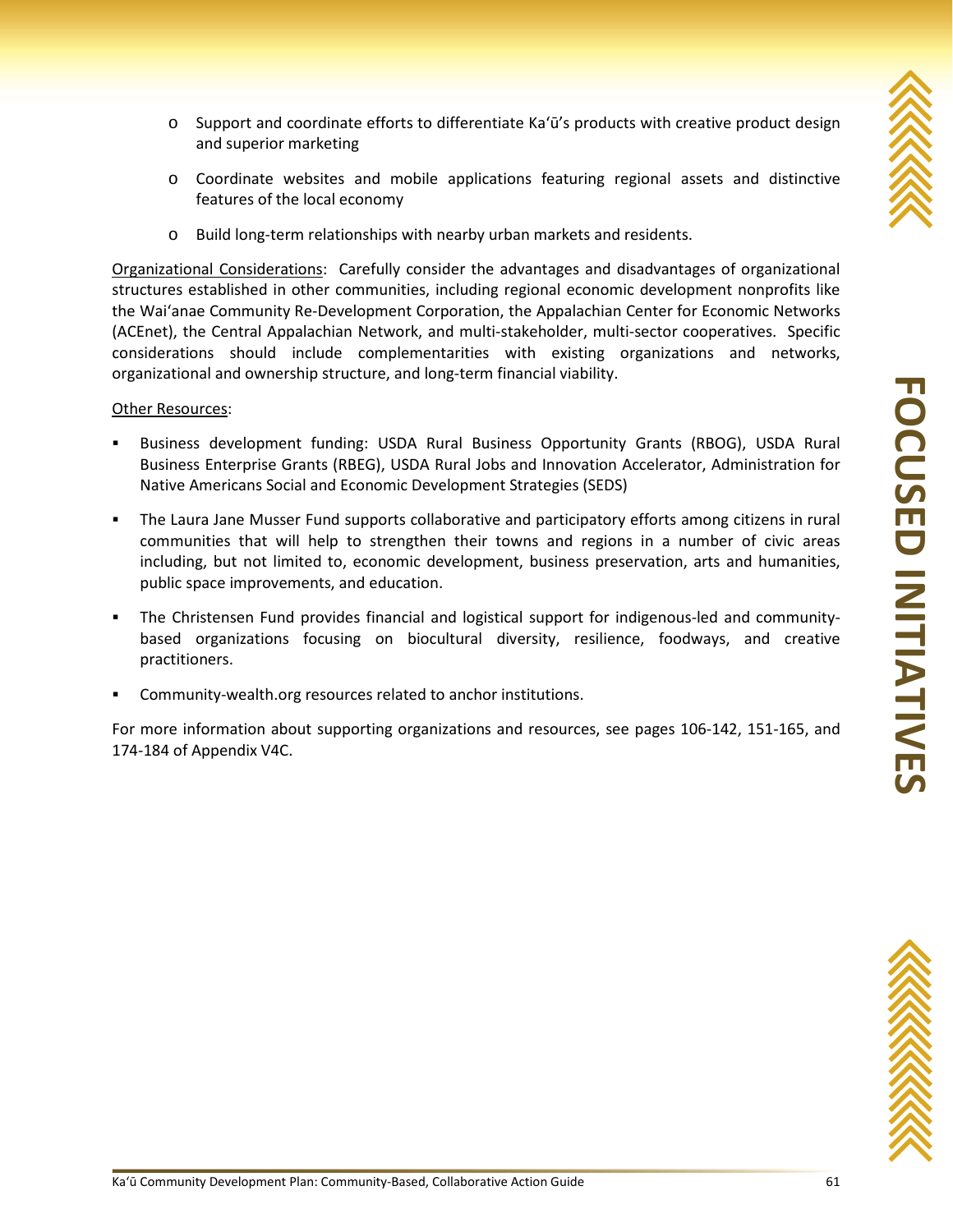# <span id="page-63-0"></span>**Community Action 22: Develop a high-tech, high-touch regional education, enterprise development, and research network.[5](#page-63-1)**

Need: Significant natural and cultural assets along with robust economic opportunities in a range of sectors provide the need – and opportunity – for an educational and research network in Ka'ū. Such a network would provide two significant outcomes: first, it would support workforce training, business innovation, and entrepreneurial development in high-potential sectors, and second, it would expand Ka'ū's creative, education, and research sector, establishing the region as a hub for learning and innovation.

An education, enterprise development, and research network could be established that has both "hard" and "soft" components. That is, it should be composed of both facility nodes (e.g., classrooms, workshops, computer labs, hands-on project sites, etc.) and learning nodes (e.g., credit courses, certification training, mentors, projects internships, apprenticeships, informal learning, technical assistance providers, etc.).

### Potential Community Lead: Action Committee

### Potential Community Partners:

- Education: Ka'ū High School, Pāhala Elementary, Nā'ālehu Elementary, charter schools, Kamehameha Schools, Science Camps of America
- Agriculture: Farm Bureau, Farmers' Union, producers (farmers, ranchers, fishermen), land owners and managers, Ka'ū Coffee Growers Cooperative, The Olson Trust
- Renewable Energy: Tawhiri Power, The Olson Trust
- Ecosystem Services: Three Mountain Alliance, Ho'omalu Ka'ū, Ka 'Ohana O Honu'apo, Hawai'i Volcanoes National Park, The Nature Conservancy, Kamehameha Schools
- Health and Wellness: Ka'ū Hospital & Rural Health Clinic, Ka'ū Rural Health Community Association, Queen Liliʻuokalani Children's Center

### Potential Allies:

- Business and entrepreneurial development: Hawai'i Small Business Development Center, Laulima Center for Rural Cooperative Business Development, SCORE, Hawai'i Investment Ready, Pacific Business Center Program, Center for Rural Entrepreneurship
- Workforce development: Kupu, GoFarm Hawai'i, 'Imi Pono no ka 'Āina Summer Enrichment Program, Solar Training Institute, The Kohala Center Beginning Farmer Training Program, LEI (Lead, Expose, Inspire)
- Business Financing: CU Hawai'i Federal Credit Union, Bank of Hawai'i, Feed the Hunger Foundation, Akamai Capital, Kuleana Makes Cents, Natural Capital Investment, OHA Mālama Loans, USDA Rural Development, Farm Service Agency

 $\overline{a}$ 

<span id="page-63-1"></span> $5$  Credit is due to Judith and Dick Ball of Nā'alehu who, early in the CDP planning process, shared their vision for a Ka'ū Communications College, which was the initial inspiration for this strategy.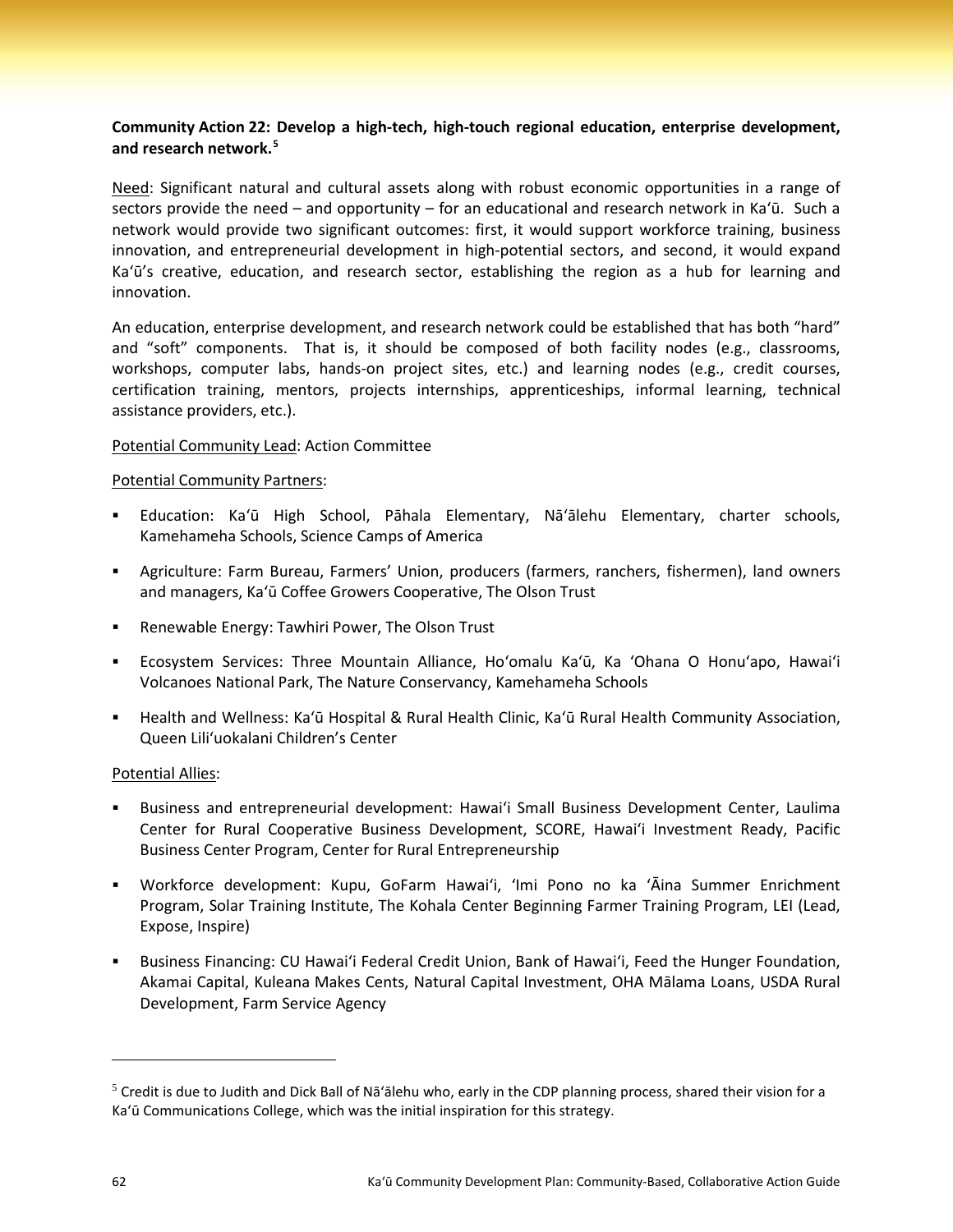- County of Hawai'i: Research and Development, Planning, Cultural Resource Commission, Parks and Recreation
- State of Hawai'i: Department of Education, Department of Agriculture, Department of Land and Natural Resources (DOFAW, SHPD), Department of Hawaiian Home Lands, Office of Hawaiian Affairs, Department of Labor and Industrial Relations
- University of Hawai'i: Hilo (Pacific Internship Programs for Exploring Science (PIPES), Keaholoa STEM Program), Hawai'i Community College, North Hawai'i Education and Research Center, Mānoa, Maui College, UH Food Innovation Center, Agribusiness Incubator Program, Sea Grant, Hawai'i Island Hawksbill Turtle Recovery Project
- Federal: National Park Service (HVNP Youth Ranger Internship Program, Ala Kahakai), NOAA, USDA (Natural Resource Conservation Service, Rural Development), Economic Development Administration, National Renewable Energy Lab
- Private: The Nature Conservancy, KUA: Kuaʻāina Ulu ʻAuamo, Sustainable Economies Law Center

### Immediate Next Steps:

- Inventory the education, workforce and enterprise development, and research resources already available in Ka'ū and by sector (see Appendices V4B and C)
- Identify other resources available by sector, including websites, guides, enterprise development toolkits, and resources designed to facilitate innovation
- Identify the specific entrepreneurial and workforce needs of high-potential sectors in Ka'ū (e.g., agriculture, renewable energy, ecosystem services, health and wellness, and visitor)
- **Inventory specific education and research opportunities in Ka'ū, with a focus on sectors with high** economic potential and implementation of CDP strategies
- Determine interest among stakeholders (starting with potential partners and allies listed above) in a collaborative process to establish an education and research network
- Develop specific plans for providing comprehensive education, internship, workforce development, certification, entrepreneurial development, and research "pipelines" to support high-potential sectors
	- o Training and technical assistance programs have to be technically sound while remaining learner-friendly. This means complex research and comprehensive information should be accessible and focused on practical application.
	- o Peer learning approaches have been found to effectively enhance information sharing, workshop, and training efforts.
	- o "Hands on" training at demonstration sites should be used whenever possible.
	- o Participation and graduation could be incentivized, such as receiving additional agriculture land (e.g., Moloka'i and The Kohala Center programs)
	- o Cohorts could be cultivated into sources of peer support, training, and information sharing.

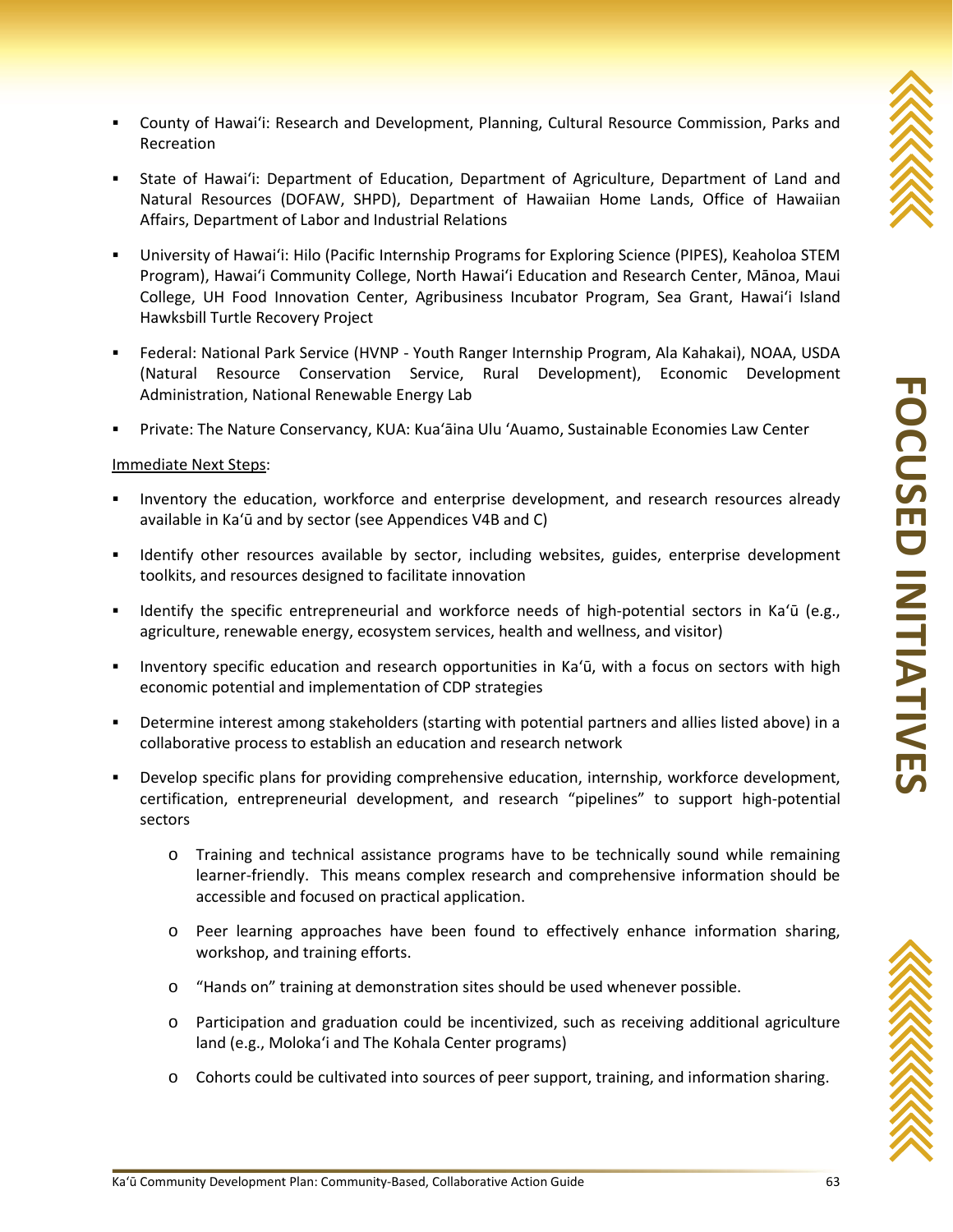- Coordinate support systems to build entrepreneurial and business capacity with the range of existing private and public agencies and programs, with a focus on:
	- o Accessing available incentives and programs, including the Enterprise Zone and government procurement
	- o Crafting business plans with sustainable financing and investment strategies, including opportunities for community investment and ownership when appropriate (see Appendix V4C)
	- o Developing business and ownership structures best suited to business plans and retaining local control (see Appendix V4C)
	- o Building leadership skills
	- o Specialized, tailored technical assistance and mentoring
	- o Supporting networks: A network is not a cooperative in the legal organizational sense but rather an effective means to foster cooperation within sector or clusters, typically around a market opportunity that each enterprise alone cannot meet. It brings businesses together to discuss products and markets, plan production, share tips and techniques, and develop collegiality over competition.
	- o Cooperative approaches to equipment sharing, material and input purchases, marketing, and coordinated sales to provide more stable supply to markets.
- Consider the strengths, weaknesses, and lessons learned of similar approaches applied elsewhere, including:
	- o North Hawai'i Education and Research Center
	- o Community college satellites elsewhere in Hawai'i (e.g., Waianae)
	- o Innovative education and training programs (e.g., MAʻO's "school to farm" program in Wai'anae)
	- o Food Innovation Centers that integrate programs, services, and activities to:
		- Link farmers, entrepreneurs, and product development services
		- Link and partner with higher education and other private institutions to affect production enhancement, sustainable methods, and other research
		- Support product and process development, including packaging and shelf life studies, consumer testing
		- Help producers develop viable business plans and financing strategies.
	- o The Agricultural Business Accelerator in Waimea, funded by the Economic Development Administration
	- o Service learning
	- o Live, work, learn models where students' work contributes to keeping costs low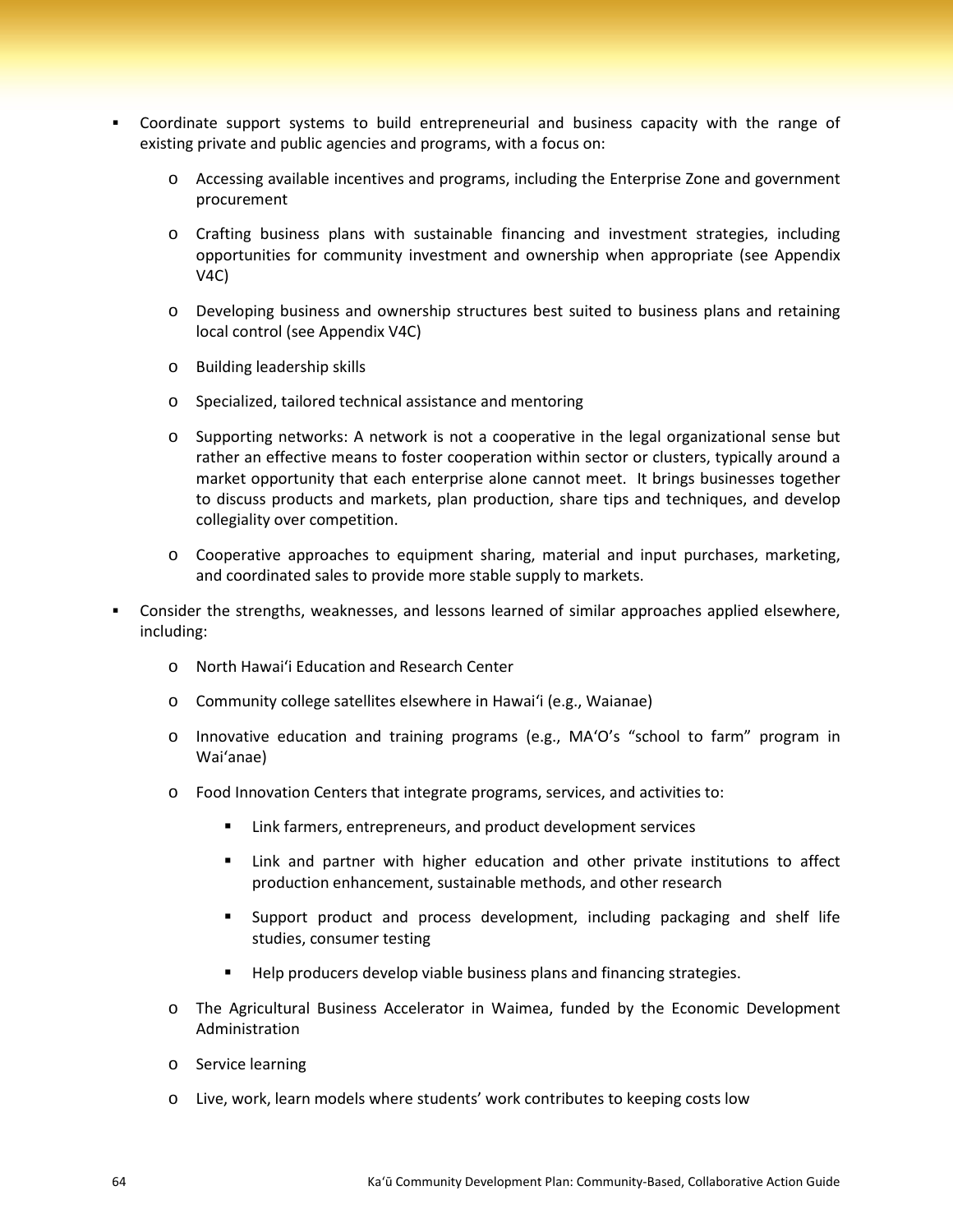

- o Distance learning and MOOC (Massive Open Online Courses)
- o Foreign exchange/study and other immersion programs.
- Consider a range of funding and investment options, with a focus on long-term, sustainable strategies that keep opportunities affordable for local families.
- Develop and implement a robust strategic and business plan.
- Outreach, information sharing, and recruitment efforts should be grounded in an understanding of markets and the types of work needed to meet the demand and realize community benefits.

Organizational Considerations: Assess whether existing organizations (e.g., University of Hawai'i, Department of Education, The Kohala Center, etc.) are well-positioned to lead or "house" this initiative.

Other Resources: The Alaska Native-Serving and Native Hawaiian-Serving Institutions Education Competitive Grants Program (ANNH) promotes and strengthens the ability of Alaska Native Serving Institutions and Native Hawaiian-Serving Institutions to carry out education, applied research, and related community development programs. The 2014 program prioritized projects that enhance educational equity for under-represented students; strengthen institutional educational capacities; prepare students for careers related to the food, agricultural, and natural resource systems of the United States; and maximize the development and use of resources to improve food, agricultural and human sciences teaching programs.

For more information about supporting organizations and resources, see pages 116-119 of Appendix V4B and pages 57-62 and 142-74 of Appendix V4C.

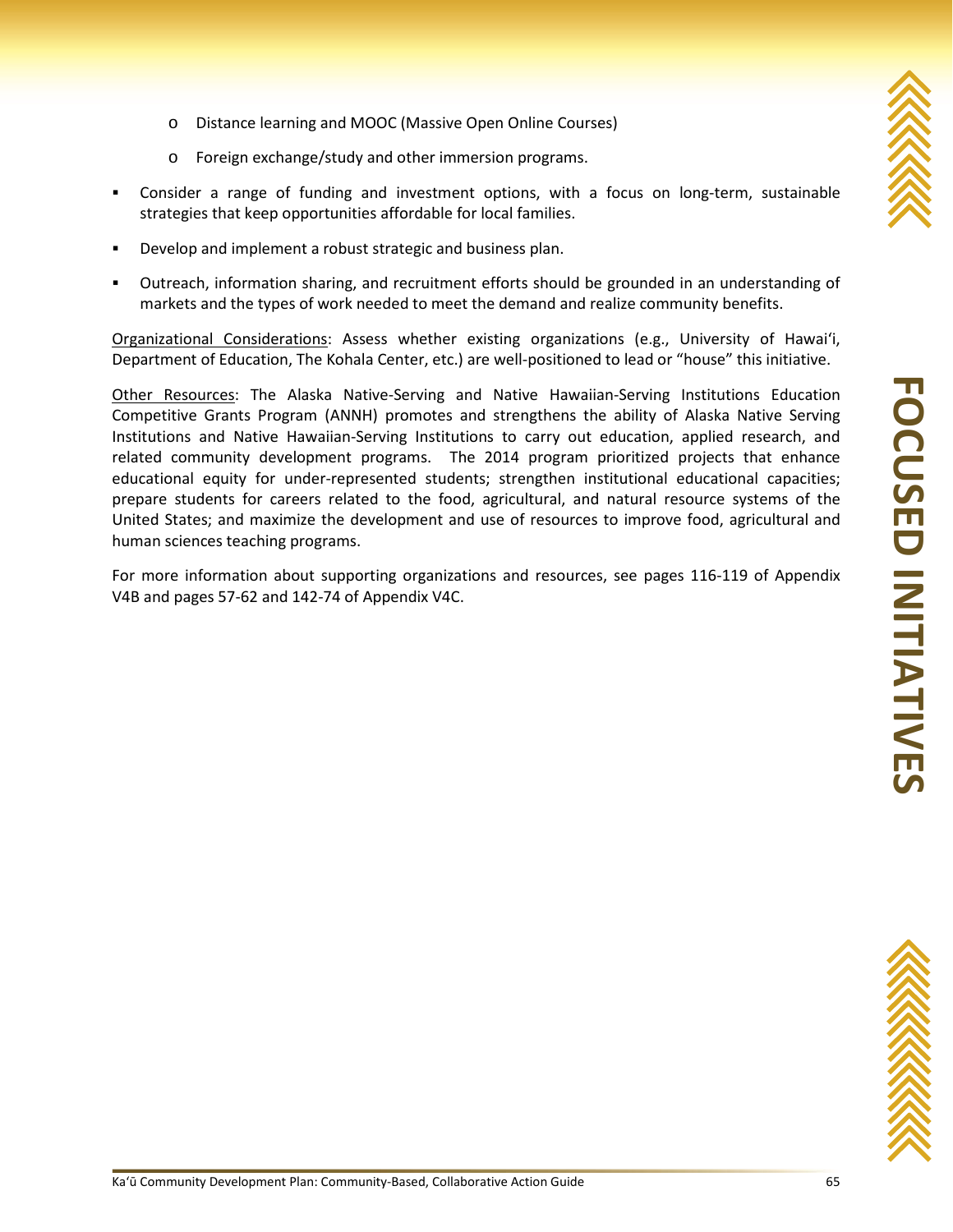# <span id="page-67-0"></span>**Community Action 23: Coordinate regional strategies to increase "buying local."**

Need: In Hawai'i County, 89% of businesses are microenterprises (20 or fewer employees), and in rural Hawai'i, more than one in four workers are employed by micro-enterprises. In other words, small, locally-owned businesses drive much of the local economy.

Over 125 jobs could be created in Ka'ū if "leakage" in the various retail subsectors could be addressed through investments in new establishments within Ka'ū. Ocean View, in particular, has high potential for retail jobs – by 2030, if population growth trends continue, there is potential for over 800 retail jobs in Ocean View.

A "plug the leaks" strategy identifies sectors where money currently flows out of the community and entrepreneurial opportunities exist to redirect that flow as reinvestment in the local economy. When businesses and employees spend business revenue within a region, they generate the multiplier effect that boosts a local economy. A recent study found that spending at independent retailers generates 3.7 times more direct local economic benefit than spending at chains, and spending at local restaurants generates 2.15 the benefit. Studies have also demonstrated that, compared to large chain stores, local businesses create more jobs, pay higher wages, support a greater variety of other local businesses, generate more tax revenue, cost less in public facilities and services, and make more charitable and other investments in the community.

"Buy local" campaigns are typically organized and supported by coalitions of independent businesses, non-profits, and concerned citizens. A regional "buy local" campaign that complements but is differentiated from broader campaigns can help to raise the awareness, willingness, and capacity of residents to buy locally produced services and goods. The Independent Business Survey conducted by the Institute for Local Self-Reliance (ILSR) consistently demonstrates that businesses located in communities with active "buy local" and/or "local first" campaigns experience markedly stronger revenue growth compared to those in areas without such initiatives.

### Potential Community Lead: Action Committee

Potential Community Partners: Ka'ū Chamber of Commerce, Ka'ū MainStreet, Ocean View Community Development Corporation, local businesses, community partners across sectors

Potential Allies: Hawai'i Alliance for a Local Economy (HALE), County of Hawai'i Department of Research and Development, State DBEDT, American Independent Business Alliance (AMIBA), Business Alliance of Local Living Economies (BALLE), Institute for Local Self-Reliance (ILSR), sharedmall.com

### Immediate Next Steps:

- Test project feasibility
	- o Learn about related local initiatives, like HALE and the Hawai'i chapter of BALLE
	- o Review "how to" guides and other start-up resources published AMIBA, BALLE, and ISLR.
- Clarify project goals, possibly including:
	- o Support local entrepreneurs through group purchasing, joint marketing, and other business support services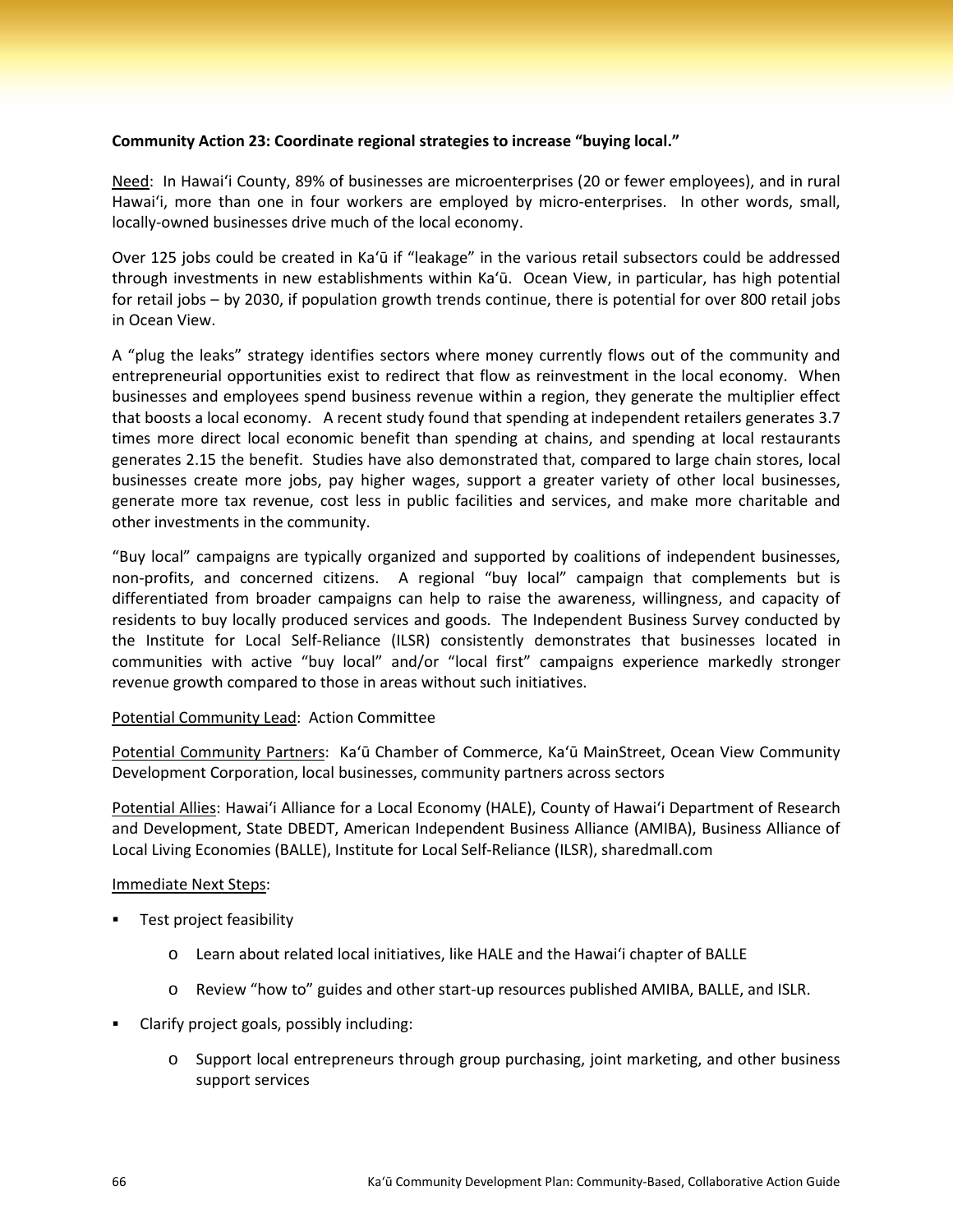- o Increase demand for locally owned, made, and grown businesses, goods, and services through public education campaigns
- o Build business support networks that share lessons learned and how to better serve their community
- o Collaborate to diversify financing opportunities (e.g., crowdfunding, direct public offerings, and other local investment mechanisms)
- o Political advocacy.
- Develop and implement strategic and business plans.

### Organizational Considerations:

- Consider integration with structures created to coordinate regional, cross-sectoral economic development strategies (see [above\)](#page-60-0).
- The American Independent Business Alliance (AMIBA) is authorized by the IRS to grant 501c6 status (tax-exempt business league) to AMIBA affiliates within the U.S., saving time and money for local groups.

For more information about supporting organizations and resources, see pages 11-16, 20-30, 70-75, 101-107, 130-131, and 166-173 of Appendix V4C.

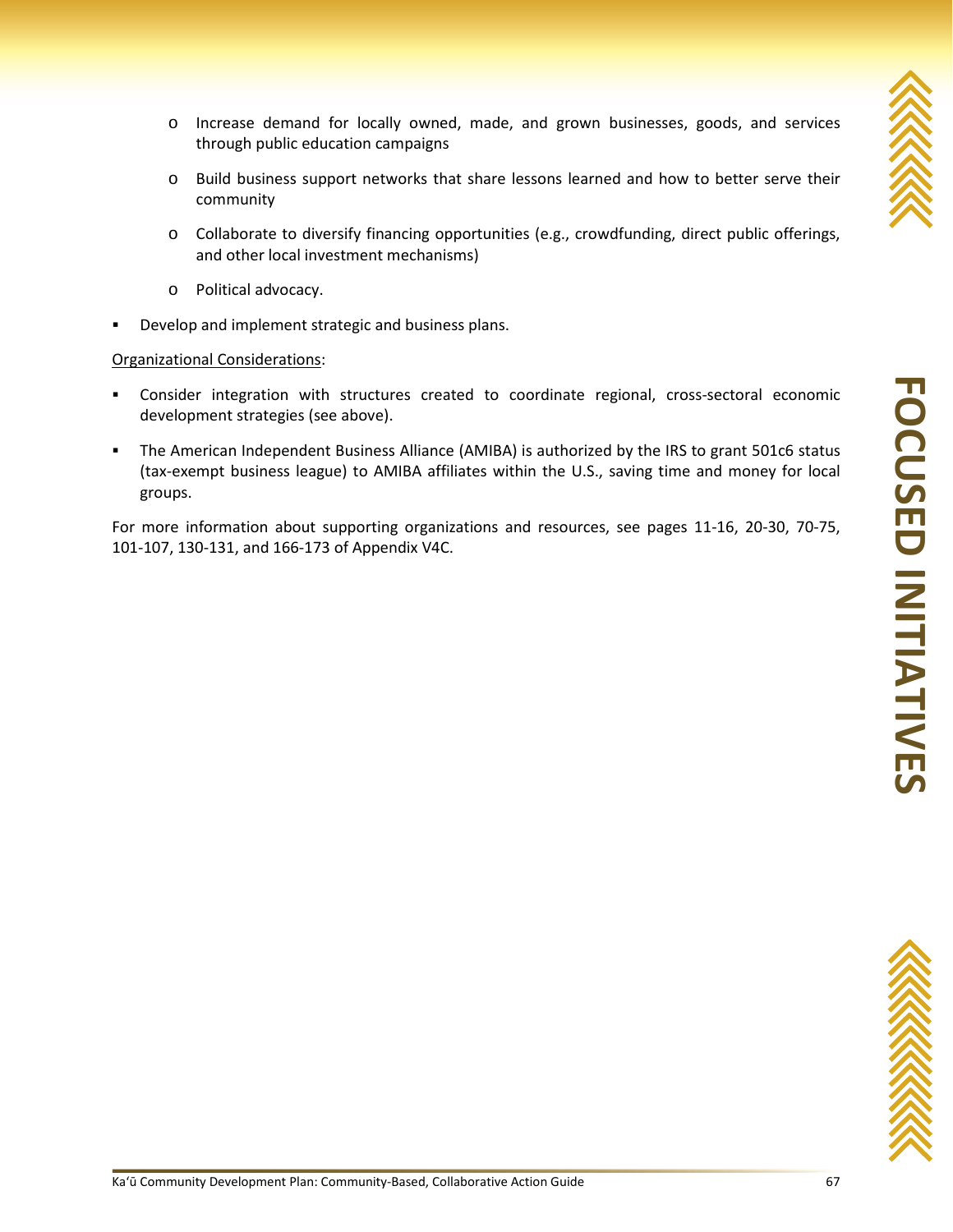Ka'ū Community Development Plan: Community-Based, Collaborative Action Guide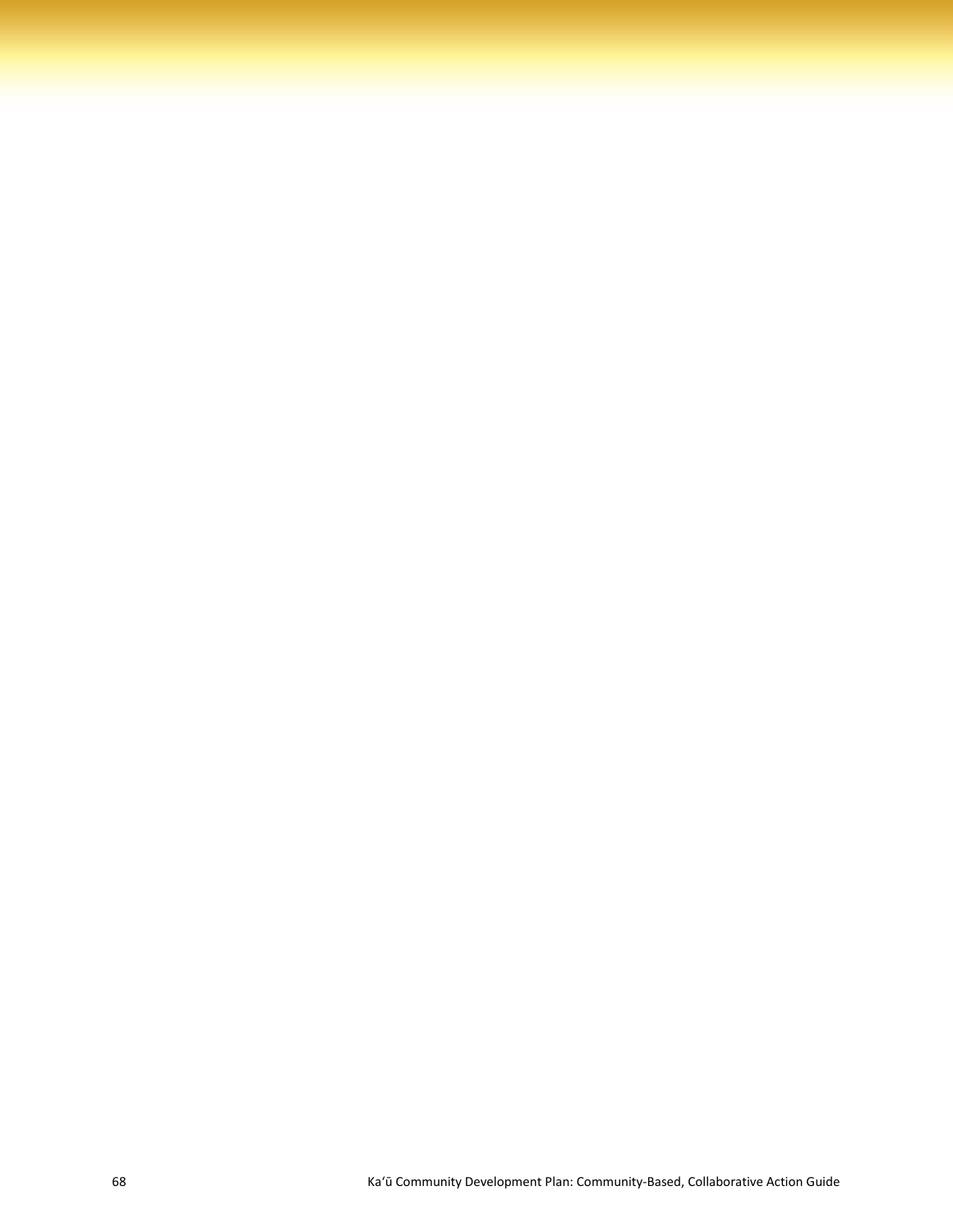

# **4.9 Advance High-potential Economic Sectors**

# **Community Action 24: Strengthen the local agriculture value chain.**

Need: Ka'ū has a diverse, robust agricultural sector. Much of it is cash crops (macadamia, coffee, forestry), but the landscape is dominated by pasture for beef, and vegetable, fruit, and flower farms are also growing. Yet there is even greater potential, including thousands of acres of unused agricultural land, abundant water sources (largely unavailable until redeveloped), and strong demand for local food, with \$19 million spent annually on food in Ka'ū alone.

Barriers to tapping this potential include the "cheap food-expensive land" dynamic in Hawai'i, limited land tenure for most producers, challenging environmental conditions (pests, vog, drought), limited water access, high input costs (energy, fuel, amendments, feed), labor availability, limitations on business capacity, and incomplete supply chain infrastructure.

These impediments can be remedied, in part, through coordinated collective efforts. For example, communities across the country are addressing the national phenomenon of supply-side imbalances in local food systems by re-engineering their food supply chains at three basic levels:

- Nodes food-related businesses
- Food hubs a business or organization that manages aggregation, distribution, and marketing of locally produced food products to meet wholesale, retail, and institutional demand
- Food innovation districts a regional network that connects food nodes and hubs to bring all the parts of the local food system together.

By addressing supply, market, and processing/aggregation/distribution (PAD) opportunities and challenges through the cooperative strategies, the supply chain is built into a "value chain" that links supply with markets efficiently in ways that promote:

- Equity and fair pay for farmers and workers in the supply chain
- Community capacity improving the community's ability to meet its own food needs and to build a more self-reliant economy through locally owned infrastructure and assets
- Health and food access for all, especially for those with limited means.

Potential Community Lead: Farm Bureau, Farmers' Union

Potential Community Partners: producers (farmers, ranchers, fishermen), land owners and managers, Ka'ū Agricultural Water Cooperative District, Ka'ū Coffee Growers Cooperative, The Olson Trust, Kamehameha Schools, farmers' markets

Potential Allies: State Department of Agriculture, Department of Hawaiian Home Lands, USDA (Natural Resource Conservation Service, Rural Development), Hawai'i County Department of Research and Development, University of Hawai'i, Agribusiness Incubator Program (AIP), The Kohala Center – Laulima Center, Hawai'i Small Business Development Center, The New World Foundation's Local Economies Project

### Immediate Next Steps: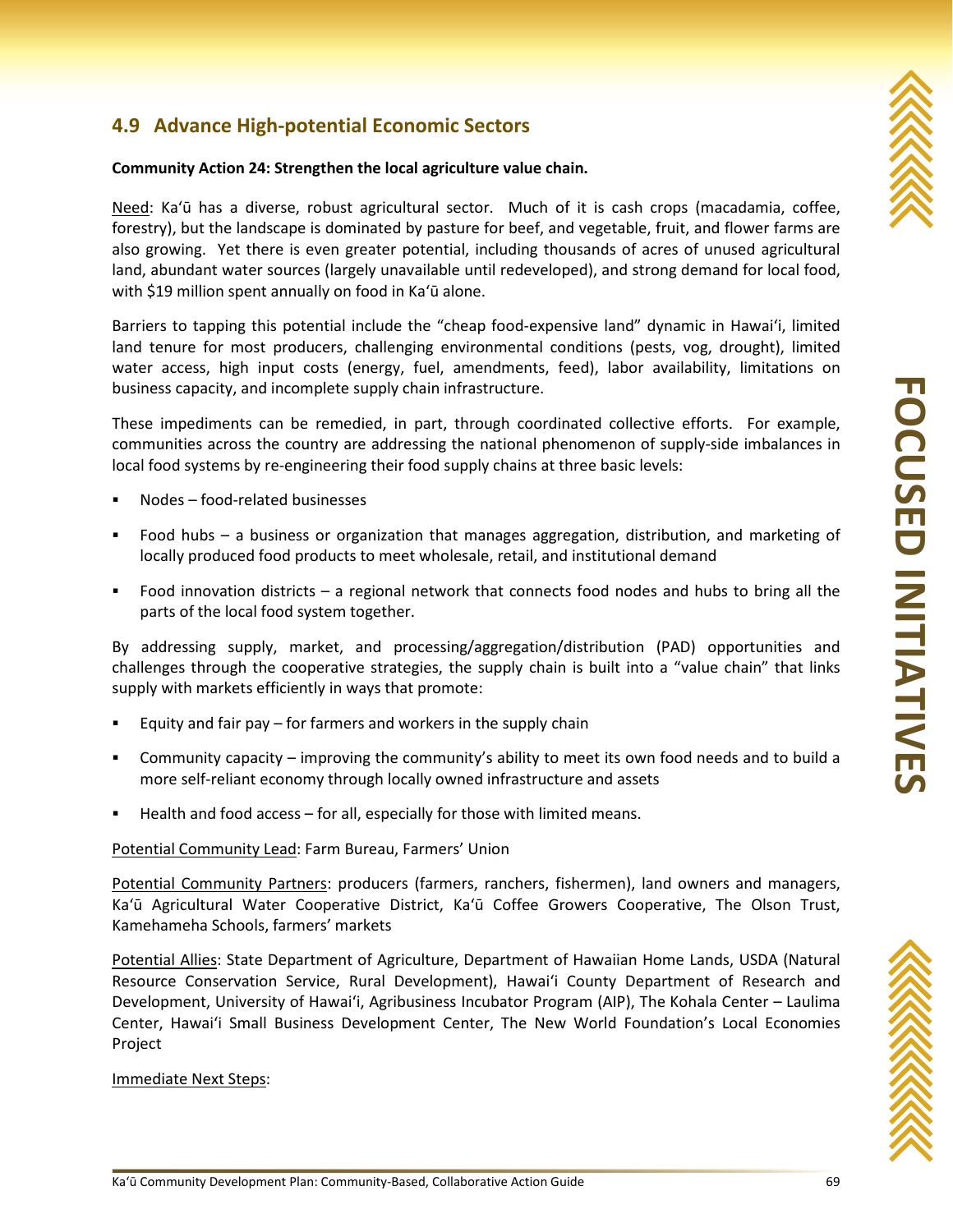- Test the feasibility of different mechanisms for improving producer tenure, including public agricultural parks, agricultural land trusts, and cooperatives.
	- o For agricultural parks, request that the Board of Agriculture appoint a task force to explore feasibility, identify potential sites, and consider possibilities for joint ventures with private entities and/ or the County.
	- o For agricultural land trusts, study successes in other communities, consider model organizational and legal structures, and explore financing from Farm Credit Services of Hawai'i, the USDA, the Farm Service Agency, the Small Business Administration, or other lenders that focus on funding small-scale agriculture.
- Test the feasibility of "closed-loop" input supply strategies, including local energy production (see [":](#page-73-0)  [Develop local, renewable, distributed energy](#page-73-0) networks." [below\)](#page-73-0) and business opportunities for producing agricultural inputs.
- Identify market niches in Ka'ū, on Hawai'i Island, statewide, nationally, and internationally.
- **If all identify value chain gaps, opportunities, and barriers to determine opportunities for food nodes and ignosity** the need for processing, aggregation, and distribution (PAD) infrastructure.
- Build "supply side" capacity with workforce and enterprise development (see [": Develop a high](#page-63-0)-tech, high-[touch regional education, enterprise development, and research network." above\)](#page-63-0). Building a reliable supply that meets market demands is among the most challenging aspects of strengthening the value chain. Strong commitments from buyers are unlikely without this critical component. Developing a system for attracting, building the capacity of, and providing on-going support to farmers, ranchers, fishermen, and other producers is essential to addressing this issue.
- Prioritize the development of local food nodes and community food enterprises.
- Prioritize the development of centralized and/or mobile, value-added PAD facilities that are linked and coordinated with existing processing facilities.
	- o Consider the desirability and feasibility of establishing a local food hub to provide operational, producer, and/or community services.
	- o Assess the Agricultural Business Accelerator in Waimea, funded by the Economic Development Administration.
	- o Assess the Hawai'i Island Mobile Slaughter Unit being proposed.
- Connect food nodes in a Ka'ū food innovation district that builds relationships, facilities, and systems to more effectively manage the processing, aggregation, distribution, and marketing of local food products.
- Connect Ka'ū producers to consumers and stronger, more stable urban markets by enhancing and expanding farmers markets, community supported agriculture/fisheries, and other mechanisms that more effectively deliver affordable, healthy foods to residents and visitors.
- Connect Ka'ū producers to anchor institutions such as the Department of Education, hospitals and clinics in the region, the National Park Service, and hotels by: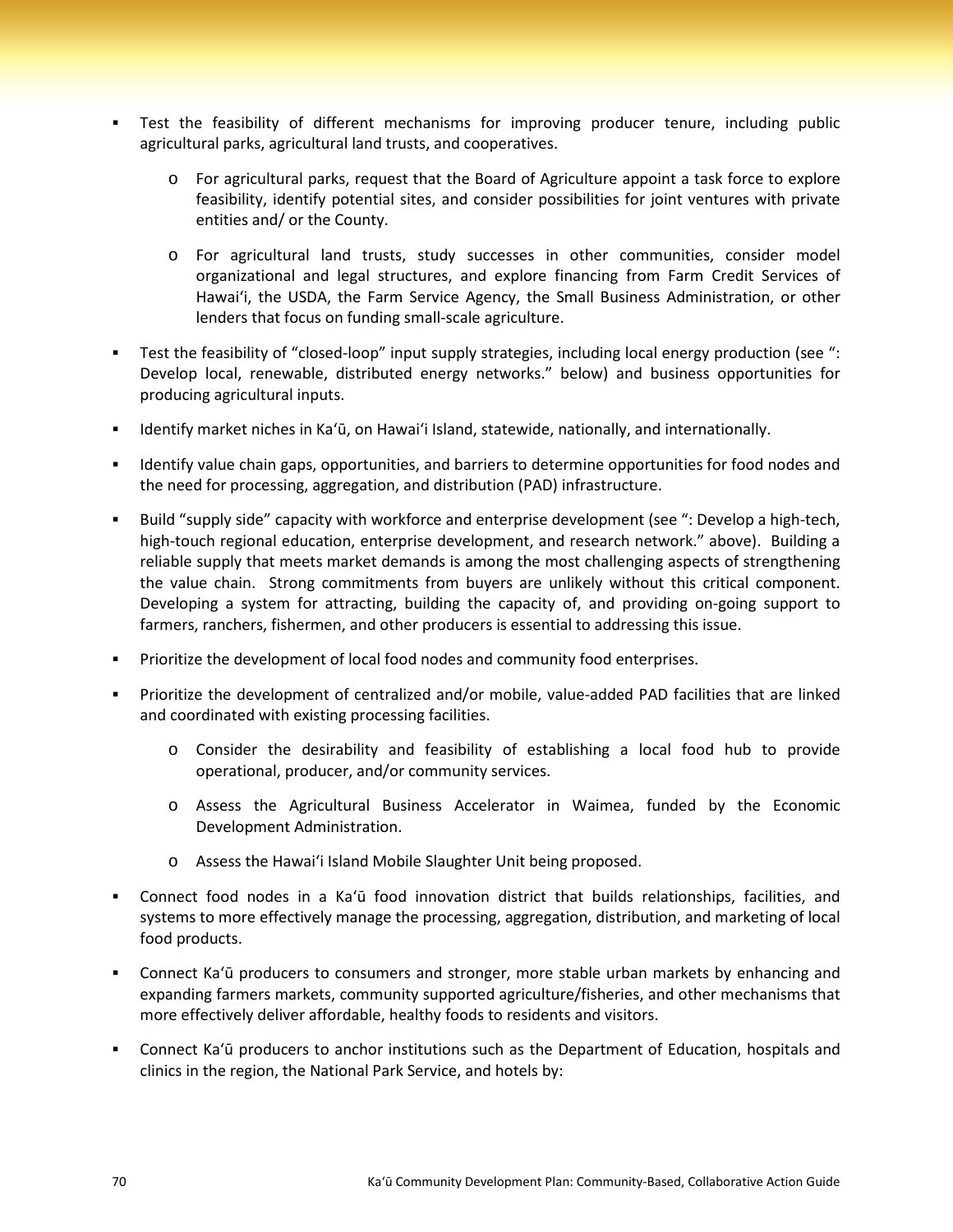- o Conducting an assessment of the produce needs of anchor institutions and identifying what demand can be met by Ka'ū farm production
- o Addressing farm to school and hospital issues such as procurement, infrastructure, processing, and food safety questions.
- Market agricultural products in coordination with regional efforts to differentiate Ka'ū products and services.

# Other Resources:

- The national Niche Meat Processor Assistance Network (NMPAN) has researched options for smallscale, local meat processing models, innovations, and lessons learned from successful processors around the country.
- Existing agriculture promotion programs: Buy Local, It Matters; Hawai'i Seals of Quality
- Grants
	- o The federal Local Foods, Local Places program provides direct technical support to communities to help them develop and implement action plans promoting local food and downtown revitalization. Special consideration will be given to communities that are in the early stages of developing or restoring local food enterprises and creating economically vibrant communities.
	- o The USDA Local Food Promotion Program offers grants to support the development and expansion of local and regional food business enterprises to increase domestic consumption of, and access to, locally and regionally produced agricultural products, and to develop new market opportunities for farm and ranch operations serving local markets.
	- o The USDA also offers Value-Added Producer Grants (VAPG) to help agricultural producers enter into value-added activities related to the processing and/or marketing of bio-based value-added products.
	- o The Hawai'i Department of Agriculture offers grants to enhance the competitiveness of specialty crops and provides direct loans after farmers have been declined through commercial banks, loan participation programs, and loan guarantee programs.

For more information about supporting organizations and resources, see pages 20-30, 112-119, 135, 138-142, 144-147, and 174 of Appendix V4C.

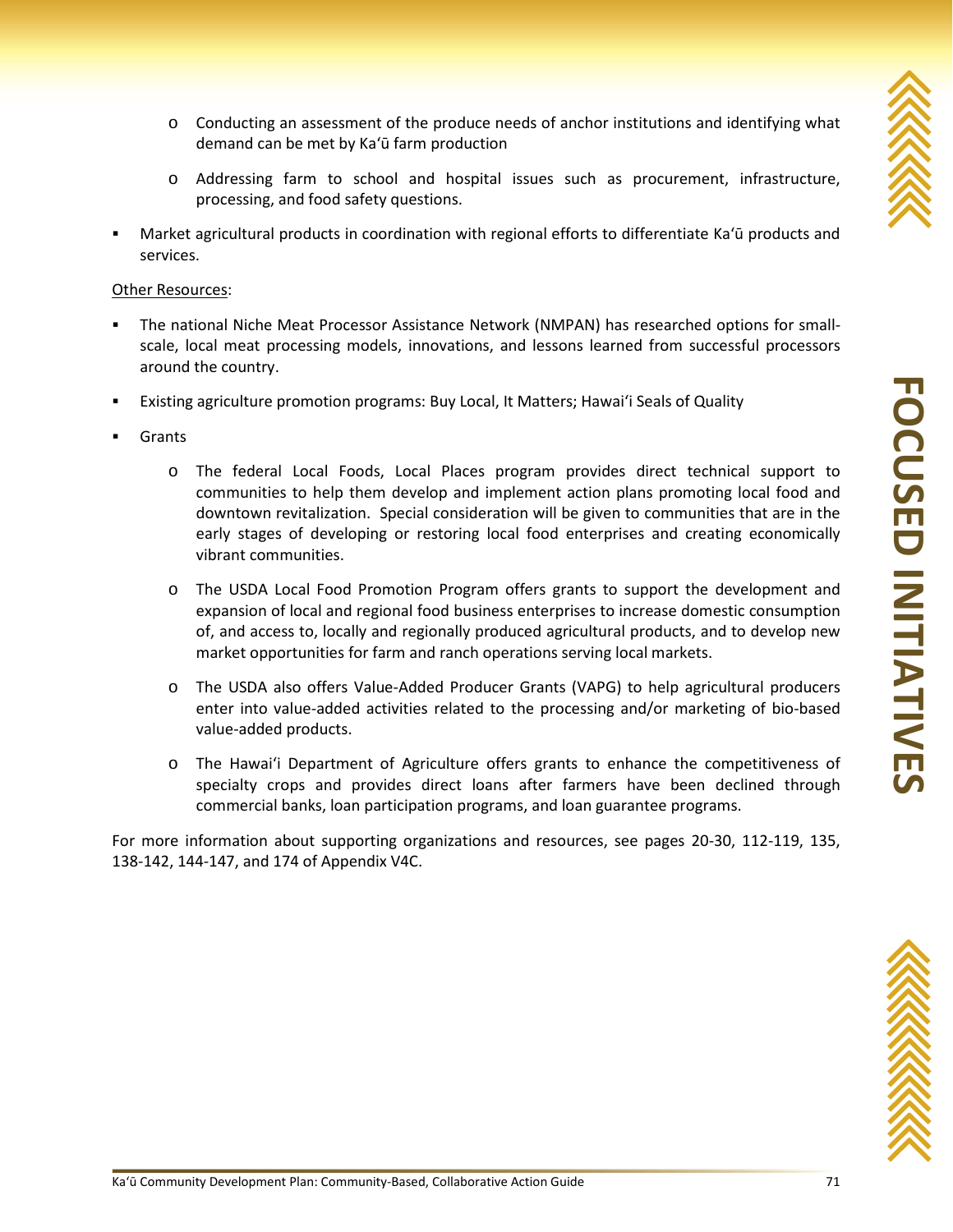#### **Community Action 25: Develop local, renewable, distributed energy networks.**

Need: The cost of electricity and fuel in Ka'ū is very high. At the same time, there is great potential for solar, wind, hydro, and biofuel energy production in the district. Moreover, because many renewable energy jobs are in construction, Ka'ū's relatively large workforce of tradesmen is well-positioned to provide renewable energy to local communities.

Local, distributed energy systems facilitate local production, distribution, and consumption of energy. Such systems increase household access to renewable energy, lower energy costs, increase energy reliability and independence, create more jobs per dollar invested than conventional energy technologies, and circulate local dollars within the community. Examples of local, renewable, distributed energy systems include:

- Group Buying Programs where groups of homeowners, schools, municipal buildings, or other groups purchase or lease clean energy systems together
- Community Ownership where the community finances, owns, and/or operates a system
- Community Funding privately owned systems that are partially financed by selling shares or bonds to community members
- Community Energy Garden where individuals own a piece of a larger, privately developed system and their share of the production is credited on their electricity bill.

#### Potential Community Lead: Action Committee

Potential Community Partners: individuals, farmers, ranchers, and private businesses interested in investing and sharing ownership in community-based clean energy systems, The Olson Trust, Department of Hawaiian Home Lands, Kamehameha Schools, Ka'ū Hospital & Rural Health Clinic, Department of Education, Hawai'i Volcanoes National Park

Potential Allies: HELCO, County of Hawai'i (Research and Development, Energy Commission), State of Hawai'i (Hawai'i Clean Energy Initiative, Public Utilities Commission, Office of Hawaiian Affairs), Department of Energy, USDA Rural Development, Kupu, The Kohala Center, Solar Training Institute, Rural Community Assistance Corporation (RCAC), National Renewable Energy Lab, Community Power Network, American Wind Energy Association, Innovations Development Group

#### Immediate Next Steps:

- Test the feasibility of pilot projects to determine the viability, efficacy, and community benefits of distributed renewable energy systems.
	- o Consider a range of settings (e.g., industry clusters, anchor institutions, and/or particular enterprises like agricultural producers)
	- o Explore examples such as North Kohala's Power Cube project that services farmers with a distributed, off-grid water pumping system powered by wind and solar as well as projects that are part of the Community Power Network
	- o Consider modular, adaptable systems (e.g., farm-scale biofuel) that can scale-up or scaledown to meet local demand.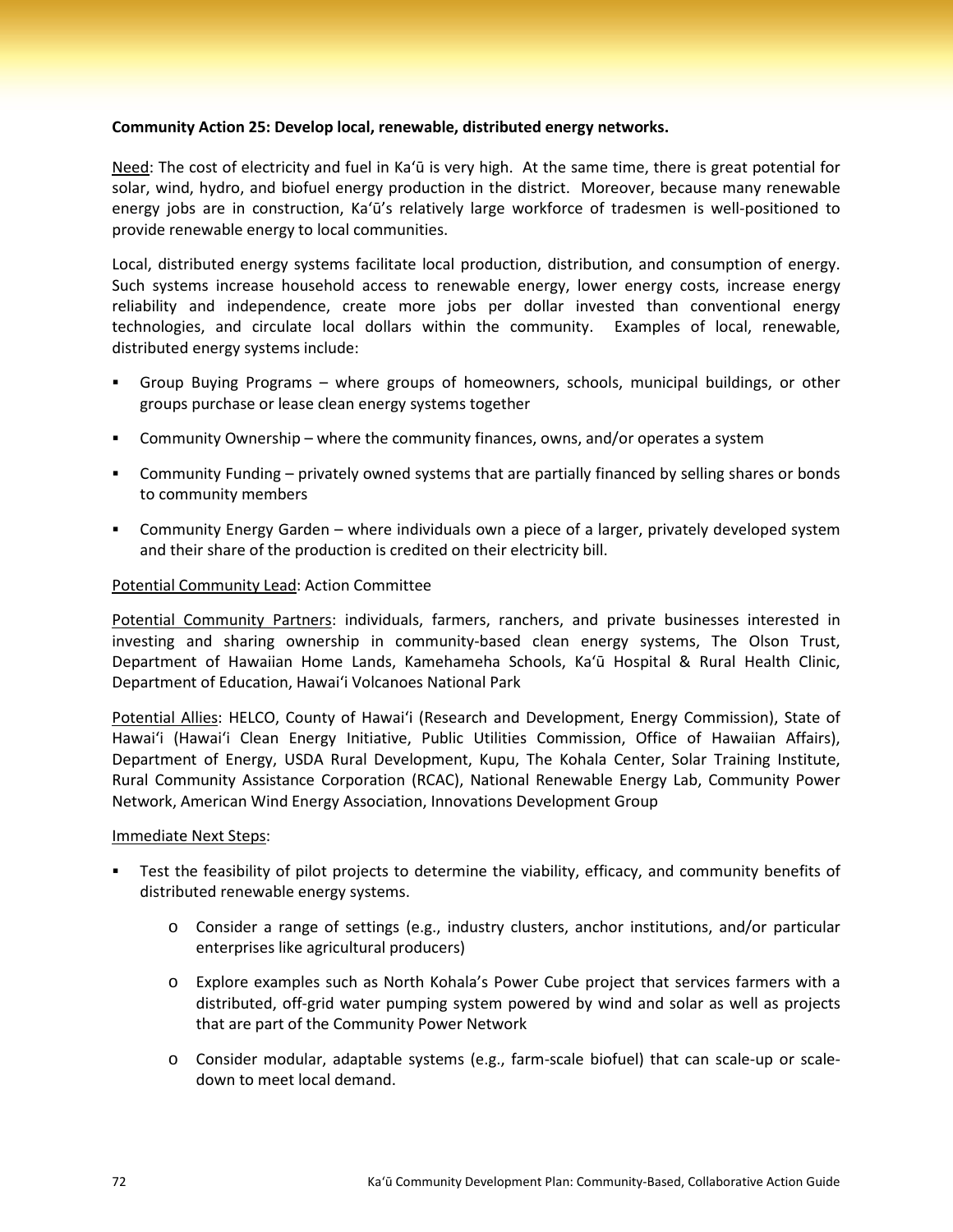- o Take maximum advantage of (and consider the pros and cons of) Hawai'i Energy Tax Credits, the Green Energy Market Securitization (GEMS) program, "feed-in-tariffs," and the growing range of financing options, including finance-to-own, lease, and power purchase agreements.
- o Consider by-product markets from various technologies (e.g., agriculture inputs from biofuels, irrigation from micro-hydro).
- Pilot and demonstrate the most feasible distributed renewable energy systems.
- Build workforce and entrepreneurial capacity to develop additional systems (see [": Develop](#page-63-0) a hightech, high-[touch regional education, enterprise development, and research network." above\)](#page-63-0).

#### Other Resources:

- The National Renewable Energy Lab published a Community Solar Guide for those who want to develop community solar projects.
- The National Sustainable Agriculture Information Service provides a comprehensive list of resources for farm energy alternatives, including biodiesel, wind energy, solar energy, hydro power, and anaerobic digesters. It also includes resources for energy coops, local ownership, and funding opportunities.
- Funding sources:
	- o Ka'ū's system of irrigation tunnels is uniquely suited for additional development of hydropower systems. The US Department of Agriculture is also a potential funding source for these types of ventures.
	- o USDA High Energy Cost Grant Program grants may be used for the acquisition, construction, installation, repair, replacement, or improvement of energy generation, transmission, or distribution facilities in communities with extremely high energy costs. On-grid and off-grid renewable energy projects, energy efficiency, and energy conservation projects are eligible.
	- o The USDA Renewable Energy for America Program provides grants to agricultural producers and rural small businesses to purchase and install renewable energy systems or make energy efficiency improvements.
	- o Mosaic connects small investors with high quality solar projects.

For more information about supporting organizations and resources, see pages 31-41, 120-122, 147, and 151-174 of Appendix V4C.

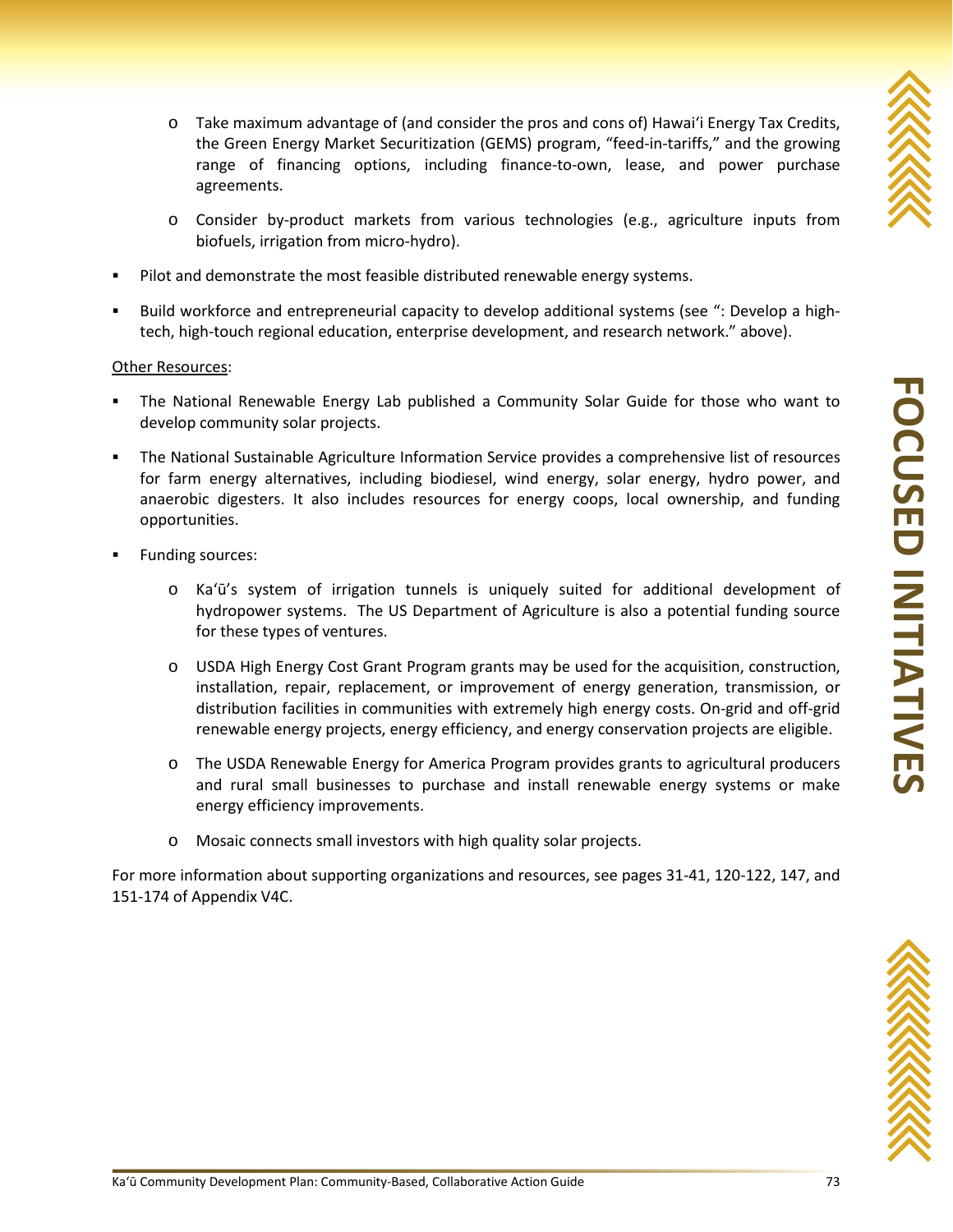**FOCUSED INITIATIVES FOCUSED INITIATIVES**

#### **Community Action 26: Pilot a program to secure community payments for ecosystem services (PES).**

Need: Ecosystem services can assist in preserving the values and rural character of Ka'ū while directly providing economic benefits to the community. There are existing efforts and growing interest among public and private landowners to maintain local ecosystem services. Moreover, tools for measuring ecosystems services are available, and distinct markets for payments for those services are coalescing quickly for climate stabilization, hydrological regulation, and biological diversity.

This provides a foundation for an ambitious effort that involves local community organizations, businesses, landowners, and farmers seeking compensation for their efforts to preserve, restore, and manage natural resources. Payments received for ecosystem services would complement growth in agriculture, renewable energy, and community tourism while attracting valuable research and educational opportunities. If viable, Ka'ū could become a laboratory for developing models, frameworks, and processes to establish ecosystem services as a viable economic option for rural communities.

#### Potential Community Lead: Action Committee

Potential Community Partners: land stewards (managers, farmers, ranchers, hunters, fishermen), large landowners, Ka'ū Soil & Water Conservation District, The Olson Trust, Kamehameha Schools, Ka 'Ohana O Honu'apo, Hoʻomalu Ka'ū

Potential Allies: County of Hawai'i (Planning, Research and Development, PONC, Game Management Advisory Commision), State of Hawai'i (DLNR, Agriculture, DOE, Health), USDA (NRCS, Office of Environmental Markets), USFWS, Hawai'i Volcanoes National Park, Three Mountain Alliance, The Nature Conservancy, Hawai'i Wildlife Fund, land trusts, KUA: Kuaʻāina Ulu ʻAuamo, Hawai'i Grazing Lands Conservation Initiative, The National Ecosystem Services Partnership (NESP), Ecosystem Commons, The Natural Capital Project, Earth Economics, Forest Trends Ecosystem Marketplace, Ecoagriculture Partners

# Immediate Next Steps:

- Summarize lessons learned from PES projects in other communities, including the Hawaiian Legacy Hardwoods (HLH) Reforestation Program, the North Shore Oʻahu Natural Capital Project, other Natural Capital Project programs, the Ohio River Basin Trading Project, The Willamette Partnership, the Asia Regional Biodiversity Conservation Program, Bosques Pico Bonito, and the Scolel Te Program.
- Identify existing and potential PES opportunities in Ka'ū, including expanded use of government land stewardship payment programs; compensation for resource preservation, restoration, and management efforts; payments received for the protection of recreational assets, such as access for hiking, fishing, hunting, or birding; voluntary user fees; local residents generating income as guides; and a local carbon credits system funded through ecotourism.
- Test the feasibility of each opportunity and develop business plans for those with the highest potential, including community benefits and workforce and business development needs (see "Develop a high-tech, high-touch regional education, enterprise development, and research network" above).
- Pilot the project with the strongest business plan.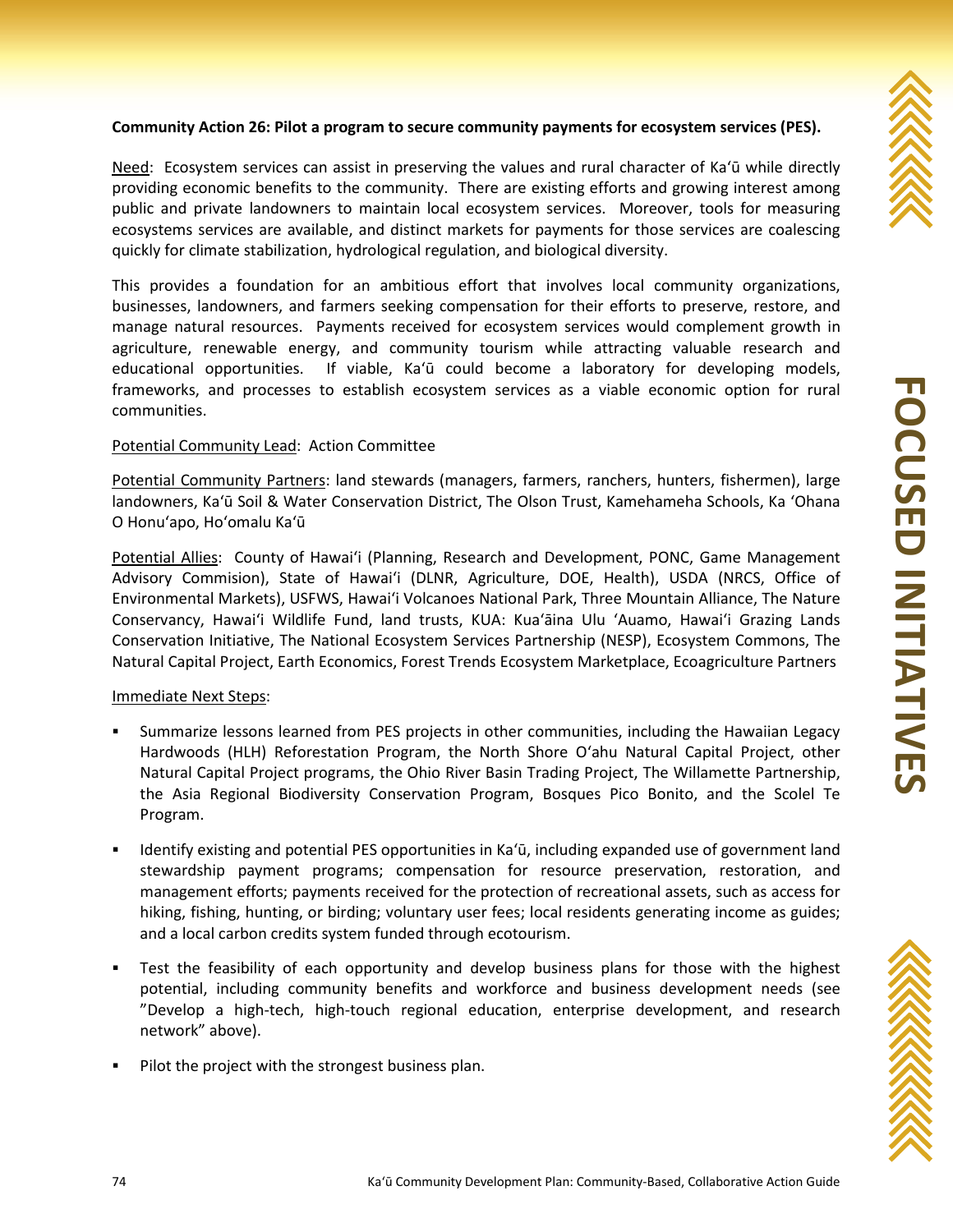Other Resources: Ecosystem Valuation Toolkit, Marine Conservation Agreements Toolkit

For more information about supporting organizations and resources, see pages 41-51, 122, and 147-149 of Appendix V4C.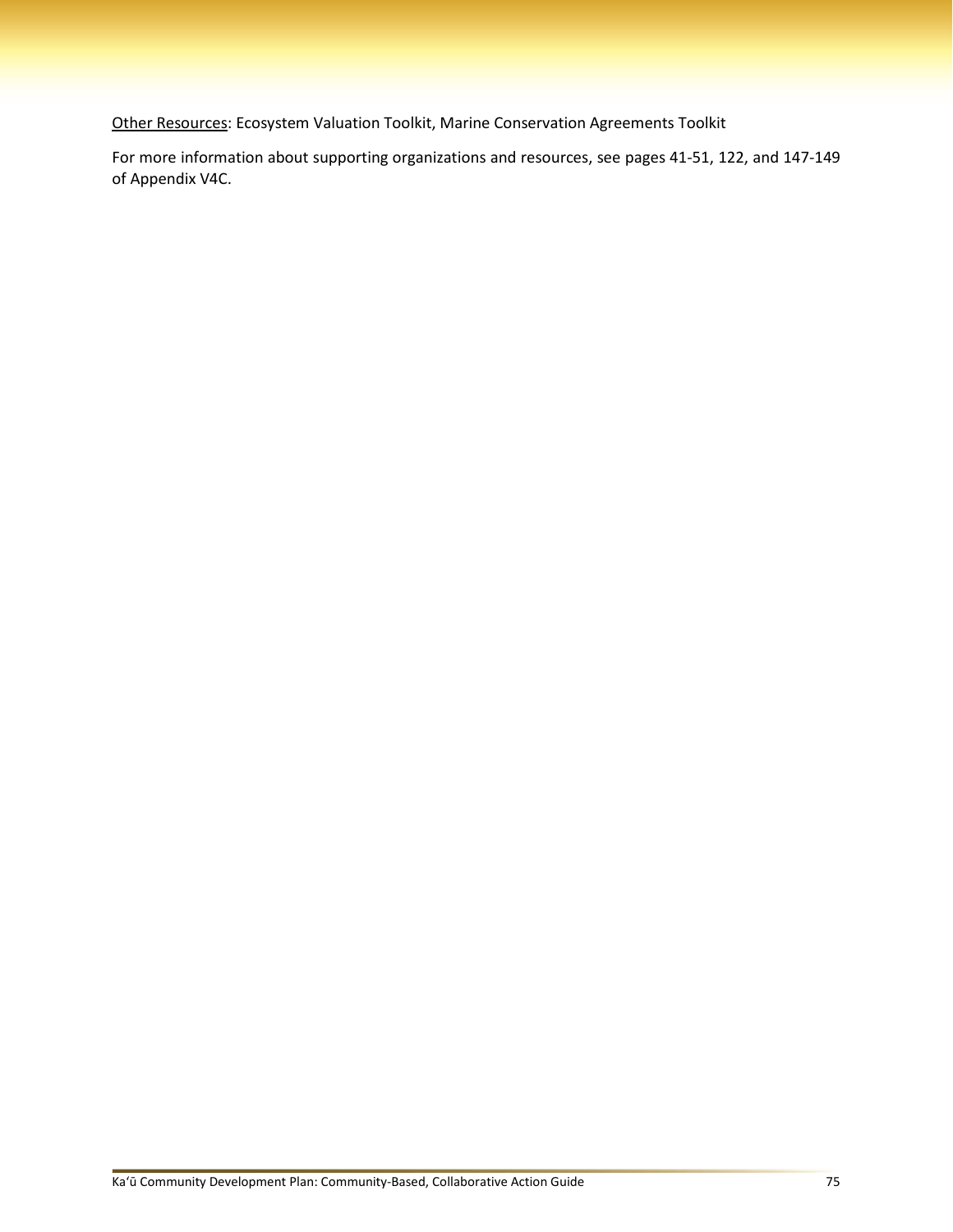#### **Community Action 27: Establish a comprehensive network of health and wellness services.**

Need: A range of facilities and organizations compose the health and wellness sector in Ka'ū, which already employs a significant number of those working in the region. There are also many traditional and non-traditional health and wellness practitioners that can collaborate with mainstream practitioners to build this sector. The sector is poised to continue its rapid grow as health care reform is implemented and Hawai'i's population continues to age, which creates employment and entrepreneurial opportunities in Ka'ū.

#### Potential Community Lead: Action Committee

Potential Community Partners: Community Collaborative, Ka'ū Rural Health Community Association, Ka'ū Hospital & Rural Health Clinic, Bay Clinic, Ocean View Family Health Clinic, traditional and nontraditional health and wellness practitioners, Queen Liliʻuokalani Children's Center, Lokahi Treatment Center, Leslie's Home Care, Care Home Nā'ālehu/Pāhala, Services for Seniors, Ever Care

Potential Allies: Rural Outreach Services Initiative (ROSI), Resources Match, Paradise Home Care Coop, Hawai'i County Office on Aging, Hawai'i County Economic Opportunity Council, Coordinated Services for the Elderly, Hawai'i County Nutrition Program for Elderly, Hawai'i County Office on Aging, Patient/Physician Coop

#### Immediate Next Steps:

- Develop a network to better coordinate a comprehensive approach to health and wellness services, increasing information exchange, collaboration, coordination, and interaction among health and wellness providers. Examples of this include the Rural Outreach Services Initiative (ROSI), which is established in Honoka'a and Kohala and is being developed in Pāhoa. In addition, Resources Match, an online matching and referral system that is revolutionizing how community based organizations assess and refer their clients, has already been piloted on Hawai'i Island and is currently being expanded.
- Clearly identify sector assets and needs, with a focus on gaps in programs and services that exist.
- Develop a coordinated and comprehensive system of delivery that has reach and accessibility to the demographic range of Ka'ū residents by gradually filling gaps in programs and services.
	- o Create opportunities to promote and advance native Hawaiian traditional healing practices, laʻau lapaʻau, and alternative health and wellness practices (i.e., massage, acupuncture, homeopathy, reiki, reflexology, herbology)
	- o Identify public/private partners for development of a continuum of elderly support facilities that are appropriate for Ka'ū, including facilities that support the care for kūpuna by their own 'ohana.
	- o To expand the system of delivery, facilitate entrepreneurial and enterprise development, including non-profit social enterprises and cooperatives, and grow the health workforce pipeline in Ka'ū (see ": Develop a high-tech, high-[touch regional education, enterprise](#page-63-0)  [development, and research network." above\)](#page-63-0).

For more information about supporting organizations and resources, see pages 51-57, 149-150, and 151-173 of Appendix V4C.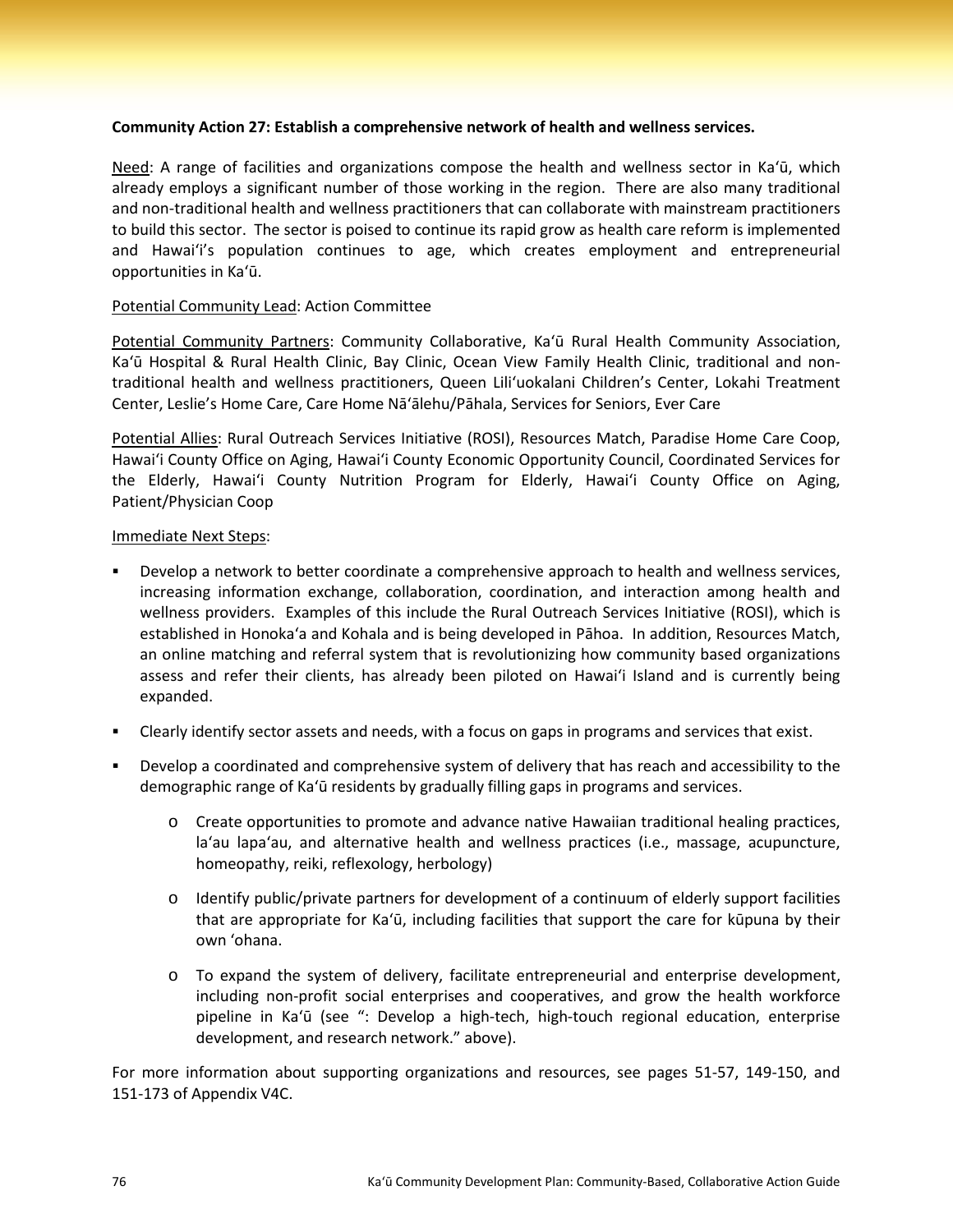# **Community Action 28: Develop a regional hoʻokipa network – a place-based approach to community tourism.**

Need: The visitor industry statewide and on Hawai'i Island continues to grow, driving roughly a third of the local economy. Ka'ū is a natural draw to the large number of visitors who prefer more authentic experiences and engagement with residents and local culture, including experience-seekers, cultureseekers, adventure-seekers, and those interested in agri-tourism, health and wellness, edutourism, and eco-tourism. Such visitors spend nearly \$100 million per year in and around Hawai'i Volcanoes National Park. However, Ka'ū currently captures very little of the economic gains from the visitor market because of limited dining, lodging, organized activities, and tours.

This market segment provides an opportunity for Ka'ū to restructure the visitor industry to one that nurtures, invests in, and sustains Ka'ū's people, culture, and natural resources in ways that provide repeat visitors with meaningful experiences. While this provides a substantive opportunity to generate employment and entrepreneurial opportunities, the Ka'ū community must take an active role in shaping these opportunities in ways that are consistent with its vision and values.

Community Tourism is a process by which a community is empowered to share its greatness while preserving its dignity. It is appropriately scaled to achieve a community's intended social, economic, and environmental outcomes and driven by a genuine desire of a community to share itself, its history, traditions, and customs with strangers. In short, community tourism supports economic growth while strengthening the sense of place and identity.

This "place based" model embraces the Native Hawaiian practice of *ho'okipa* (the practice of greeting and welcoming strangers) and is focused on 'āina and its interdependent relationship with the people of that place. This welcoming relationship of reciprocity between place, host, and visitor provides a framework for creating visitor experiences that preserve and build upon the natural, historical, and cultural assets that define Ka'ū.

The starting point for growing this sector is regional identity – the preservation and improvement of the region's natural and historical resources, culture, and people (see [": Coordinate regional, cross](#page-60-0)-sectoral [economic development strategies."](#page-60-0) [above\)](#page-60-0). They provide the opportunity to nurture community tourism through the following "sharing clusters:"

- Sharing of Place engaging visitors in celebrating and enhancing Ka'ū's unique geography and local features (e.g., geo-tourism and eco-tourism)
- Sharing of Culture the sharing of Ka'ū's unique cultural, historical, and heritage stories (e.g., heritage tourism, living history, edu-tourism, and wellness tourism)
- Sharing of Work involving visitors in the day-to-day work and activities of Ka'ū's residents (e.g., agri-tourism and service tourism).

# Potential Community Lead: Action Committee

Potential Community Partners: Ho'omalu Ka'ū, Ka 'Ohana O Honu'apo, Hawaiian Civic Clubs, Ka'ū Chamber of Commerce, Ka'ū MainStreet, lodging owners and operators, restaurateurs, hunters, fishermen, farmers and ranchers, Green Sand Tours, The Olson Trust, National Park Service, Ala Kahakai National Historic Trail, Kamehameha School

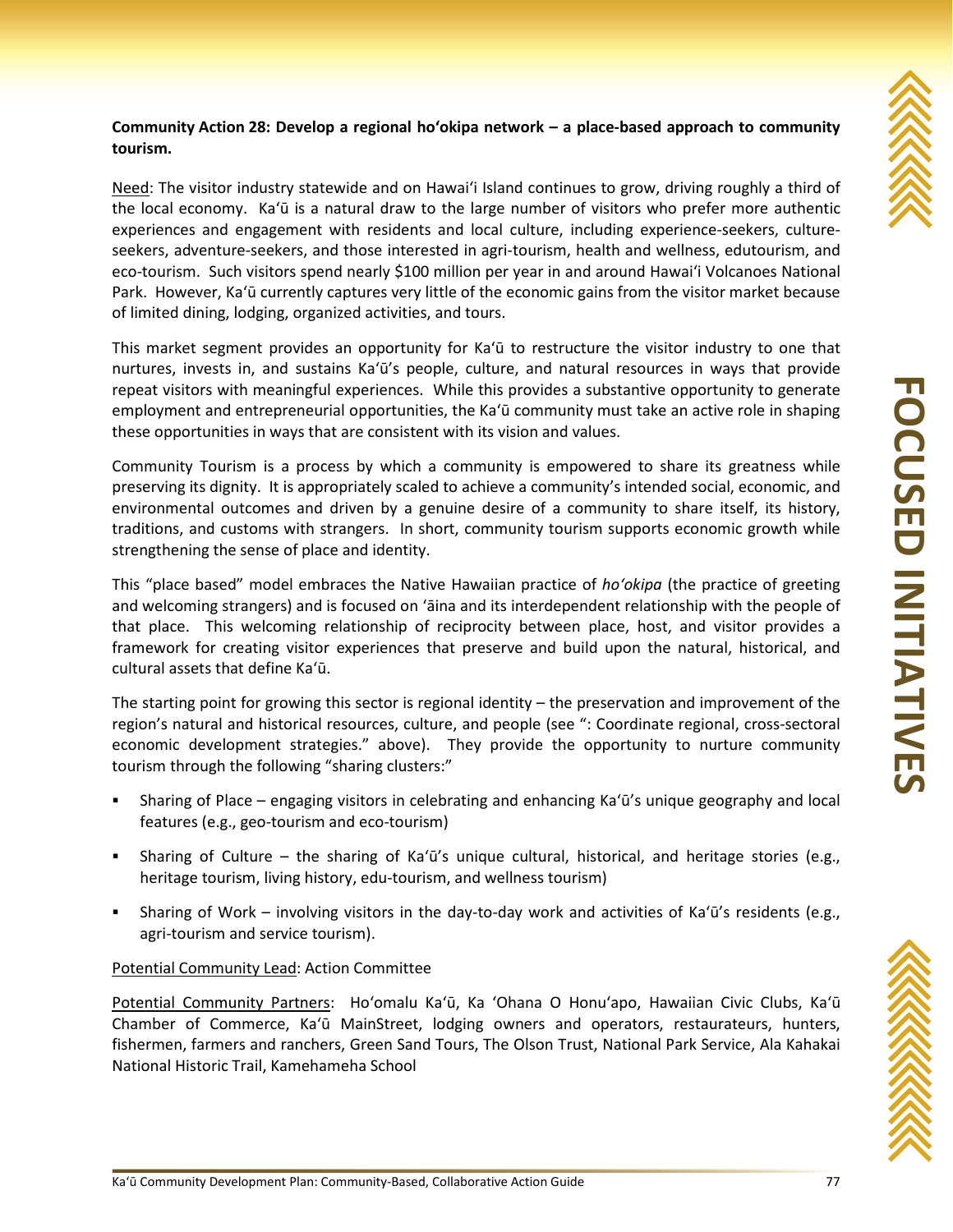Potential Allies: Hawai'i County Department of Research & Development, Hawai'i Tourism Authority, Hawai'i Visitor and Convention Bureau, Big Island Visitors Bureau, Hawai'i Agritourism Association, Hawai'i Ecotourism Association, Ka Welina Network, Historic Hawai'i Foundation, Pacific Worlds, LEI (Lead, Expose, Inspire), KUA: Kuaʻāina Ulu ʻAuamo, Three Mountain Alliance, Hawai'i Forest & Trail, Native Guide Hawai'i, National Geographic Society's Center for Sustainable Destinations, The Conservation Fund, National Association of Gateway Communities, National Trust for Historic Preservation, Association of Living History, Farm, and Agricultural Museums

#### Immediate Next Steps:

- Identify lessons learned from existing collaborative community tourism efforts in order to identify opportunities and challenges in establishing a coordinated regional network
	- o Consider consulting with Ha'ena Waipa, the Kipahulu 'Ohana, and other place-based tourism initiatives
	- o Engage gateway community practitioners, particularly those who have developed National Geographic Society MapGuides.
- Develop strategic partnerships for funding, financing, marketing, and technical support
- Build local industry clusters, possibly by sharing of place, sharing of culture, and sharing of work
- Develop innovative approaches to sharing components of the visitor experience adventure, food, and housing
- Facilitate entrepreneurial and enterprise development and grow the ho'okipa workforce pipeline in Ka'ū (see ": Develop a high-tech, high-[touch regional education, enterprise development, and](#page-63-0)  [research network." above\)](#page-63-0)
- Develop a user-friendly online "gateway" to Ka'ū that is accessible on computers and mobile devices.

#### Other Resources:

- The Hawai'i County Tourism Program supports cooperative marketing programs, community festivals and sporting events, visitor arrival and departure experiences as well as new tourism products through two annual requests for proposals (RFPs). The R&D Supplemental RFP includes funding support for visitor promotions and marketing along with arrival and departure experiences. The Hawai'i Tourism Authority's County Product Enrichment Program (HTA CPEP) provides support for community festivals and sporting events as well as new visitor products.
- HTA also offers grants and a tool kit to support business planning, marketing, and event planning.
- Gateway Community Toolkit

For more information about supporting organizations and resources, see pages 62-70, 107-111, 123- 130, 136, 142, 150, and 175 of Appendix V4C.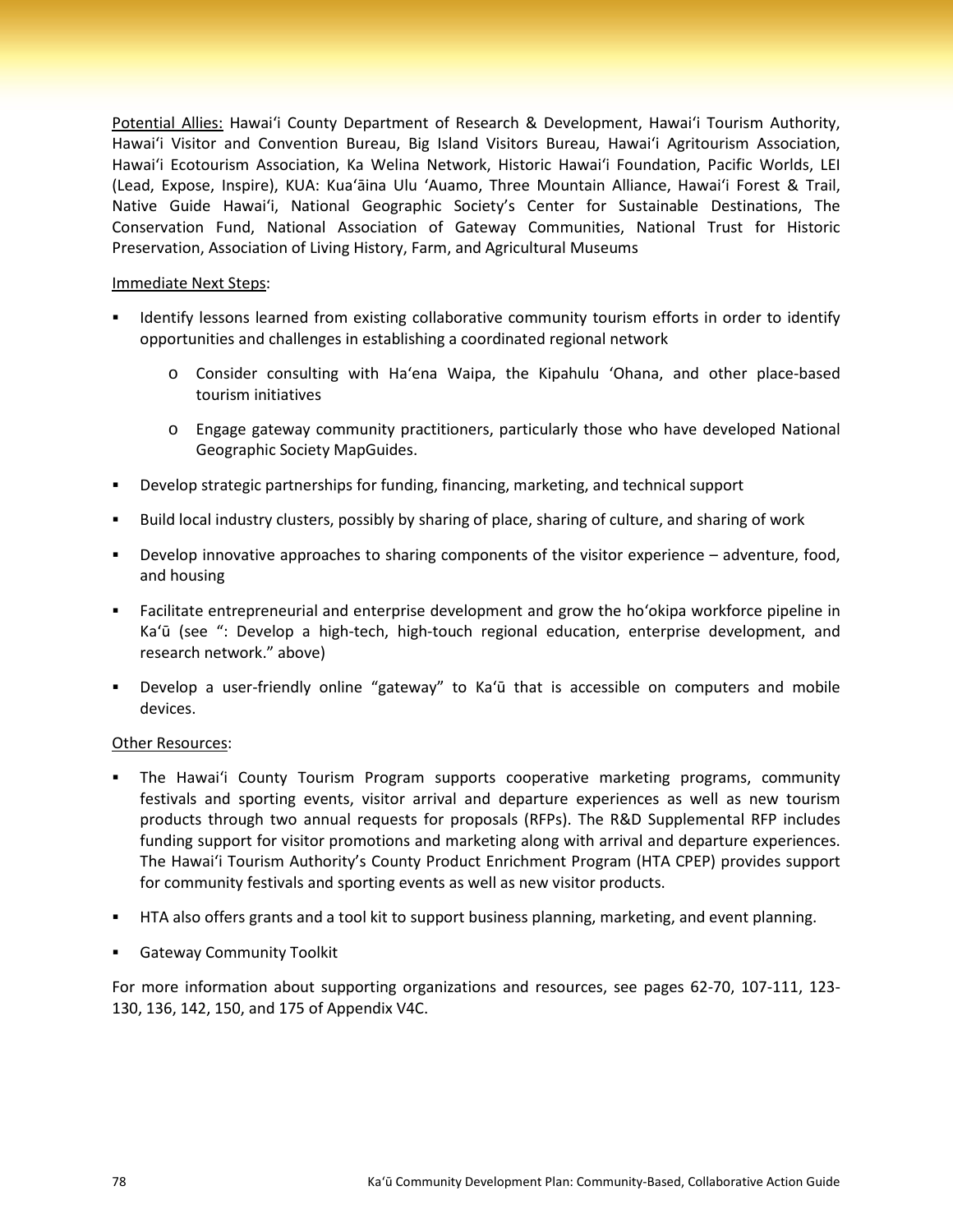# **4.10 Pursue Potential Synergistic Projects**

# **Community Action 29: Develop and implement plans for Punaluʻu.**

Need: Punalu'u features a unique combination of significant resources: ecological (turtle nesting, wetlands), cultural (historic sites, natural beauty), recreational (shoreline access and trail, beach park, fishing, boat launch, golf course), and economic (boat launch, vacation rentals). However, not all of those resources are sufficiently protected or actively managed.

Punaluʻu is in the State Urban district, and it is zoned for residential and resort development (both by the County and DHHL). However, the existing water and wastewater system infrastructure appears to be in poor condition and significant maintenance, repairs, and upgrades may be necessary. Moreover, portions of Punaluʻu designated for development are vulnerable to hazards, including wildfire, floods, tsunamis, and sea level rise.

There is community consensus about what the future of Punaluʻu should hold. Elements of that shared vision include:

Keep It Ka'ū: Punalu'u should always be true to  $-$  and "feel" like  $-$  Ka'ū. The size, uses, layout, and architecture of any future improvements should reflect and preserve Ka'ū's open spaces, views, Hawaiian heritage, rural lifestyle, and "local" character.

Punalu'u should also protect and strengthen Ka'ū's powerful connection between people and place. Unrestricted shoreline, beach, and park access should be maintained for boating, swimming, surfing, hiking/walking, fishing, gathering, camping, cook-outs, and cultural practices.

 Take Care: This means taking care of Punalu'u's rich natural and cultural resources. The communities that have flourished in Ka'ū for generations should be honored through careful stewardship of ancient and historic cultural sites as well as the natural beauty, water quality, wetlands, ponds, springs, and native and threatened species and habitats in the area. Interpretative signage should be installed to educate residents and visitors about Punalu'u's special history and natural systems.

This also means taking care of Ka'ū's people. Punalu'u should be a resource for keiki, kupuna, 'ohana, and community. It is already used as a formal and informal research and education site, and those uses could be expanded to include training for cultural practices, traditional and modern trades, recreation, eco-tourism, natural resource management, archaeology, and many other fields. It should also provide new economic opportunity and options for residents of Ka'ū – providing security and stability for thriving families and communities.

 Can Do: The people of Ka'ū must have a stake in both planning and managing Punalu'u's future. They are committed to Ka'ū and have significant wisdom, passion, talent, and resources to invest. Through time-tested local protocols, "talk story," and aloha, they can agree on a balanced path forward.

#### Potential Community Lead: Action Committee

Potential Community Partners: kupuna, those with historic kinship with or knowledge of the land, SM Investments, O Ka'ū Kakou, Ka'ū Preservation, Ho'omalu Ka'ū, Scenic Byway

Potential Allies: County of Hawai'i (Planning, Cultural Resource Commission, Parks and Recreation, PONC), Department of Land and Natural Resources (SHPD, DAR, Nā Ala Hele), Department of Hawaiian